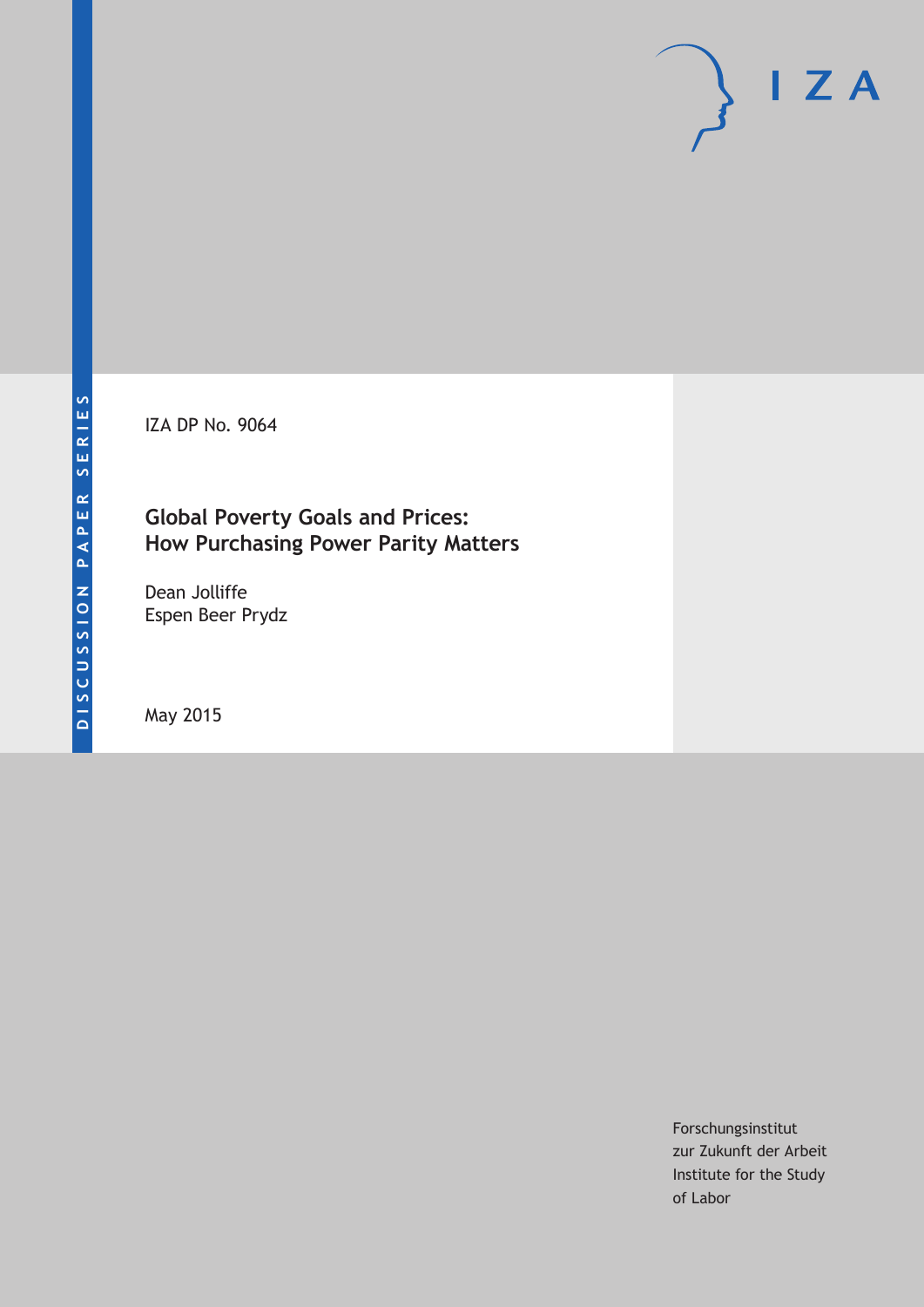# **Global Poverty Goals and Prices: How Purchasing Power Parity Matters**

## **Dean Jolliffe**

*World Bank, IZA and NPC*

## **Espen Beer Prydz**

*World Bank*

# Discussion Paper No. 9064 May 2015

IZA

P.O. Box 7240 53072 Bonn **Germany** 

Phone: +49-228-3894-0 Fax: +49-228-3894-180 E-mail: iza@iza.org

Any opinions expressed here are those of the author(s) and not those of IZA. Research published in this series may include views on policy, but the institute itself takes no institutional policy positions. The IZA research network is committed to the IZA Guiding Principles of Research Integrity.

The Institute for the Study of Labor (IZA) in Bonn is a local and virtual international research center and a place of communication between science, politics and business. IZA is an independent nonprofit organization supported by Deutsche Post Foundation. The center is associated with the University of Bonn and offers a stimulating research environment through its international network, workshops and conferences, data service, project support, research visits and doctoral program. IZA engages in (i) original and internationally competitive research in all fields of labor economics, (ii) development of policy concepts, and (iii) dissemination of research results and concepts to the interested public.

<span id="page-1-0"></span>IZA Discussion Papers often represent preliminary work and are circulated to encourage discussion. Citation of such a paper should account for its provisional character. A revised version may be available directly from the author.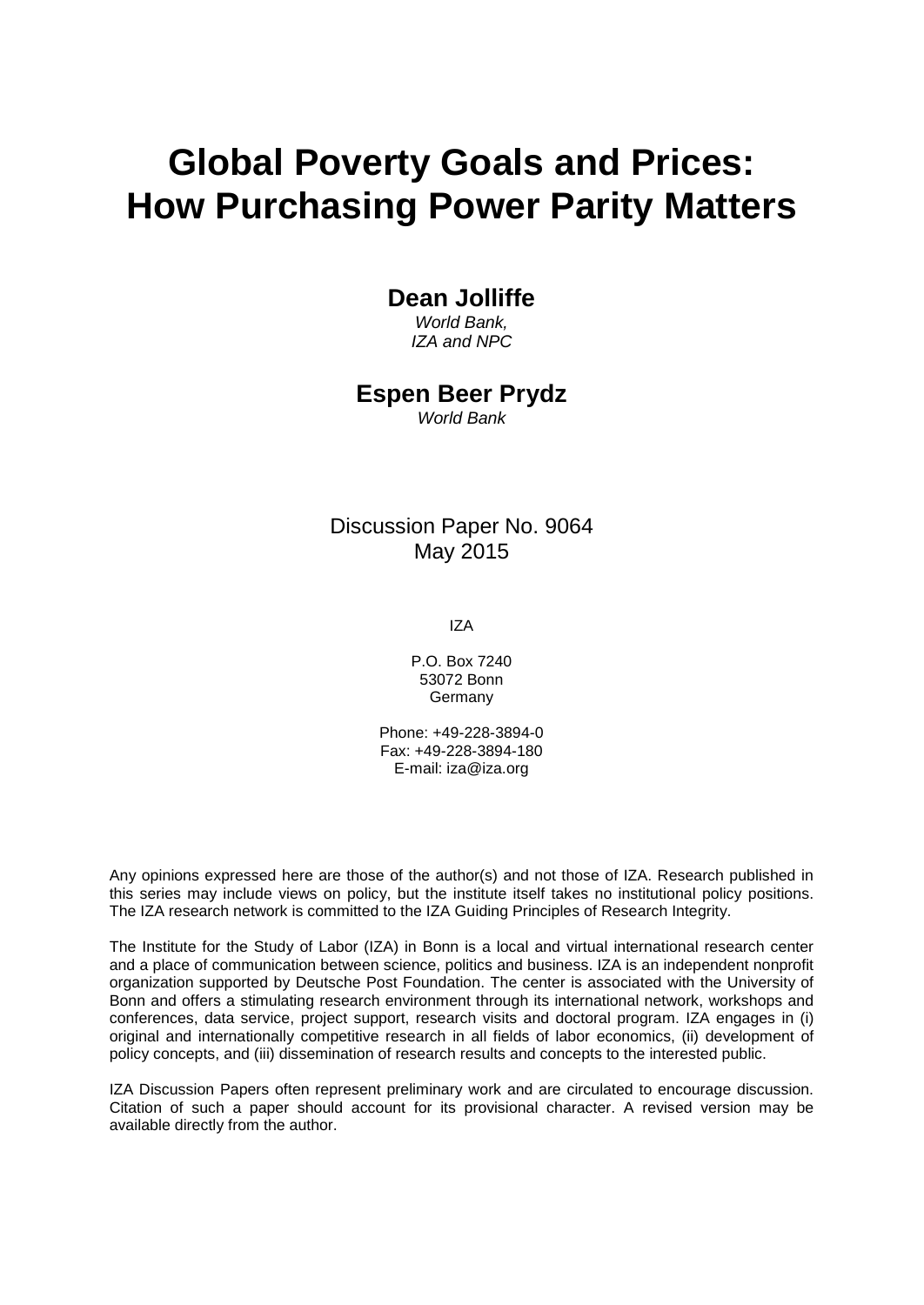IZA Discussion Paper No. 9064 May 2015

# **ABSTRACT**

# **Global Poverty Goals and Prices: How Purchasing Power Parity Matters[\\*](#page-1-0)**

With the recent release of the 2011 purchasing power parity (PPP) data from the International Comparison Program (ICP), analysts and institutions are confronted with the question of whether and how to use them for global poverty estimation. The previous round of PPP data from 2005 led to a large increase in the estimated number of poor in the world. The 2011 price data suggest that developing countries' incomes in PPP-adjusted dollars are significantly higher than indicated by the 2005 PPP data. This has created the anticipation that the new PPP data will decrease significantly the count of poor people in the world. This paper presents evidence that if the global poverty line is updated with the 2011 PPP data based on the same set of national poverty lines that define the \$1.25 line in 2005 PPPs, and if the 2011 PPP conversion factors are used without adjustments to selected countries, the 2011 poverty rate is within half a percentage point of the current global estimate based on 2005 PPPs. The analysis also indicates that the goal of 'ending' extreme poverty by 2030 continues to be an ambitious one.

JEL Classification: I3, I32, E31, F01

Keywords: global poverty, International Comparisons Program, purchasing power parity

Corresponding author:

Dean Jolliffe The World Bank 1818 H Street NW Mail Stop MC10-1004 Washington, DC 20433 USA E-mail: [djolliffe@worldbank.org](mailto:djolliffe@worldbank.org)

Please note that this paper does not reflect official estimates of the World Bank Group. The authors wish to thank participants of a "Global Poverty Monitoring and the 2011 ICP Purchasing Power Parity Indices" workshop, and seminar participants from the World Bank's Poverty Global Practice for useful feedback. They also thank Aziz Atamanov, Shaohua Chen, Andrew Dabalen, Aslı Demirgüç-Kunt, Yuri Dikhanov, Francisco H.G. Ferreira, Nada Hamadeh, Aart Kraay, Christoph Lakner, Peter Lanjouw, Martin Ravallion, Umar Serajuddin, Prem Sangraula and Tara Vishwanath for helpful conversations, comments and advice. The analysis in this paper is based on the publicly available data from the World Development Indicators database and PovcalNet, which is a World Bank research product led by Shaohua Chen.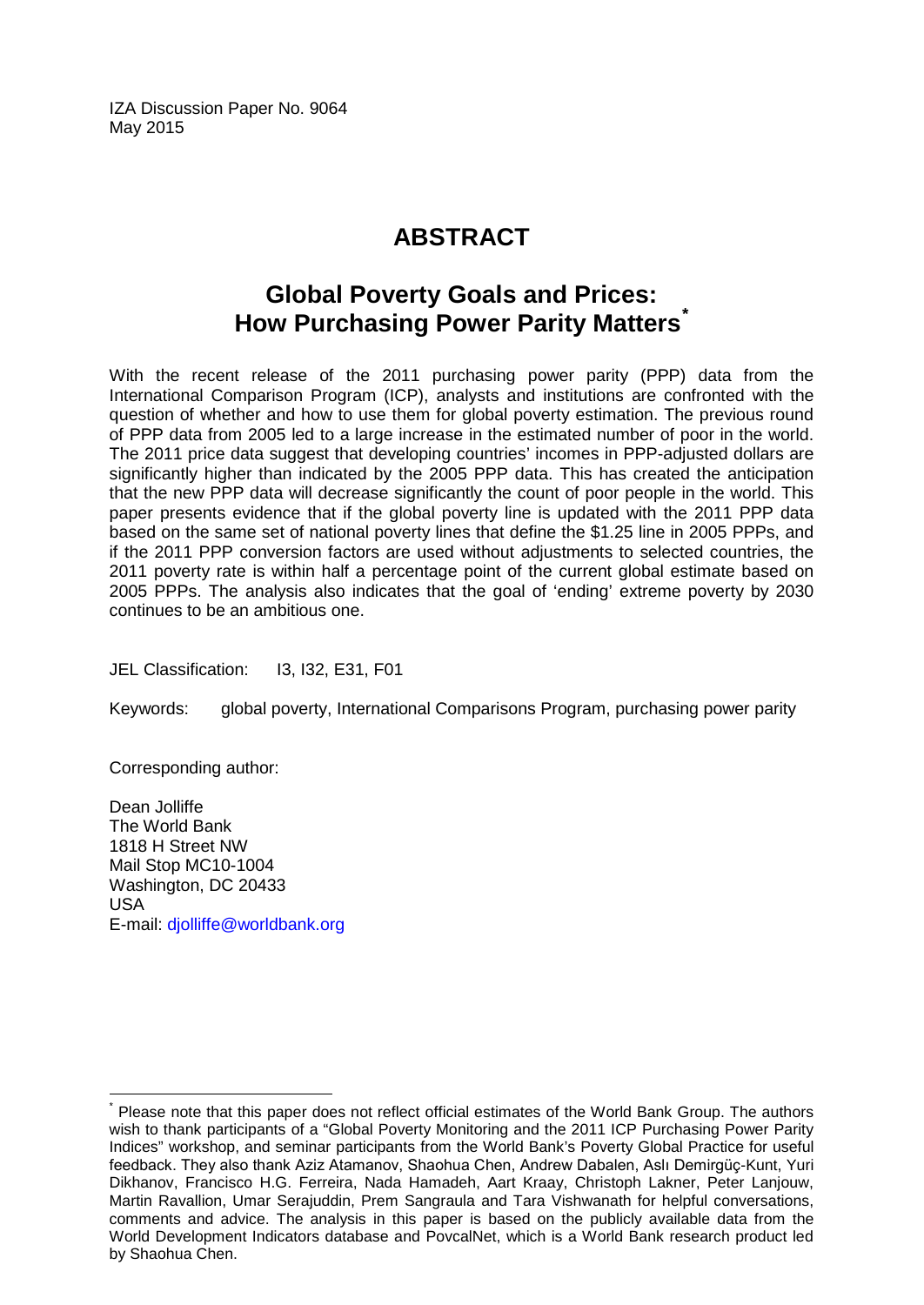#### **I. Introduction**

Should changing price levels across countries affect the overall count of poor people in the world? If so, how should the new data on price levels across the world be incorporated into global poverty estimates? These questions have prompted intense disagreement within the international development community. The disagreement is not without good reason – the share of people living in extreme poverty has become one of the most prominent indicators for assessing progress in global economic development. It has been a central indicator for the Millennium Development Goals and is emerging as an important indicator among the Sustainable Development Goals. The World Bank (2013) recently announced a new goal of the institution to reduce the share of the world's population living in extreme poverty to no more than 3 percent by 2030. Moreover, many other international organizations and bilateral development actors are focusing their efforts on reducing and, ultimately, ending extreme poverty, as defined by the international poverty line. These global goals and targets have been based on an understanding of the current level of global poverty based on prices as measured by the 2005 purchasing power parity (PPP) data and the poverty line of \$1.25. Therefore, large revisions to the global profile and rate of poverty as a result of integrating the 2011 PPP measures of country-level prices may cause confusion and undermine the confidence in the poverty indicator and also the associated goals.

<span id="page-3-0"></span>In 2014, the International Comparison Program (ICP) released an update to the PPP data based on an extensive data collection effort to measure price differences across the globe.<sup>[1](#page-7-0)</sup> The resulting PPP conversion factors for 2011 were immediately integrated into the World Bank's World Development Indicators (WDI) database and applied to key macroeconomic indicators, such as GDP and other national accounts variables, replacing all indicators based on the 2005

 $<sup>1</sup>$  See World Bank (2014b).</sup>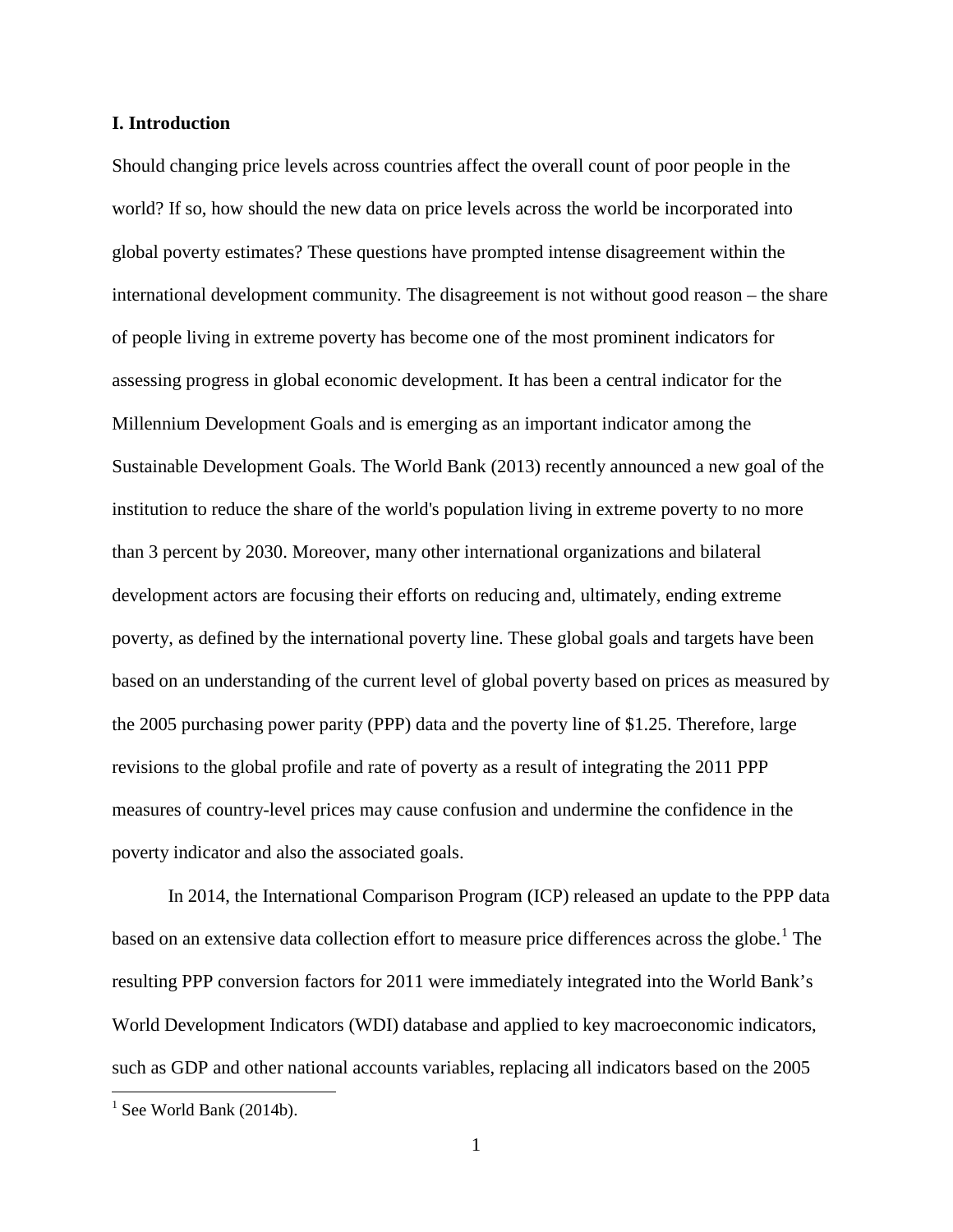ICP round. The PPP conversion factors have also historically been used by the World Bank for constructing estimates of global poverty. In principle, the approach used by the World Bank to estimate global poverty is to estimate a fixed benchmark (or poverty line) denominated in PPP US dollars and then convert this value into local currencies based on the PPP conversion factor to ensure that the value of the poverty line represents approximately the same standard of living across the world.<sup>[2](#page-3-0)</sup> In essence, the PPP conversion factors are the exchange rates used to keep the real value of the poverty line the same across all countries.<sup>[3](#page-4-0)</sup>

PPP data though are only collected sporadically and with changes to methodologies, which can result in jarring changes to the estimated relative cost of living across countries with the release of new PPP data.<sup>[4](#page-4-1)</sup> Between 2005 and 2011 there were no new PPP data collected for developing countries, but many global indicators are nonetheless reported annually in PPP terms. One method for handling the interim years followed by the World Development Indicators is to estimate extrapolated PPP conversion factors by the relative rates of inflation between the United States (U.S.) and the local country. Global poverty estimates do not directly use the extrapolated PPP estimates, but follow an approach that is conceptually equivalent to using the extrapolations. Specifically, the current value of consumption in local currency is brought back or forward to the relevant PPP benchmark year (e.g. 2005 or 2011) by the national consumer price index (CPI) and

<sup>2</sup> For a more detailed description of how the poverty line is estimated, see Jolliffe *et al*. (2014). The PPP conversion factors used for poverty estimates are those estimated for household final consumption expenditure. The data is available from ICP at<http://icp.worldbank.org/icp/GlobalResult.aspx> and through the WDI.

<span id="page-4-0"></span> $3$  And, in contrast to using market currency exchange rates, Deaton (2005) notes that "Making" comparisons in PPP units corrects, or at least diminishes, the gross understatement of living standards in poor countries relative to rich …" (p. 2)

<span id="page-4-2"></span><span id="page-4-1"></span> $4 \text{ The ICP was started in 1968 as a collaborative effort of the United Nations Statistical Division (UNSD)}$ and the University of Pennsylvania and the first round of ICP data were collected in 1970, covering 10 countries. Subsequent rounds of the ICP occurred on an occasional basis. Between 1970 and 2013, there have been eight rounds of ICP data collection with the coverage of countries increasing from 10 countries to 199 countries in the most recent 2011 round of data collection. For more discussion of the history of the ICP, see<http://go.worldbank.org/WLPETUYSO0> or Jolliffe *et al*. (2014).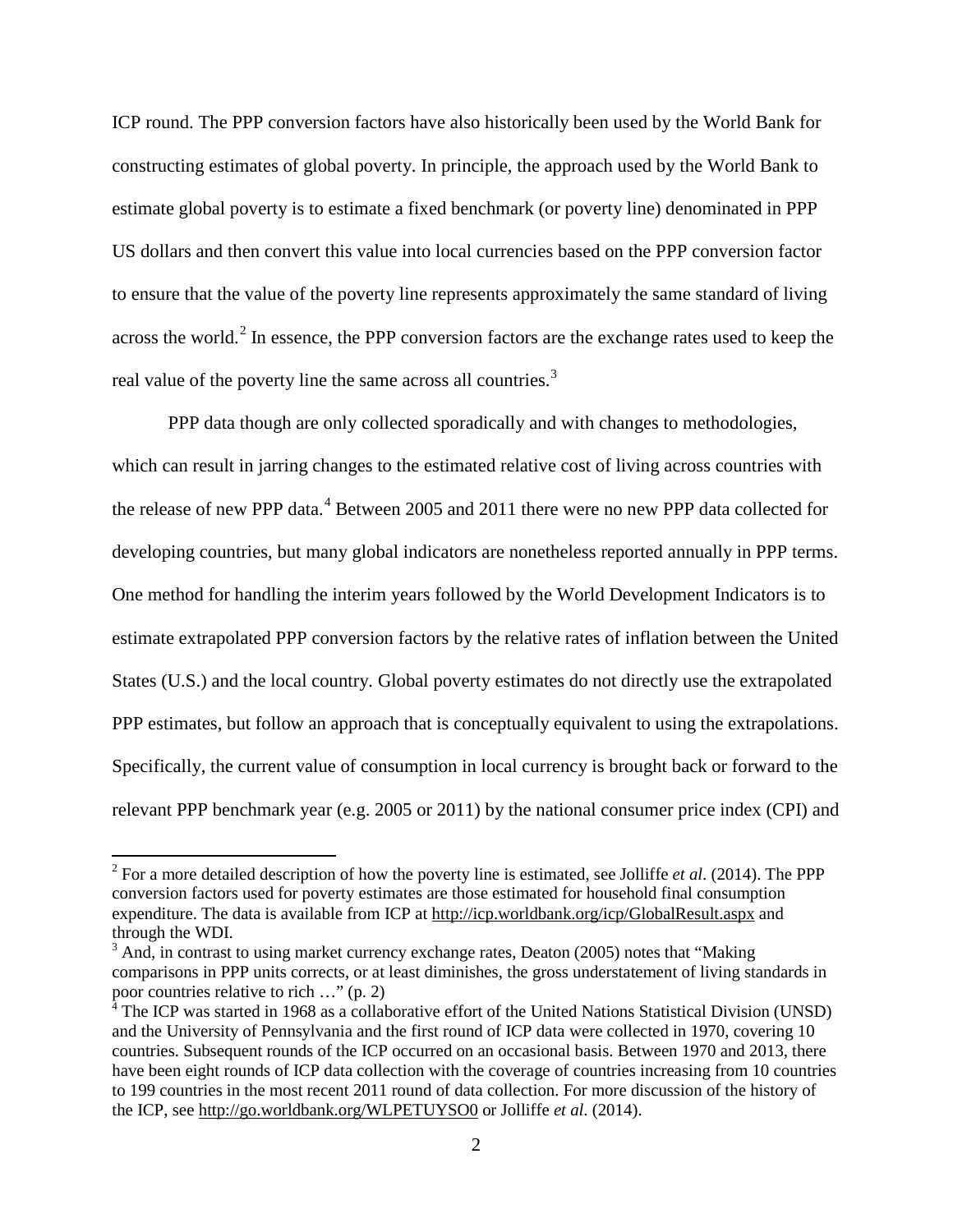then the benchmark year PPP conversion factor is applied to obtain the PPP US dollar value of consumption. The poor are then identified as those whose consumption (or income for some countries) in PPP US dollars is less than the global extreme poverty line, currently set at 1.25 in 2005 PPP US dollars.

This approach of using the national CPI to bring all consumption values to a common date is considered to be an approximate method for capturing changing relative price levels across countries. If it performs well, there should not be sharp changes in poverty rates with the release of new PPP data, but historically this has not been the case. For example, when the 2005 PPP data were released, Chen and Ravallion (2010) re-estimated the global poverty line and headcount based on adjusted 2005 PPP data and observed significant changes in the poverty line and average value of consumption (relative to expectations based on the extrapolated PPP adjustment factors from the 1993 PPPs). Both of these changes resulted in Chen and Ravallion's assessment that the new price data indicated that past estimates of global poverty needed to be adjusted upwards by 500 million persons. Nothing had changed to the standard of living of the poor overnight, but the belief was that the 2005 PPP data provided a better assessment of relative prices than the previous PPP factors (scaled annually by the ratio of inflation rates).

Table 1 replicates a table from Deaton (2005) that presents three very different profiles of global poverty in 1993, each produced from different rounds of PPP data. For example, shifting from the 1985 PPP data to the 1993 PPP data led to a 35 percent decline in poverty in Latin America and a 27 percent increase in poverty in Sub-Saharan Africa for 1993. Similarly, shifting from the 1993 PPP data to the 2005 PPP conversion factors doubled the estimated rate of poverty in East Asia and the Pacific, and increased the headcount by half a billion people for 1993. In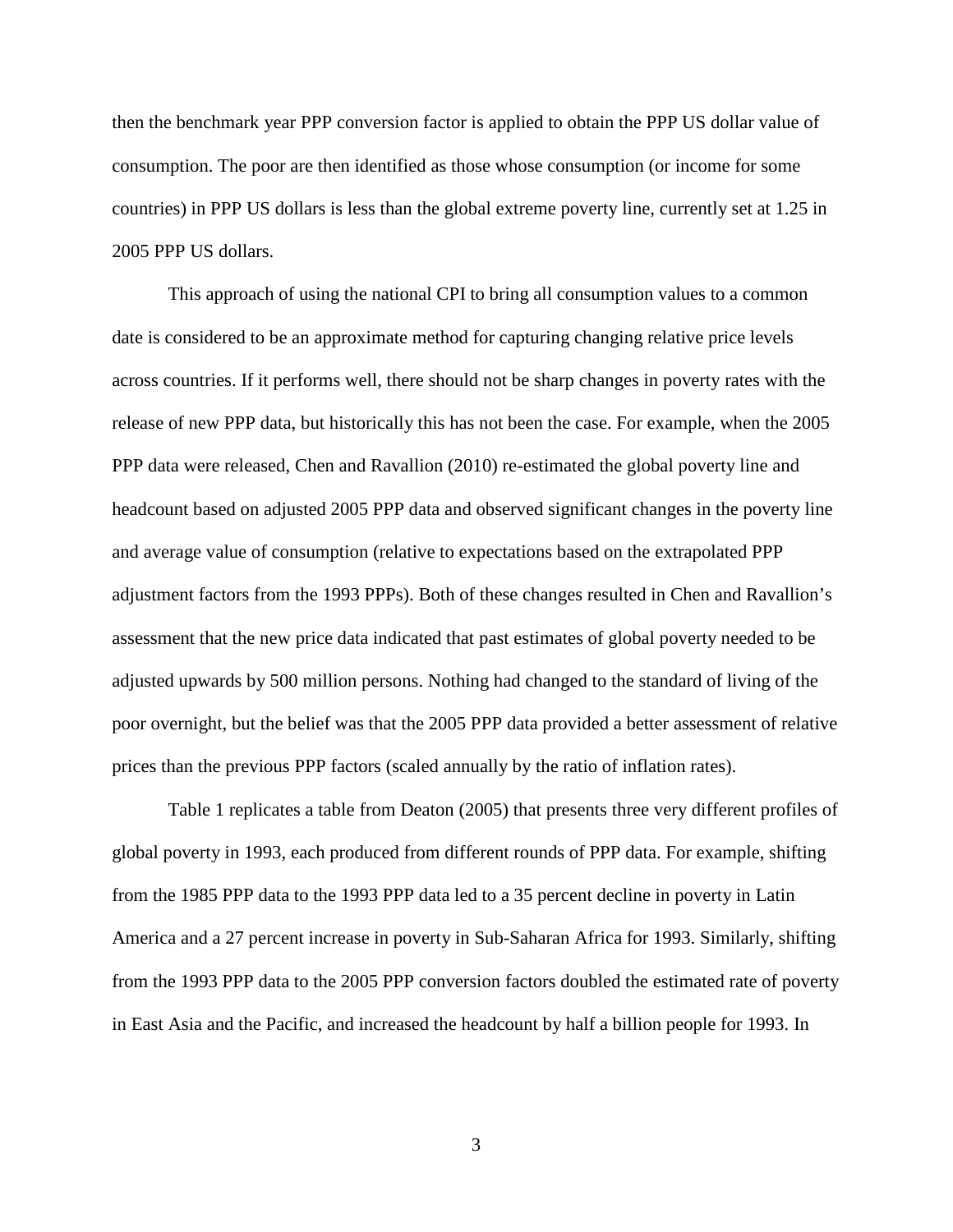each case, the use of different PPP conversion factors produced a significant re-alignment of the regional profile of poverty.

The release of the 2011 PPP data places us once again in the position that new PPP data are changing our perception of global poverty. The 2011 data suggest that developing countries' incomes in PPP-adjusted dollars are significantly higher than indicated by the 2005 data. This has created the anticipation that new PPP data would lead to a large decrease in the global count of poor in the world. To highlight the change, commentators in the press and bloggers seem to now be making the erroneous assertion that adopting the new PPP data will extract millions of people from poverty overnight.<sup>[5](#page-4-2)</sup> Their true standard of living is unchanged whether the 2011 PPP data are used or not. The issue is whether the new PPP data improve the correct assessment of who is poor, as judged on a common threshold for cross country comparisons. Of course, for the World Bank and other international organizations, this is not purely an analytical exercise but issues of communication are also concerns.

The presumptive trade-off is to use the new PPP data and run the risk of being perceived as conveniently manipulating the data to achieve the poverty goal, or break the methodological approach in how the poor are counted in order to keep the target as challenging to reach as when the 3 percent goal was announced. However, our analysis suggests that this concern may be a false trade-off. This paper presents evidence that if the global poverty line based on the 2011 PPP data is re-estimated based on the same set of national poverty lines that define the \$1.25 line in 2005 PPPs, the revised 2011 global count of the extreme poor increases slightly, and the path to ending poverty by 2030 continues to be ambitious.

<span id="page-6-0"></span><sup>&</sup>lt;sup>5</sup> These assertions are presumably not intended to be taken at face-value, but are made to purposely highlight how sensitive our understanding of poverty rates is to underlying data and assumptions.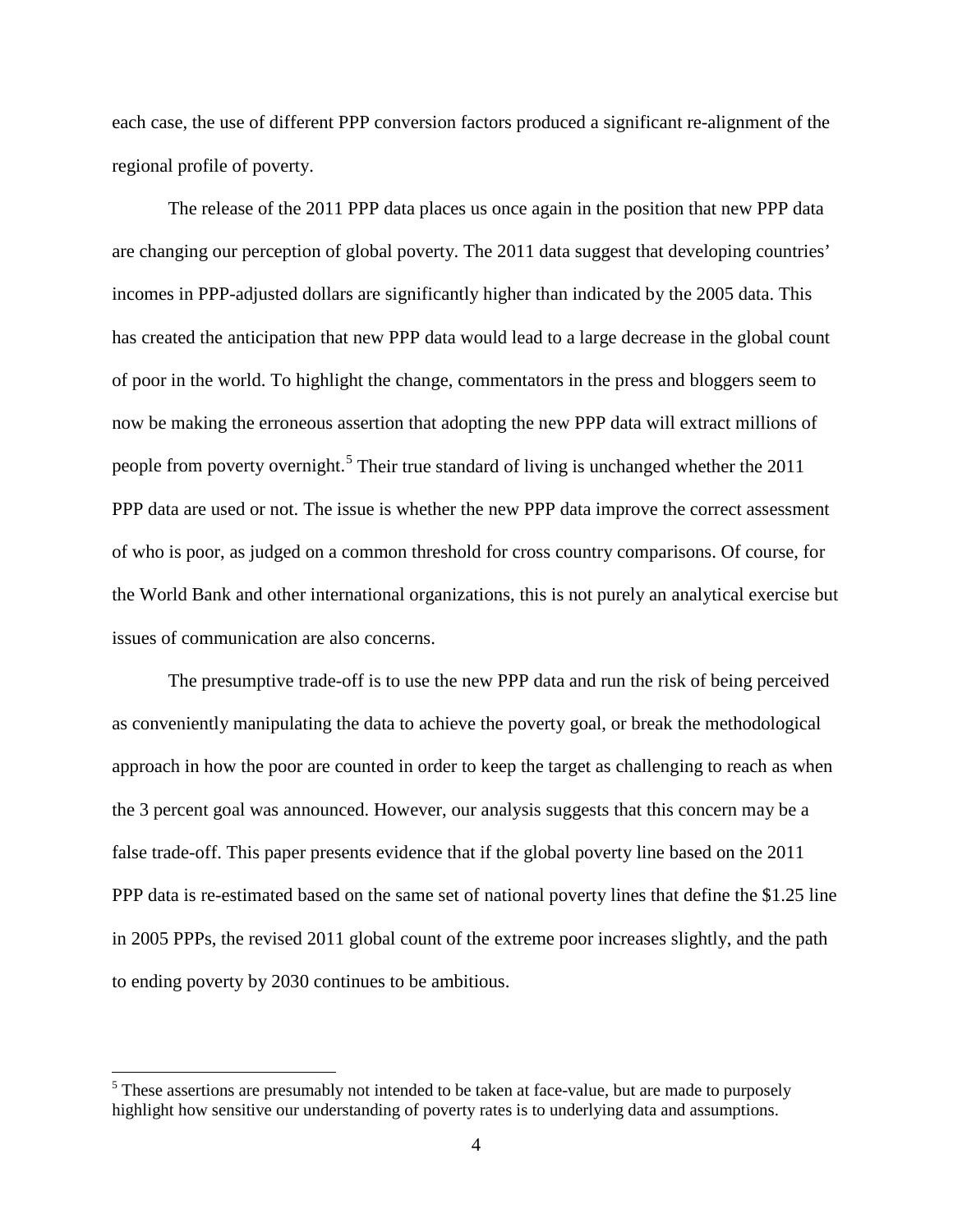The rest of this paper proceeds as follows: Section 2 presents a limited literature review that assesses the quality of the 2011 PPP data and discusses the urban-bias adjustment used for poverty estimation based on the 2005 PPP data. Section 3 first describes our approach to estimating a revised, methodologically consistent and comparable poverty line for 2011, and then presents an alternative poverty line that addresses sensitivity concerns of the existing methodology. Section 4 provides our analysis of the implications of using the 2011 PPP data on re-estimated profiles of global poverty. This section also essentially replicates the poverty projections presented in Jolliffe *et al*. (2014) but based on the 2011 PPP data and shows what the projected path of poverty to 2030 looks like. Section 5 presents some concluding discussion.

#### **II. Assessments of the 2011 PPP Data and Implications for Global Poverty**

Reactions to the release of the 2011 PPP data have been varied, ranging from the view that these data reflect an unambiguous improvement over the 2005 data (World Bank, 2015) to a view that seems to suggest that they are sufficiently problematic that they should not be used for global poverty measurement.

#### *A. Comparisons of the 2005 and 2011 PPP Data*

<span id="page-7-0"></span>Deaton and Aten (2014) believe that the 2011 PPP data are superior to the 2005 PPP data, and in part reverse an error in the 2005 PPP estimates. The 2005 PPP data are essentially the product of two price indices – one index established purchasing power parity *within* regions and the other established a price index *across* regions. The cross-region index is based on data from a set of 18 so-called "ring" countries in which a distinct commodity list was used to price out goods that were not unique to any particular region. Deaton and Aten argue that the cross-region ring index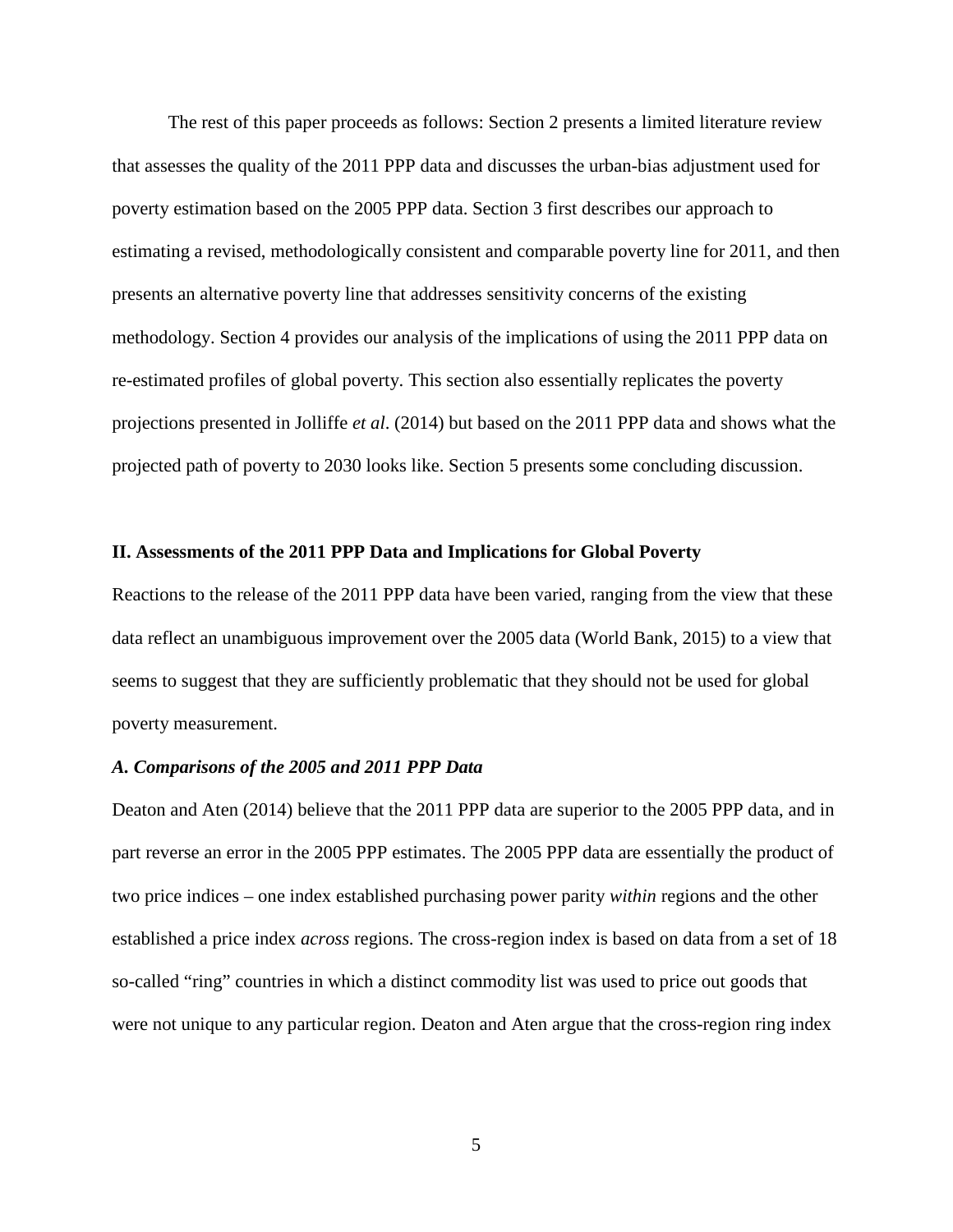is the key source of error in the 2005 PPP data resulting in an overestimation of the price levels in Africa, Asia and Western Asia by 20 to 30 percent.

Findings from Ravallion (2014) lead to almost the opposite interpretation, suggesting that there are potentially significant concerns about the 2011 PPP data. He argues that the downward drift in prices observed for much of Asia (but not China) is in contrast to what would be expected given the observed rate of economic growth. A part of his interpretation of the data rests on the dynamic Penn Effect (Ravallion, 2013) which suggests that the ratio of the PPP index to the market exchange rate rises with economic growth. Ravallion offers a hypothesis that over time the bundle of goods used for the PPP index has become more heavily weighted towards internationally traded goods (for which prices exist) and this has led to a downward shift in price levels relative to market exchange rates (conditioning on growth rates).

Inklaar and Rao (2014) start from noting that the concern over the 2011 PPP data is primarily driven by the large difference between estimated average income levels based on the 2011 data and the same averages based on extrapolations of the 2005 PPP data. Indeed, income and consumption levels are about 24 percent greater on average when using the 2011 PPP data, suggesting that the world is much richer than extrapolations of the 2005 PPP data led us to expect. Their objective is to try to understand how much of this difference is due to the underlying data and how much is the result of the methodology used to create the PPP index. They note that the ICP introduced many initiatives to improve the data quality with the 2011 exercise, including the changed approach for handling ring countries.

Using the unprocessed, unit-record price data, Inklaar and Rao re-construct the 2005 PPP index following the same methodology that was used for the 2011 PPP index. This step alone reduces the divergence between mean consumption from about 24 percent to about 18 percent.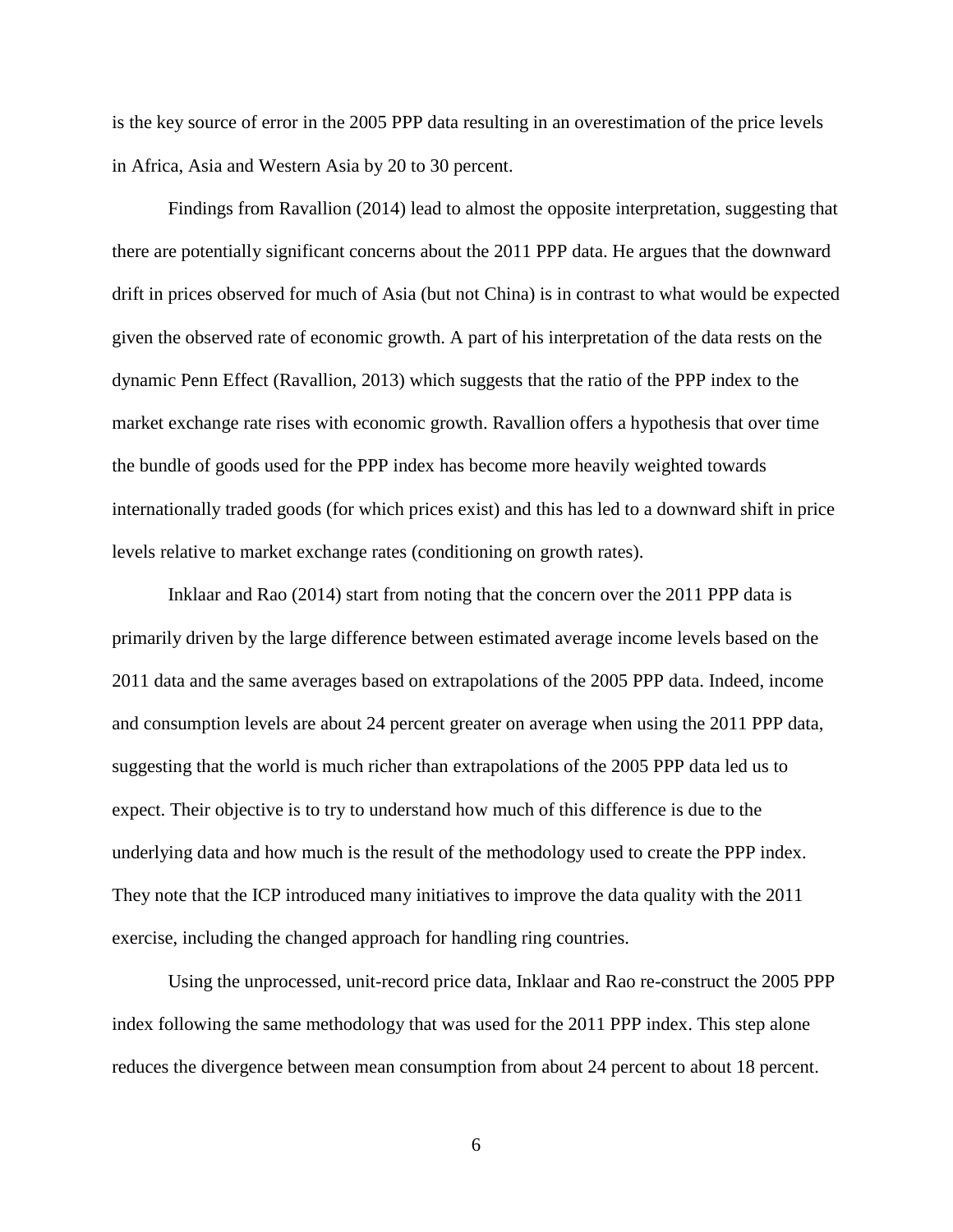They then argue that they identify a bias in the 2005 data in terms of the product list for ring countries. Their adjustment for this bias further reduces the difference to about 9 to 12 percent. Applying both the harmonized methodology and the bias correction simultaneously reduces the 24 percent difference in mean consumption to somewhere between 4 and 10 percent (depending on the measure considered). The latter bias correction can be viewed as a mix of data quality and methodology issues, but their analysis reveals that the lack of a harmonized method across the two PPP indices is one significant explanation for the difference. In this light, Inklaar and Rao can be interpreted as viewing the 2011 PPP index as an improvement over the 2005 index.<sup>[6](#page-6-0)</sup>

#### *B. Initial Poverty Estimates Based on the 2011 PPP Data*

That there is now much attention to the 2011 PPP index and, more generally, the importance of price adjustments to global poverty measurement can be largely attributed to the provocative and useful blogs by Chandy and Kharas (2014) and Dykstra, Kenny, and Sandefur (2014). Immediately after the release of the 2011 PPP data, Dykstra, Kenny and Sandefur estimated that in 2010, the share of people in the developing world living below the \$1.25 per day poverty line declined from 19.[7](#page-9-0) percent to 8.9 percent "overnight".<sup>7</sup> Chandy and Kharas (2014) follow an approach similar in spirit (though differing in the details) to the methodology used in Chen and Ravallion (2010) and re-estimate the poverty line accounting for changes in local price levels. They provide several candidate estimates of the count of the poor, but hone in on an estimate where the number of poor declines by about 300 million from using the 2011 PPP data (rather than the 2005 PPP data when estimating the number of poor in 2010).

<span id="page-9-1"></span> $6$  It is useful to also note that the question is not whether the 2005 PPP index is of better or worse quality than the 2011 PPP index, but rather whether the combination of the 2005 PPP index and the extrapolation methodology (based on inflation rates) outperforms the new 2011 PPP data.

<span id="page-9-0"></span><sup>&</sup>lt;sup>7</sup> Their methodological approach is to adjust the \$1.25 poverty line, which is denominated in 2005 USD, to 2011 by using the U.S. inflation rate. This adjustment brings their poverty line to a value of \$1.44 in 2011 USD. This methodology differs significantly from the approach followed by Chen and Ravallion (2010) and described in Jolliffe *et al*. (2014) for setting an international poverty line.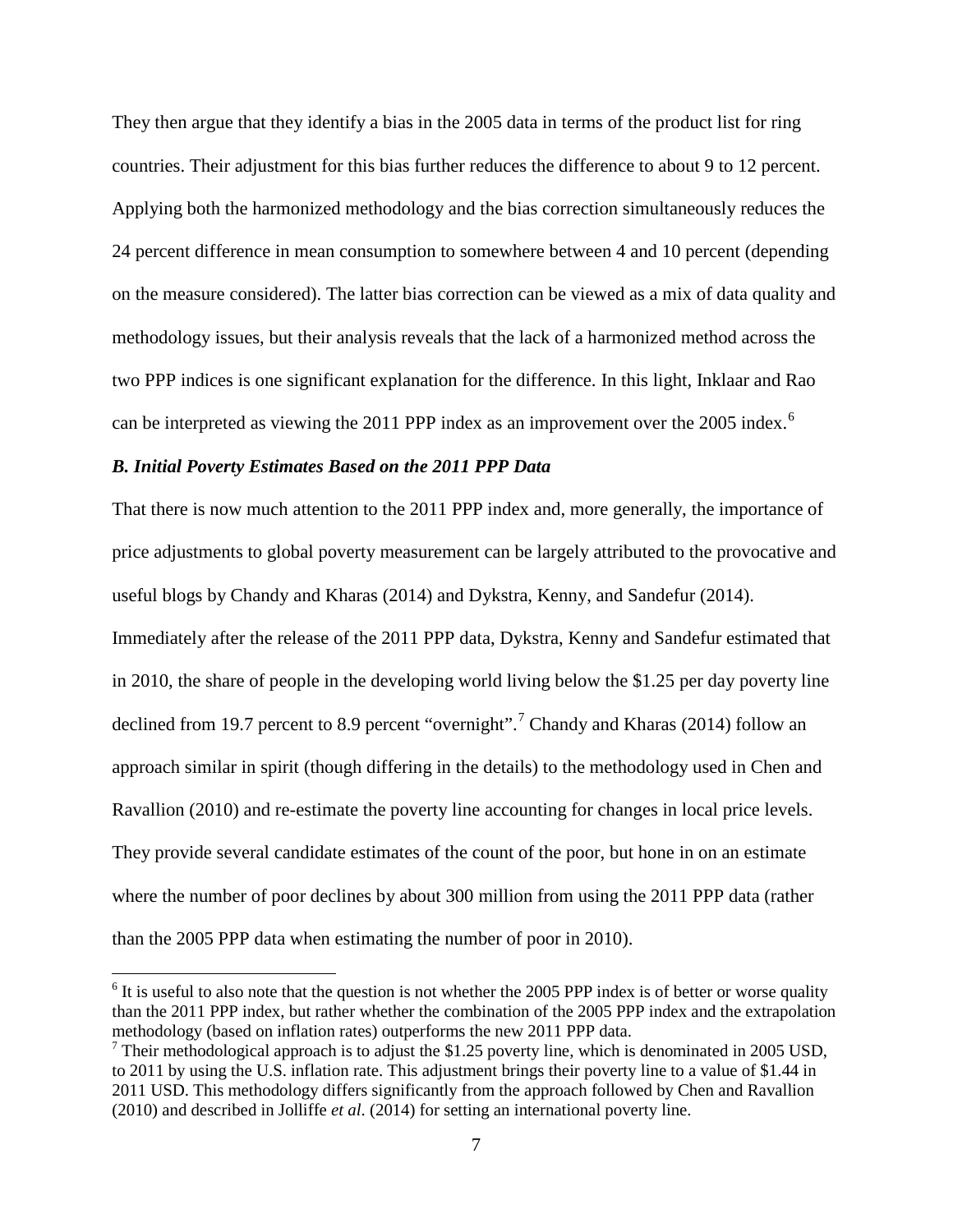The timely analyses of Chandy and Kharas, and Dykstra, Kenny and Sandefur certainly suggest that the 2011 PPP data have a significant effect on the global profile of poverty. An important aspect of both though is that because they are extracting data from PovcalNet in 2005 PPP dollars their analyses implicitly embed an adjustment for urban-bias that was estimated based on analysis of the 2005 PPP data. $8$  Chen and Ravallion (2010) argue that the 2005 PPP required rural-urban adjustments for China, India and Indonesia. This was done for good reasons. For example, Chen and Ravallion (2008) note that the 2005 ICP survey in China was confined to only 11 cities and therefore they view the ICP 2005 PPP as an urban PPP index for China. To correct for this, they use the ratio of urban to rural national poverty lines to provide a scaling factor to scale rural consumption such that it is expressed in urban price levels.<sup>[9](#page-10-0)</sup> This adjustment alone reduced poverty in China by nearly half in 2005, from 26.4 percent to 15.6 percent. They argue that there is also reason to believe that the 2005 PPP data for India contain an urban bias and make similar adjustments. For Indonesia, a similar adjustment is made to adjust for differences in rural and urban price levels, but not primarily due to suspected bias in the 2005 ICP price collection.<sup>[10](#page-10-1)</sup>

In PovcalNet, rather than directly adjusting the PPP conversion factors to the rural and urban income distributions, the adjustments are built into the displayed consumption values. For the purposes of estimating the count of the poor, adjusting either the PPP or consumption data

<sup>&</sup>lt;sup>8</sup> PovcalNet is perhaps the most commonly used data tool for estimating global poverty counts. It is an online tool, maintained by the World Bank, which allows analysts to specify parameter values such as the global poverty line, and then estimate the number of poor people in the world based on their assumptions. For more details, see: [http://iresearch.worldbank.org/PovcalNet/index.htm.](http://iresearch.worldbank.org/PovcalNet/index.htm)<br><sup>9</sup> National poverty lines used in this analysis represent the cost of obtaining basic needs. Within-country

<span id="page-10-0"></span>differences in poverty lines therefore reflect, in principle, both differences in prices and needs (most typically through the nonfood allowance).

<span id="page-10-2"></span><span id="page-10-1"></span> $10$ <sup>10</sup> There are also other countries that have adjustments for urban bias built in. Much of the data in PovcalNet from the Latin America region draws from the SEDLAC database which scales up all rural values by 15 percent to account for urban-rural price differences [\(http://sedlac.econo.unlp.edu.ar/eng/methodology\\_faqs.php?page=2\)](http://sedlac.econo.unlp.edu.ar/eng/methodology_faqs.php?page=2).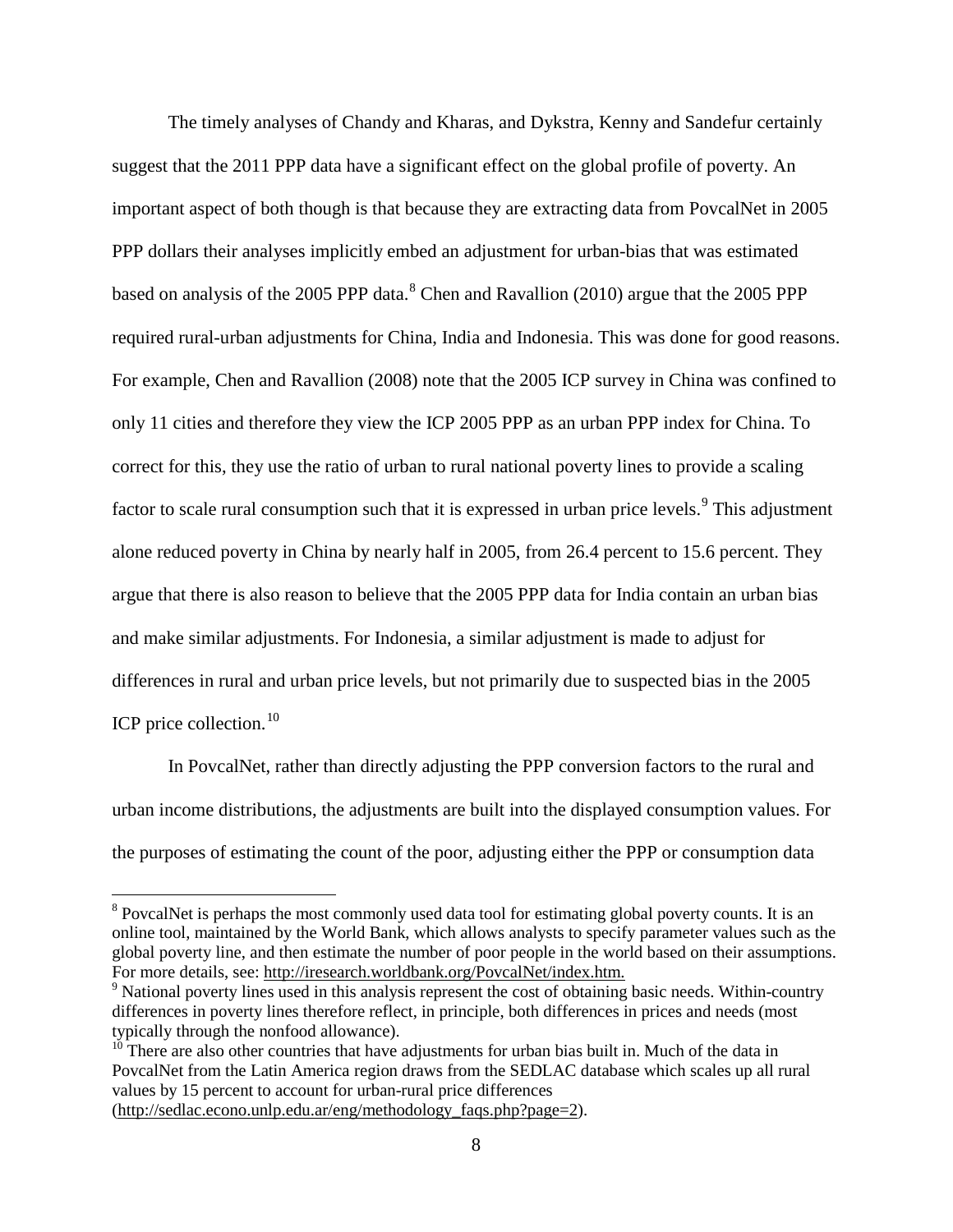has the equivalent effect. But, when making this adjustment directly in PovcalNet, users of the data obtain PPP denominated values that have urban-bias adjustments built in. If producing poverty estimates using the 2005 PPP data, and wishing to follow the methodology of Chen and Ravallion (2010), then these are the correct values to use. But, once the analysis shifts to the 2011 PPP data, using these adjustments only makes sense if the analysts wishes to assume that the data continue to need a correction for urban bias and that the magnitude of this adjustment is the same as in  $2005$ .<sup>[11](#page-10-2)</sup>

To date, there is no evidence that the particular adjustments that were made to the 2005 PPP data should be carried over to the 2011 PPP data. Even if evidence points to an urban bias in some countries in the 2011 ICP round, there is no reason to assume that the correction based on the 2005 PPP data is the correct adjustment to be used in the  $2011$  data.<sup>[12](#page-11-0)</sup> In contrast, the report of the International Comparison Program (World Bank, 2015) suggests that data from the 2011 ICP round was much better at capturing rural prices than the 2005 ICP round, particularly with respect to China, India and Indonesia -- three large-population countries in Asia where there was particular concern about urban bias.

For example, the Asian Development Bank (2014) reports that the 2011 ICP saw the full and complete participation of China, accomplishing national coverage with price collection in over 30 provinces, including rural and urban areas with only 8 percent of the collection points being from large shops. This stands in stark contrast to the 11 cities included in the 2005 round. World Bank (2015, p.3) further states that for India and Indonesia the 2011 ICP "also achieved coverage of both rural and urban areas in their collection of prices." In the case of Indonesia,

<span id="page-11-1"></span><sup>&</sup>lt;sup>11</sup> Not all researchers were in agreement about the validity of these adjustments to the data. Deaton and Heston (2010), both of whom served on the ICP technical advisory board, argue that the 2005 PPP index almost certainly underestimated the price level in China by at least 20 percent.

<span id="page-11-0"></span> $12$  Adjustments may have to be made to the 2011 data, but it is difficult to know how because sampling data for the ICP data are not readily available for a number of countries.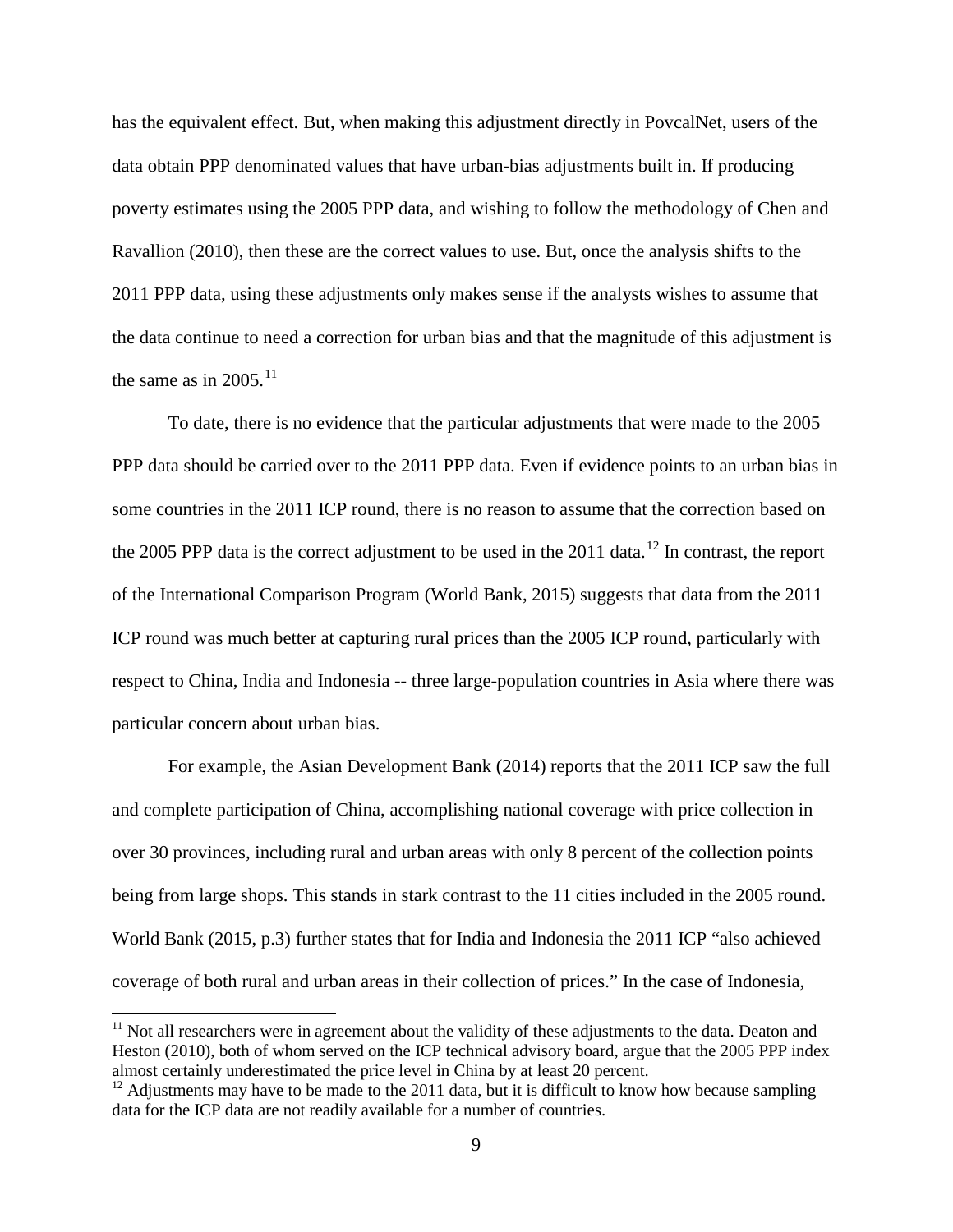price data were collected from 2,645 outlets in rural and urban areas of which only 3 percent were large shops (World Bank, 2014b).<sup>[13](#page-11-1)</sup> While we recognize that any sampling bias in collection of PPP data is a concern, and further work should be done to assess this, we argue there is no valid reason to maintain the same bias adjustments in the 2011 PPPs as used in the 2005 PPPs.

For the purposes of this paper, we remove the urban-rural adjustments for China, India and Indonesia embedded in the data obtained from PovcalNet.<sup>[14](#page-12-0)</sup> When we remove these urban-rural adjustments from the analysis, we refer to this as using the 2011 PPP at "face value". For the sake of comparison, we also carry out the analysis in some cases with the adjustments left in the data and refer to these results as the 2011 PPP adjusted estimates. Our analysis does not directly assess the relative quality of the 2005 PPP data as compared to the 2011 PPP data, but rather aims to show how the use of the 2011 PPP data affects the global profile of poverty and poverty projections.

#### **III. Setting a Global Poverty Line with 2011 PPPs**

In order to estimate the level and trends in global poverty based on the various PPPs described above, it is necessary to first define the value of the global poverty line. For estimates based on the 2005 PPP data, we use the same \$1.25 per person per day (in 2005 PPP units) as used by the World Bank (2014a) and many other international organizations. However, for analysis of global extreme poverty using the 2011 PPPs, we need to define a poverty line denominated in 2011

<sup>&</sup>lt;sup>13</sup> Based on background metadata from World Bank (2014b).

<span id="page-12-1"></span><span id="page-12-0"></span><sup>&</sup>lt;sup>14</sup> All of the analysis of the 2011 profile of poverty draws only from published articles and publicly available PovcalNet data. In particular, the underlying data are based on extracting survey means and decile shares (which are publicly available in PovcalNet) to estimate consumption, or in some cases income Lorenz curves. The analysis of the poverty line is based on poverty lines from published data and using the World Development Indicators data to obtain PPP and CPI data. More details on the construction of the data files and on the removal of the urban-bias adjustment are available in Annex 1.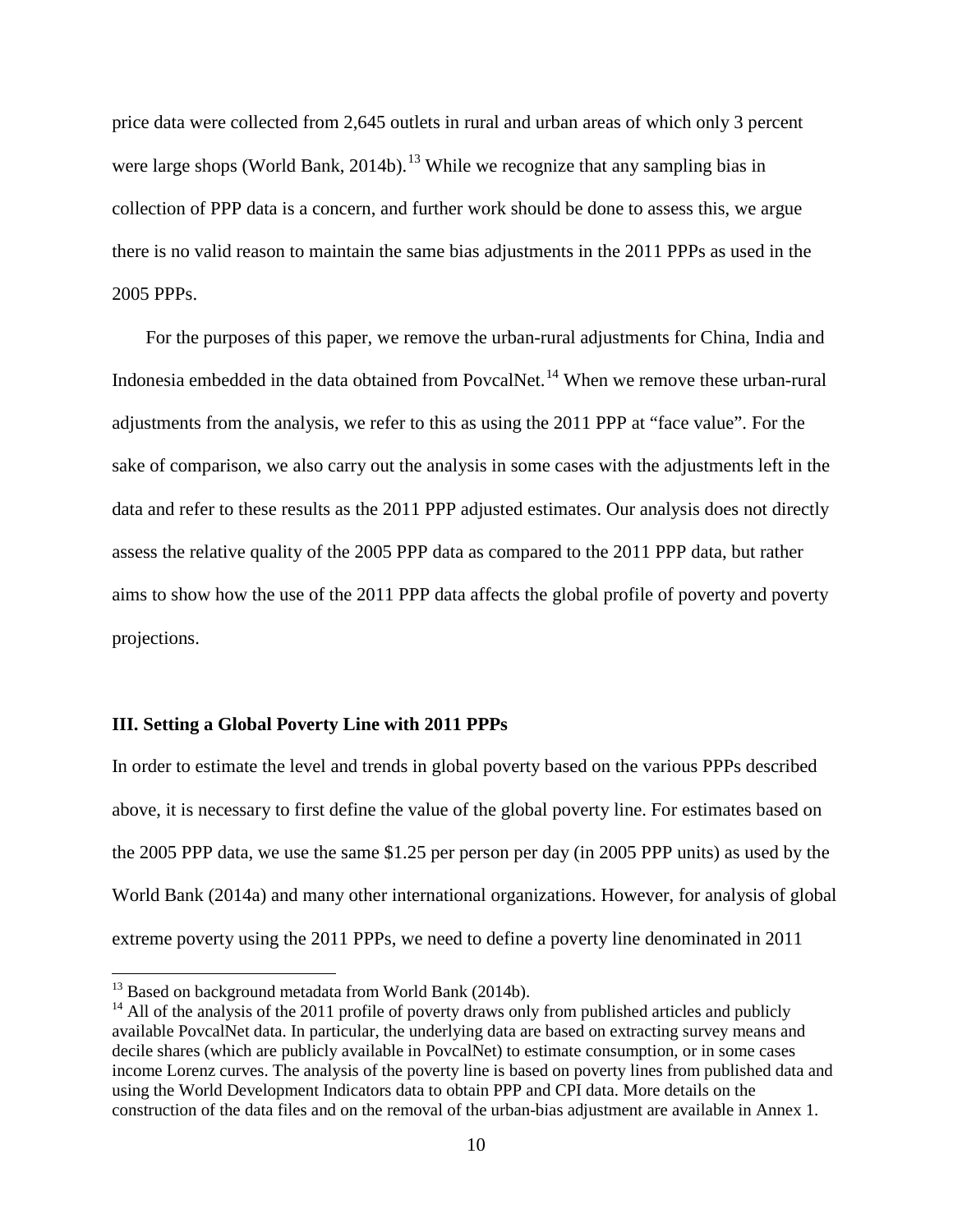PPPs comparable to the \$1.25 line in 2005 PPPs. .

#### *A. Updating the Global Poverty Line – A Fixed Goal Line*

One suggested method for updating the \$1.25 poverty line is to simply update it by US inflation over time, so that the real value of the poverty line remains the same in the US. Between 2005 and 2011, there was about 15.2 percent inflation in the US, so adjusting the \$1.25 poverty line by inflation results in a new poverty line of \$1.44 in 2011 terms. Following this approach, the global poverty line would buy the same basket of goods in the US over time. To convert this into local currencies in 2011, we would simply apply the 2011 PPP conversion factor for private consumption from the ICP 2011. This is the method applied by Dykstra et al (2014) soon after the 2011 PPPs were first released and which led to a dramatic decrease in their estimated count of the extreme poor.

Despite reflecting the same real value in the US, the inflation-adjusted \$1.44 line converted using the 2011 PPPs translates into a lower value than the \$1.25 at 2005 PPPs, in the vast majority of national currencies.. The 2011 \$1.44 line buys the same basket of goods in the US as the 2005 \$1.25 line. However, the \$1.44 line converted to national currencies at 2011 PPPs buys significantly fewer goods in most developing countries of the world than the \$1.25 line converted at 2005 PPPs.<sup>[15](#page-12-1)</sup> The price levels in most developing countries relative to the US were found to be much lower in the ICP 2011 round compared to the 2005 round.<sup>[16](#page-13-0)</sup> Figure 1 reveals that \$1.44 falls significantly below the 2011 mean value of poverty lines of the 15 countries that were used to establish the \$1.25 line. Therefore, a US-inflation based approach for updating the international poverty line is in contradiction to the principle that the global poverty line should reflect the national definitions of poverty of the poorest countries in the world.

 $15$  In other words, converting the \$1.44 into national currencies using the 2011 PPPs results in a lower value of the poverty line in most local currency values than a 1.25 line at 2005 PPPs.

<span id="page-13-0"></span><sup>&</sup>lt;sup>16</sup> Price level in this case is defined as the ratio of the PPP exchange rate to the market exchange rate.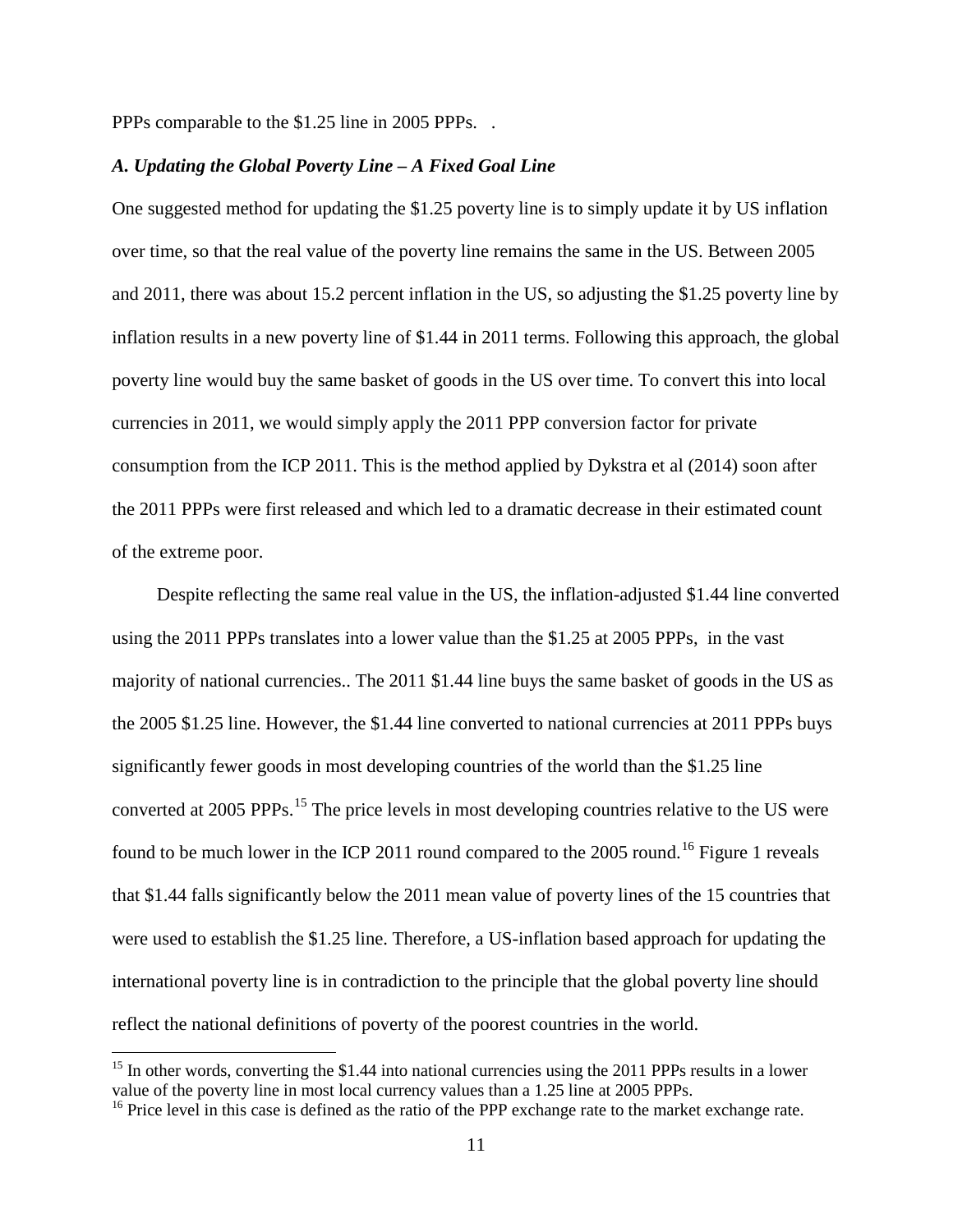While the methods have varied somewhat over the last 25 years, the common guiding principle has been that the global extreme poverty line should reflect how the world's poorest countries estimate a minimum threshold of living which meets basic needs. National poverty lines – set in the country context and in local currencies – give a good indication of each country's own definition of monetary poverty and have therefore been used as a guide in setting an international poverty line. Moreover, past studies have found that national poverty lines vary considerably and tend to increase with national per capita income. However, among the poorest countries, there appears to be little correlation between poverty lines and mean income levels (World Bank, 1990; Ravallion, Datt and van de Walle, 1991; Ravallion, Chen and Sangraula, 2009). This finding has been taken to suggest that for this set of countries, poverty lines may be reflective of some absolute cost of basic needs, a threshold which the international poverty line also should represent.

The method for quantifying the threshold that reflects the poverty lines of the world's poorest countries has varied across past studies, as described in Jolliffe *et al*. (2014). The most recent approach that resulted in the \$1.25 global poverty line is based on taking the average of the 2005 PPP equivalents of the national poverty lines of the world's 15 poorest economies in a sample of 75 national poverty lines.<sup>[17](#page-13-0)</sup> The group of 15 countries was identified through a review of several alternative methods that sought to select the set of countries where there is no relationship between national poverty lines and income, thereby maintaining the principle of estimating a poverty line based the poorest countries' evaluation of the cost of basic needs.

<span id="page-14-0"></span>As our initial benchmark, we aim to keep the method and data as consistent as possible with the \$1.25 line that was established by Ravallion, Chen and Sangraula (2009). To this end, we set an international poverty line based on the same 15 national poverty lines that defined the

<sup>&</sup>lt;sup>17</sup> See Ravallion, Chen and Sangraula (2009) for details.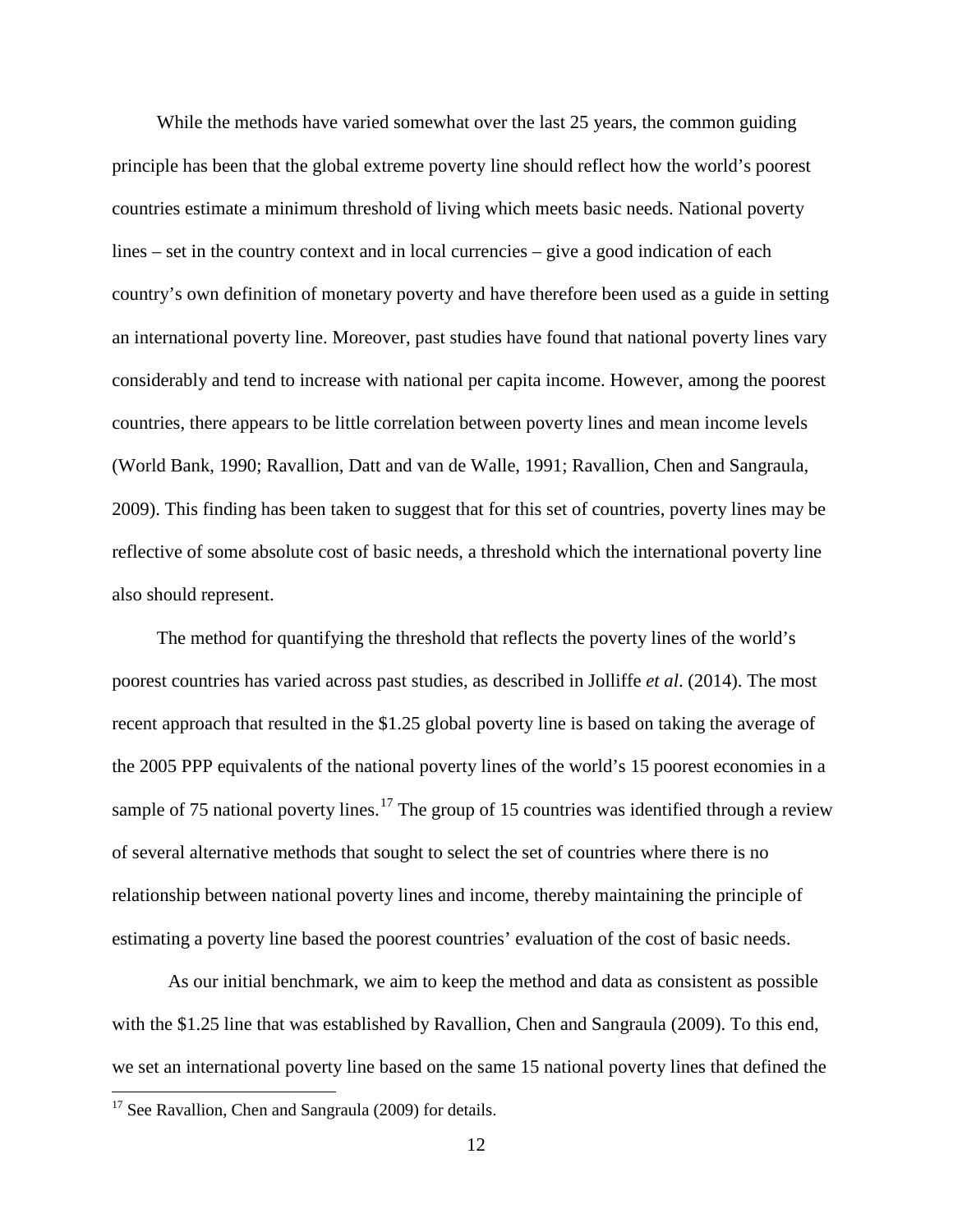\$1.25 line. Table 2 shows the national poverty lines for the 15 countries converted to USD in both 2005 and 2011 PPPs. The mean value of these lines is \$1.25 in 2005 PPPs and \$1.82 in 2011 PPPs.<sup>[18](#page-14-0)</sup> Figure 1 plots these values and shows that \$1.82 reflects a comparable average cost of basic needs for these 15 countries in 2011 PPPs as the \$1.25 line did in 2005 PPPs.<sup>[19](#page-15-0)</sup> For the purpose of this initial benchmark, our aim is to keep the real value of the poverty line constant for those countries that served as the basis for defining the 2005 poverty line. An important motivation for this benchmark is that global poverty goals for 2030 were announced based on the \$1.25 poverty line, and the \$1.82 line is our estimate of the value which keeps the goal line fixed. That is to say that, on average, among the 15 poor countries that defined the \$1.25 line, \$1.82 at 2011 PPPs allows one to buy in 2011 the same bundle of goods in as \$1.25 did in 2005 at 2005 PPPs.

A higher poverty line of \$2.00 per day in 2005 PPPs is also commonly reported by the World Bank, especially for comparative analysis of poverty in middle-income countries, although it is not used for monitoring of global poverty goals. This line was used by Chen and Ravallion (2010) and corresponds to the median value of the sample of national lines used by Ravallion, Chen and Sangraula (2008) to derive the \$1.25 line. The median value of the same sample of lines in 2011 PPPs is \$3.08 and we therefore consider this as the comparable line to the \$2.00 line in 2005 PPPs.

<sup>&</sup>lt;sup>18</sup> An earlier version of this paper gave estimates of \$1.70 as the average of the national poverty lines in 2011 PPPs. Those estimates relied on CPIs from WDI, rather than CPIs from PovcalNet to convert the national poverty lines from their 2005 value to the 2011 value. The estimate of a 1.70 line matched the value of one of the lines prepared by Shaohua Chen for a background paper to Jolliffe *et al.* (2014).<br><sup>19</sup> If we re-rank the countries by mean consumption denominated in 2011 PPPs, one country in the bottom

<span id="page-15-0"></span><sup>15</sup> changes – and the mean of the lines in 2011 PPPs becomes \$1.79. In principle, one could also assert that an alternative, consistent approach to re-estimating the value of the line would be to re-estimate the relationship between national poverty lines and national income and consequently select a new sample of the poorest countries. That is to say the new line would not necessarily be based on the same 15 countries that produced the \$1.25 line.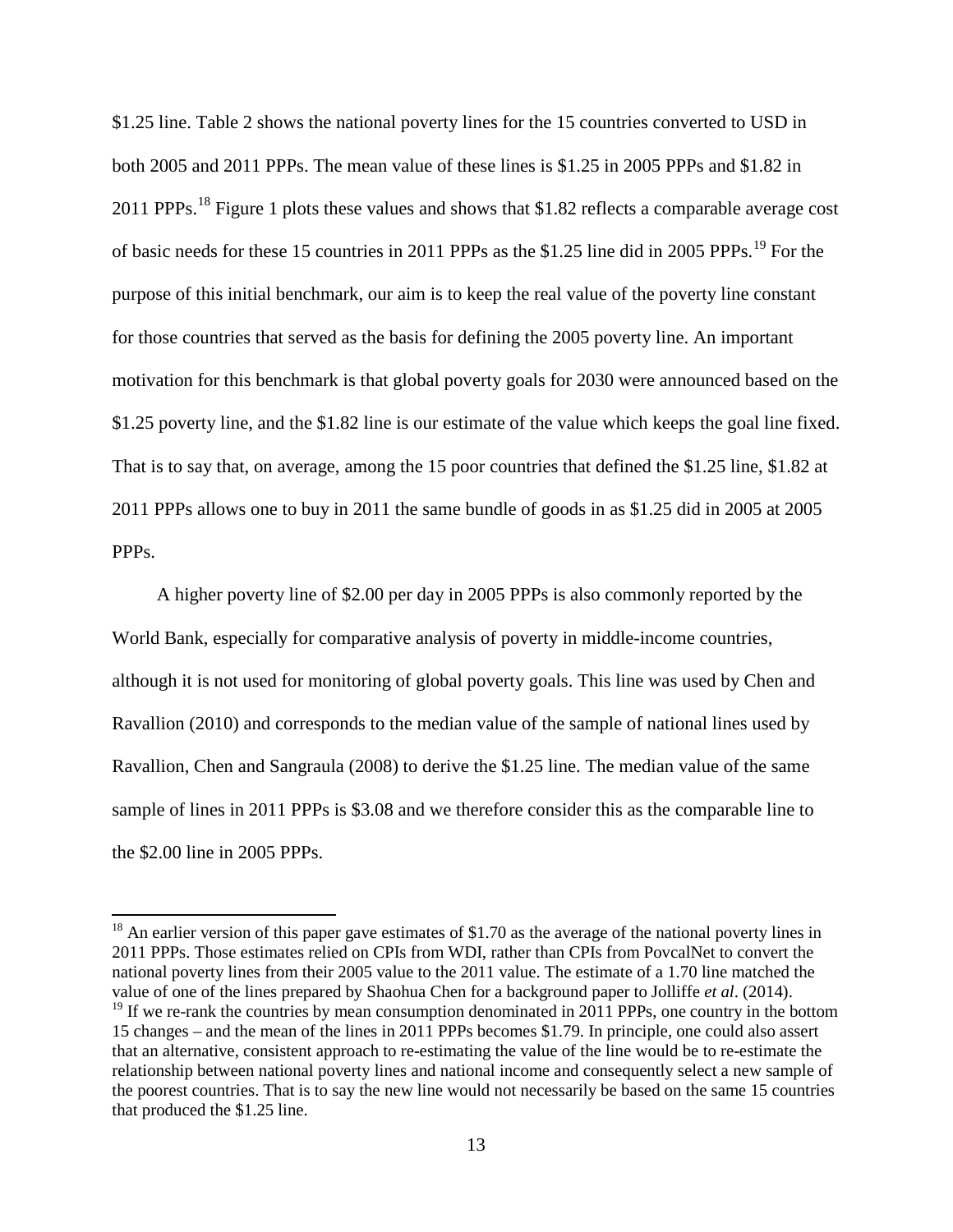#### *B. Reconsidering the Global Poverty Line – An Alternative, Robust Approach*

For the last 25 years, the underlying concept of the global poverty line has been that it should reflect some average or typical value of national poverty lines for the poorest of countries (World Bank, 1990; Ravallion, van de Walle and Datt, 1991). The last time the line was estimated, Ravallion, Chen, Sangraula (2009) estimated the line based on selecting the 15 poorest countries from a sample of 75 countries for which they had national poverty lines of any type. While a sample of 75 poverty lines was much larger than what had been used to estimate the dollar-a-day line at 1993 PPPs, it is noteworthy that it is a select sample of countries for which the authors could collect national poverty lines. The authors note for example that Latin America was a region with poor coverage in their sample.

Deaton (2010) critiques this 15-country approach for several reasons, most of which link to the fundamental problem that these countries provide weak support for representing the world's poor. As one example, he describes how small changes in the composition of the 15-country reference group can result in changing the poverty status of millions of people. He further notes that the decision to select countries into the 15-country reference group is based on mean per capita income of the country and not the number of poor people. The 15 countries represent about 11 percent of the total poor in 2005, and about 13 percent of the estimated poor in 2011.

In addition to the weak support, the average poverty line estimated from these 15 countries is quite sensitive to seemingly innocuous changes in the time series of inflation data for these countries. The sensitivity of the average to changes in inflation data stems both from the small sample of 15 and also from the fact that the poverty lines from these countries need to be updated from the year of data collection to the reference year (2011 in our case). Table 2 reveals that on average, the 15 reference national poverty lines date from 1997. The poverty line from Mali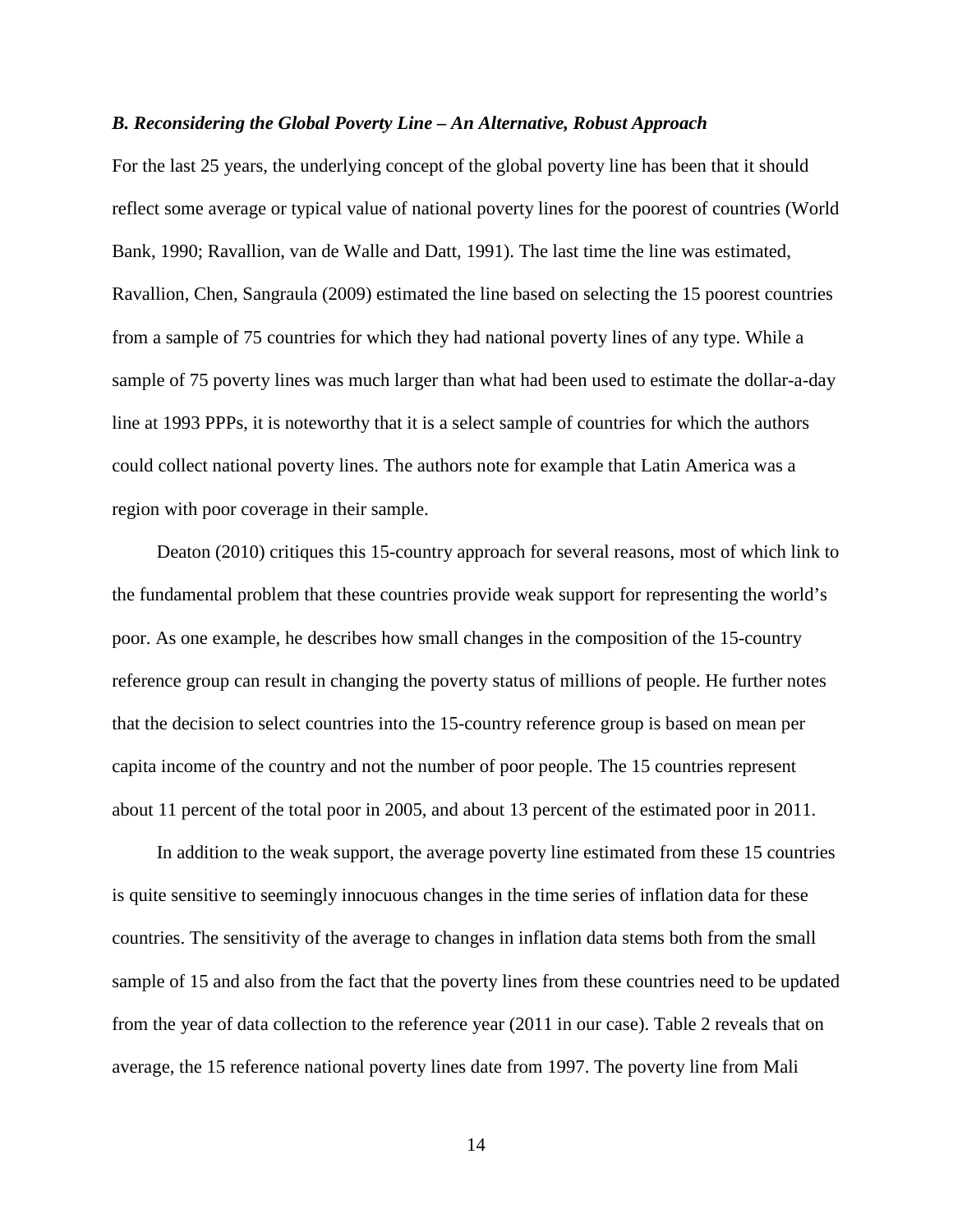comes from 1988-89 and requires 22 years of CPI data to bring it to the 2011 reference period. Given that many of these 15 countries have limited capacity for statistical production and some have experienced very high levels of inflation, a reasonable concern is that even small errors or relatively minor updates when compounded over decades can have potentially large effects on the estimated value of the global poverty line.<sup>[20](#page-15-0)</sup>

As one example of the sensitivity of the average poverty line to inflation data, in our initial analysis we updated the 15 poverty lines to 2011 values based on official national CPI data as reported in the World Development Indicators database. This updating produced a global poverty line of \$1.70 using 2011 PPPs and about 976 million poor people. In the current analysis, we use the inflation data provided by PovcalNet (to ensure internal consistency) and this changed the average value of the poverty lines to \$1.82 and increased the count of the poor by more than 60 million people. Overall, the majority of the inflation data in PovcalNet comes from the World Development Indicators database, and even in those cases where they differ, the differences are not large, but nonetheless the 15-country reference approach is highly sensitive to these differences.

<span id="page-17-0"></span>To address these concerns, we propose a methodology for constructing a global poverty line that is less sensitive to inflation updating, more robust to the small-sample problems stemming from the 15-country approach, and also significantly increases the coverage of the population of poor people. Our proposed approach is based on estimating implicit national poverty lines by combining poverty headcounts at national poverty lines as reported in the World

 $20$  Sandefur (2013) shows that there is a large discrepancy between official estimates of inflation in Tanzania (one of the 15 reference countries) and household survey-based estimates of price changes. He also illustrates how these differences in inflation estimates have significant effects on the trend in poverty headcounts. Gimenez and Jolliffe (2014) document significant discrepancies between official measures of inflation in Bangladesh, survey-based measures of inflation for the poor, and implicit measures of inflation as assessed through official poverty lines.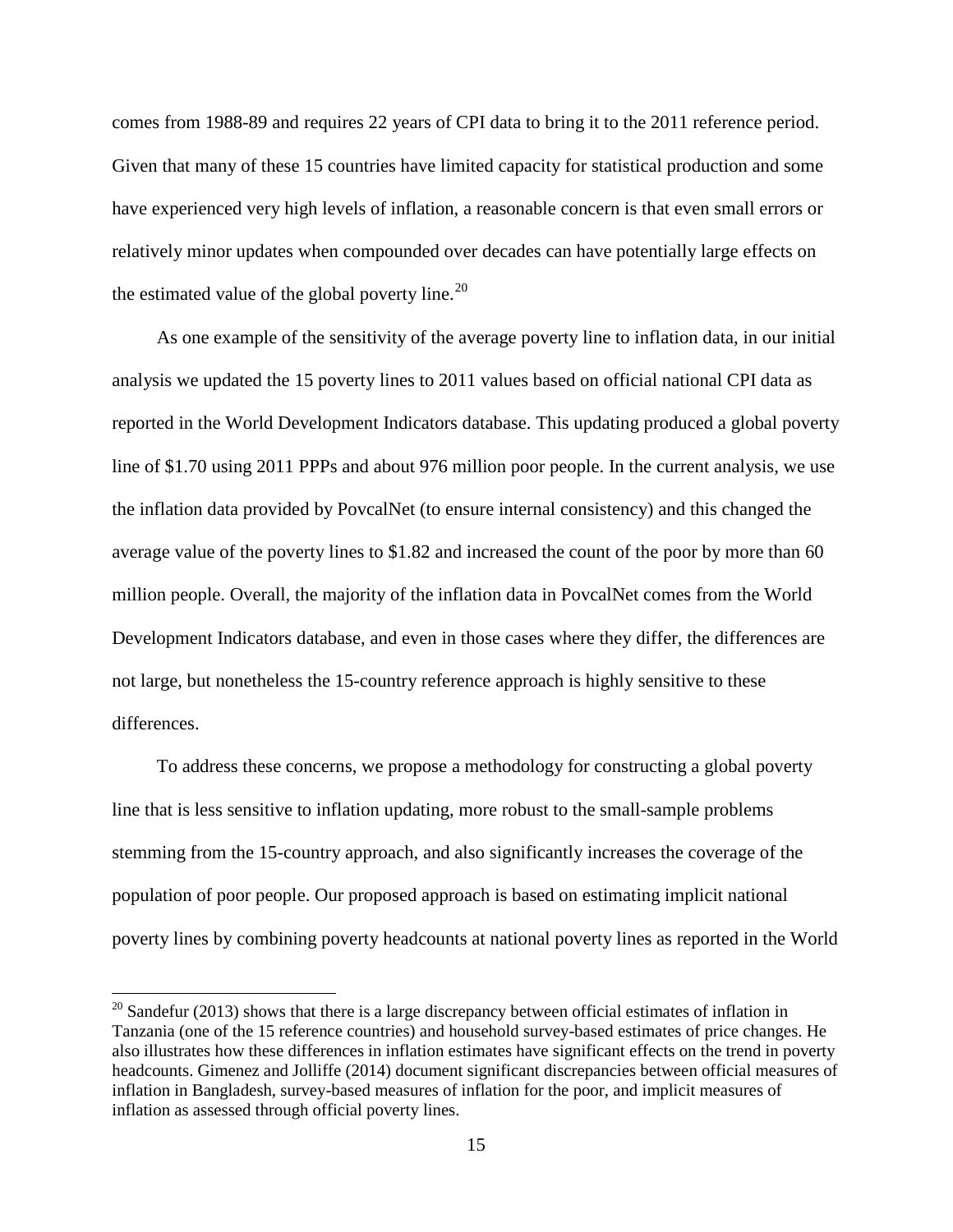Development Indicators with the corresponding consumption and income distributions from PovcalNet.<sup>[21](#page-17-0)</sup> Because the consumption and income distributions we use are all expressed in per capita PPP terms, we can identify the unique poverty line in PPP dollars that corresponds with the reported headcount for the national poverty line.<sup>[22](#page-18-0)</sup> Following this approach allows us to greatly increase the set of countries for which we have national poverty thresholds (thereby increasing the support of our estimate) and also produces a series of poverty lines that are closer to the ICP reference year (thereby reducing the sensitivity of the estimate to errors and updates in inflation data).

More specifically, we extract poverty headcounts from the World Bank's series of poverty headcount ratios at national poverty lines in its Poverty and Inequality Database.<sup>[23](#page-18-1)</sup> This data set contains 784 poverty rates at national poverty lines. Of these, 623 observations from 110 countries can be matched to surveys available in PovcalNet. Using this, we derive 623 thresholds which reflect the national poverty rate when applied to the PovcalNet per capita welfare measure – more than an eightfold increase over the number of poverty lines used by Ravallion, Chen, and Sangraula.<sup>[24](#page-18-2)</sup>

 $21$  For the purposes of our analysis, we use the same fitted distributions as used in the other parts of this paper. In principle, one could use the actual consumption data for those countries where we have this. See the annex for more details on how we generate our fitted consumption and income distributions.

<span id="page-18-0"></span> $22$  An attribute of this approach is that it allows us to identify the national average poverty line even in those countries where no national line exists, but only regional lines or lines for household types.

<span id="page-18-1"></span><sup>&</sup>lt;sup>23</sup> The series is called *Poverty headcount ratio at national poverty lines (% of population), including noncomparable values (SI.POV.NAHC.NC)*. National poverty headcount ratio is the percentage of the population living below the national poverty lines. National estimates are based on population-weighted subgroup estimates from household surveys. The source for this data is the World Bank's Global Poverty Working Group. Data are compiled from official government sources or are computed by World Bank staff using national (i.e. country–specific) poverty lines. The database is available at http://databank.worldbank.org/data/views/variableselection/selectvariables.aspx?source=Poverty-and-Inequality-Database.

<span id="page-18-3"></span><span id="page-18-2"></span><sup>&</sup>lt;sup>24</sup> In addition to having much greater coverage of the population of poor people, and having more recent lines; we believe this approach produces a set of lines that are more comparable across countries than those used in Chen, Ravallion and Sangraula (2009).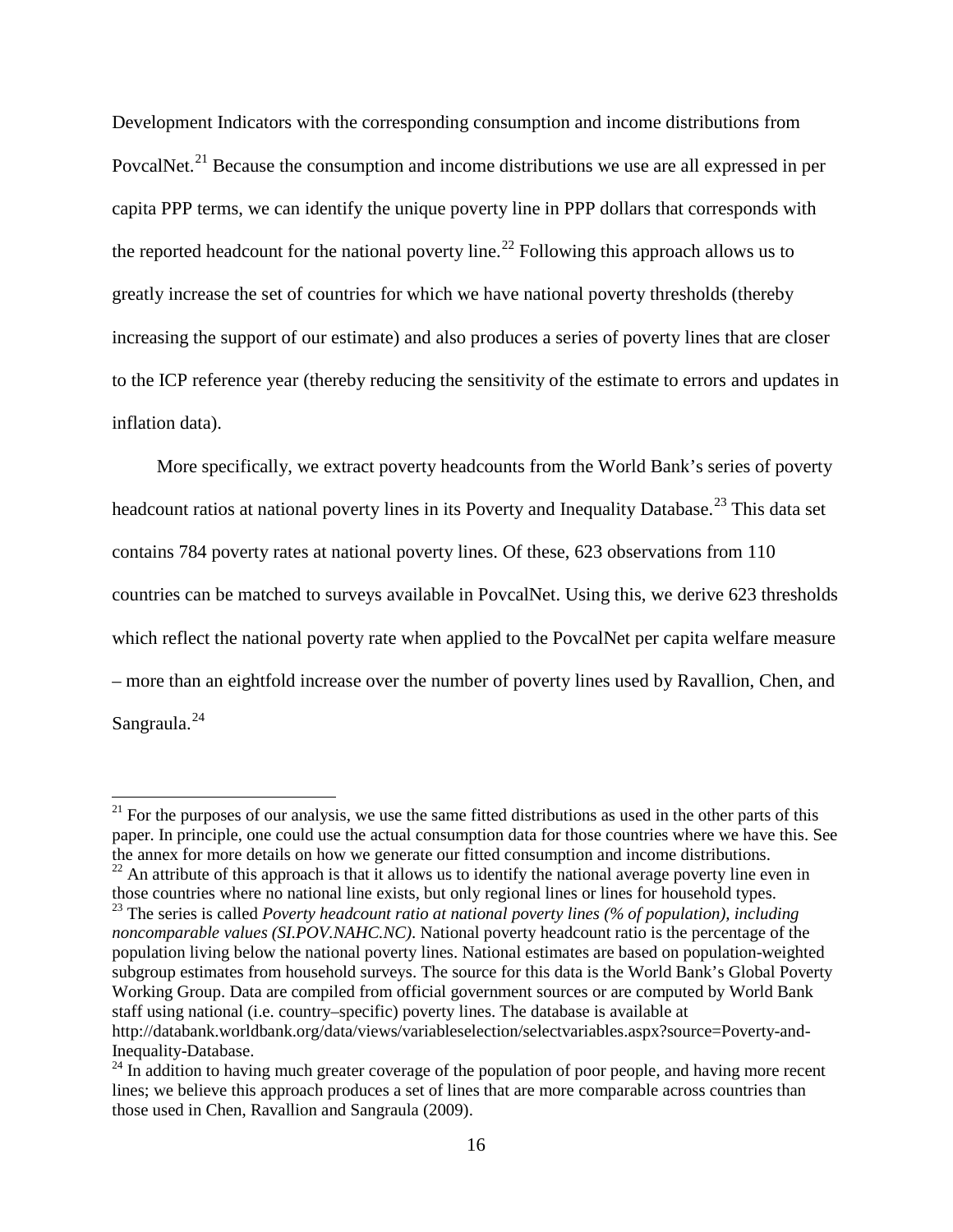Plotting these national poverty lines on the log of per capita consumption reveals a positive gradient over the entire range of mean consumption, suggesting that national poverty lines are increasing in consumption for even the poorest of countries.<sup>[25](#page-18-3)</sup> We are therefore not able to replicate the methods used by Ravallion, Chen and Sangraula to identify the threshold below which national poverty lines do not increase with mean consumption and use this as a reference group for the international poverty line. Given that we have no data-driven basis on which to select national poverty lines from our sample of 623 lines, we propose to form an international poverty line reflective of national poverty thresholds among countries classified as "low-income" by the World Bank. While the World Bank's income classification is admittedly arbitrary, it is nonetheless well established and has stayed constant over time.<sup>[26](#page-19-0)</sup>

Panel A of Figure 2 plots all of our 623 estimates of national poverty lines in 2011 PPP dollars and highlights the poverty lines used in years when the country was classified as a Low-Income Country (LIC) by the World Bank. Panel B focuses in on the 155 observations for LICs and highlights the latest observation for existing LICs. Because of the limitations of relying on CPI over long time periods, we restrict the sample to only allow one observation per country and select the most recent observation if there are multiple estimates of national lines. This gives a set of 32 national poverty thresholds for LICs, with a median value of \$1.92. These 32 countries more than double the coverage of the poor relative to the 15-country approach. In 2005, the sample of 32 countries represent about 25 percent of the population of poor people.

<span id="page-19-1"></span> $25$  This finding is in contrast to Ravallion, Chen and Sangraula (2009) who find that for the poorest of countries, national poverty lines are not increasing in consumption.

<span id="page-19-0"></span><sup>&</sup>lt;sup>26</sup> As of 1 July 2014, low-income economies are defined as those with a GNI per capita, calculated using the World Bank Atlas method, of \$1,045 or less in 2013; middle-income economies are those with a GNI per capita of more than \$1,045 but less than \$12,746; high-income economies are those with a GNI per capita of \$12,746 or more. Lower-middle-income and upper-middle-income economies are separated at a GNI per capita of \$4,125.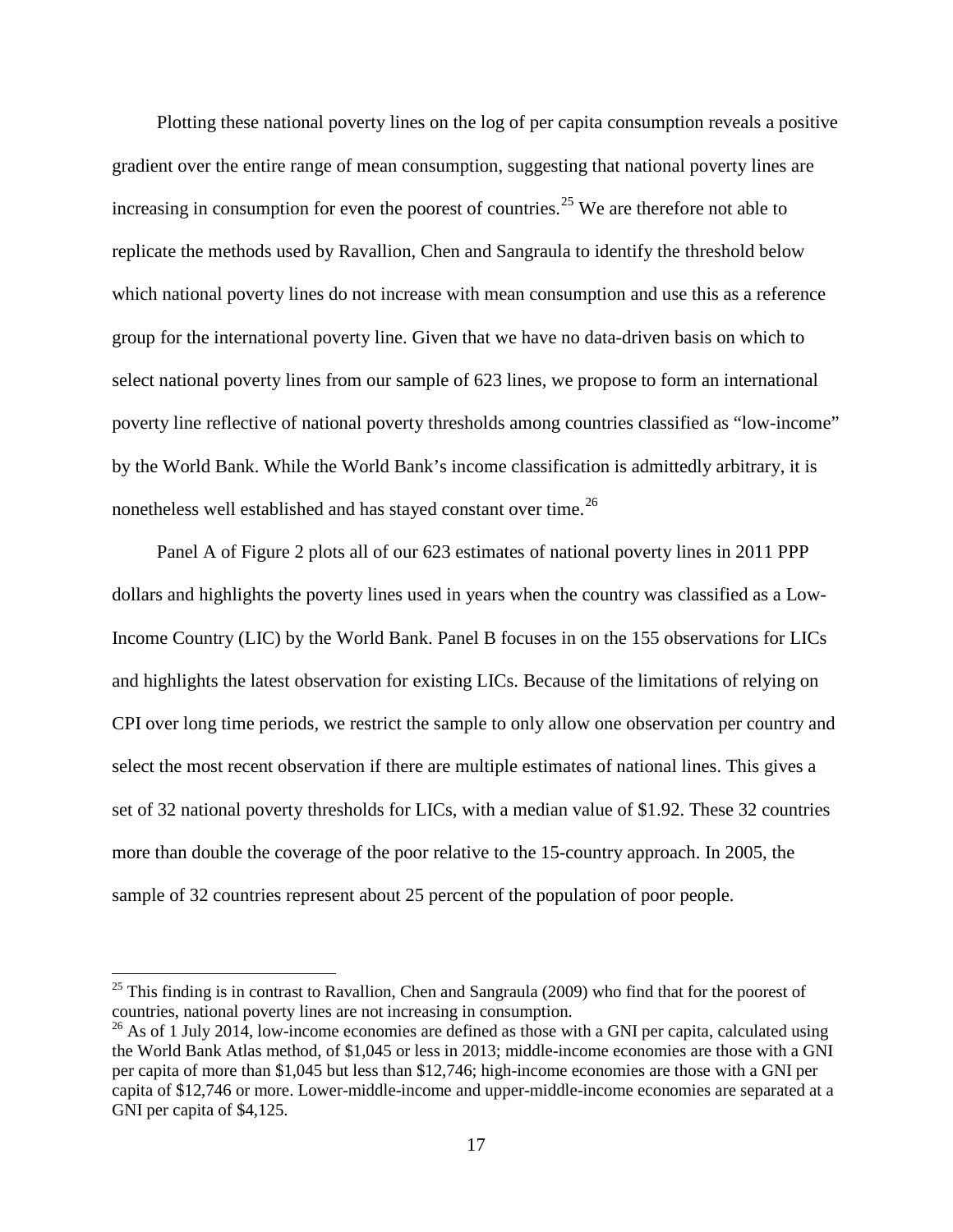As another attribute, the 32 thresholds are on average from 2008 and thus much less sensitive to errors in national CPI, than the ones underpinning the \$1.25 line which on average are from 1997. We take median values of the lines, rather than means, to reduce the potential issue that over time we expect there to be more bunching at the upper portion of the low-income cutoff.[27](#page-19-1) Repeating this exercise to estimate a LIC line using 2005 PPP data, the median value of the poverty lines is \$1.25.<sup>[28](#page-20-0)</sup> The fact that this procedure results in an estimated poverty line that exactly coincides with the widely accepted \$1.25 global poverty line is a desirable attribute in terms of avoiding revisions to global poverty headcounts denominated in 2005 PPPs.

#### **IV. Poverty Goals and Profiles with 2011 PPP**

The rest of the analysis is based on exploring the current, past, and future profiles of our

candidate global poverty lines in 2011 PPPs (\$1.82 and \$1.92) and compares them each with the

2005 \$1.25 line.

#### *A. Global Profiles of Poverty in 2011*

The latest World Bank (2014a) poverty estimates for 2011 suggest that 1.01 billion people, or 14.5 percent of the global population, live below the \$1.25 line in 2005 PPPs. As discussed in the previous section, these estimates are using adjusted 2005 PPPs for China, India, and Indonesia to

 $27$  Of the 623 poverty lines, 155 come from countries that were classified as low-income countries and as such form our reference sample for the global poverty line. A country can be observed multiple times in this reference sample if they have multiple poverty headcount estimates across years. And, since the real value of national poverty lines frequently change, we argue that multiple entries for a country should be included in our estimates. To prevent a country from having greater influence on the average simply because it has poverty lines for several years, we weight each line by the reciprocal of the number of times it appears in the sample. For example, if a country has three poverty lines in the reference sample, then each line receives a weight of one third. The resulting weighted median value of these 155 poverty lines is \$2.05 (based on inflating each line to the reference year of 2011, and using the 2011 PPP exchange rates). We also are exploring alternative taking the midpoint value from a fitted line, where the midpoint is defined over the GNI range of low-income countries.

<span id="page-20-1"></span><span id="page-20-0"></span> $28$  This estimate is \$1.26 when we expand our sample to consider all observations of poverty line for each Low Income Country (n=155).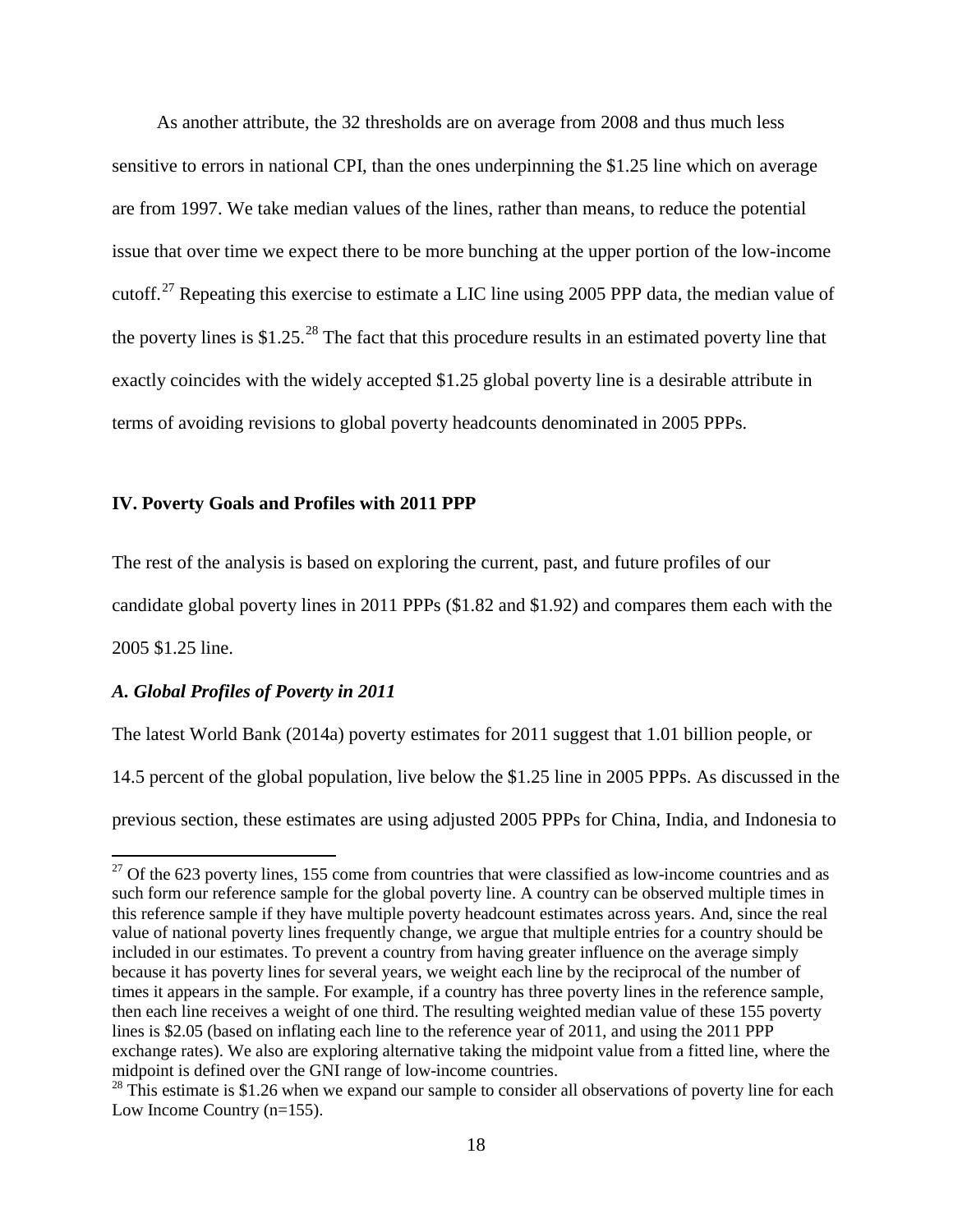correct for presumed sampling bias in the 2005 ICP and rural-urban price differences in the country. For the analysis in this paper, we estimate fitted distributions of consumption and income for every country and then derive poverty estimates from these distributions. Because we are using fitted Lorenz curves, the estimates reported in this paper differ slightly from World Bank (2014a) but the differences are small. For example, in our replication of the global count based on the \$1.25 line and the 2005 PPPs, we get the same estimate of 1.01 billion poor in 2011, and a global poverty rate of 14.5 percent, which is the same as the World Bank's official 14.5 percent.[29](#page-20-1) Our regional profile is nearly identical with Jolliffe *et al*. (2014) as well as the country-by-country comparisons.[30](#page-21-0) Despite slight differences with Jolliffe *et al*. (2014), an important advantage of our approach is that the analysis is based on readily available, public data which improves transparency, and the use of fitted distributions allows us to project forward (and back) in time the entire distribution.

Using the 2011 PPP data with the urban-rural adjustments removed from China, India and Indonesia, along with the re-estimated \$1.82 poverty line, we estimate a global poverty rate of 14.9 percent in 2011. This is 0.4 percentage point greater than the World Bank (2014a) estimate for 2011 based on the \$1.25 line using 2005 PPPs. Using the \$1.92 line gives us a poverty rate of 16.7 percent in 2011. These estimates differ markedly from public perception, largely informed by Chandy and Kharas and Dykstra, Kenny and Sandefur, primarily because of the removal of the 2005 urban-bias adjustments in the 2011 PPP analysis. When we maintain the poverty line at \$1.82 but use the adjusted 2011 PPP data, the estimated poverty rate falls to 11.1 percent. This is

<sup>&</sup>lt;sup>29</sup> Similar to Jolliffe *et al.* (2014), we assume both that the world population in 2011 is 6.96 billion and that there is no extreme poverty in rich countries (using the same classification as in in Jolliffe *et al*. (2014)). Throughout this paper we use the same aggregation and 'line-up' method as PovcalNet and explained in Jolliffe *et al.* (2014).<br><sup>30</sup> The only region where the estimate from our data differs slightly from the PovcalNet estimates is in the

<span id="page-21-1"></span><span id="page-21-0"></span>Latin America region. For more details on the data used for our estimation and how it differs from PovcalNet estimates, see Annex 1.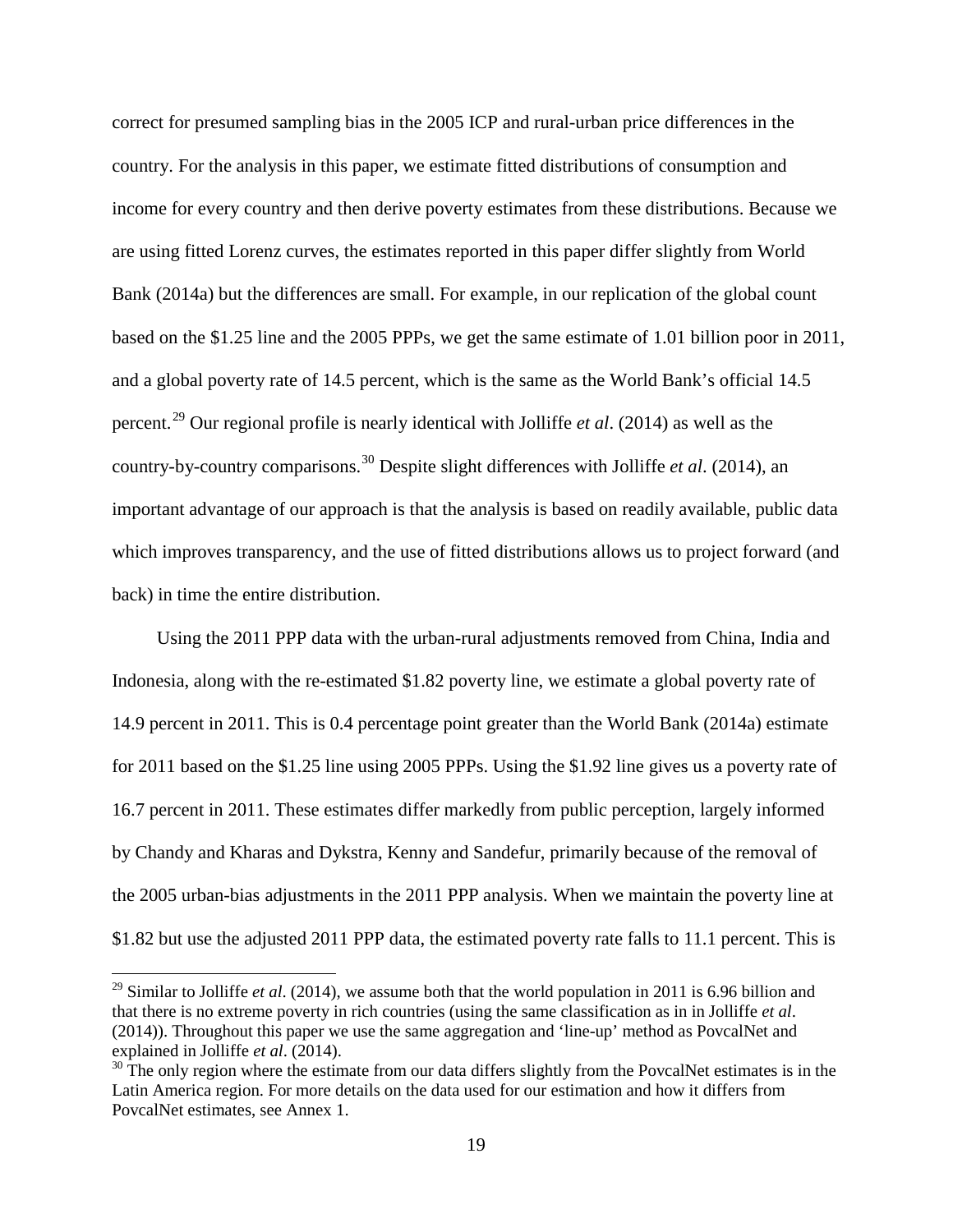equivalent to 300 million people being re-classified as not poor, similar in magnitude to the analysis of Chandy and Kharas. Similarly, if we use the \$1.44 line used by Dykstra, Kenny and Sandefur, the adjusted 2011 PPP analysis results in a decline by more than a half as compared to the face-value 2011 PPP analysis, a decline that is similar in magnitude to that found by Dykstra, Kenny and Sandefur.

The analysis based on the 2011 PPP data and the \$1.82 line presents a global count of poor people that is very similar to the global count based on the \$1.25 line and the 2005 PPPs. However, some of the regional changes are larger. For example, in the East Asia and the Pacific region, poverty increases from 8.0 percent under the \$1.25 line to 13.2 percent under the \$1.82 line. This increase is largely driven by an upward adjustment to the poverty headcount in China. Under both the 2005 and 2011 PPPs, the largest number of poor people in 2011 is in Sub-Saharan Africa, followed by the South Asia region. However, the number of poor people living in poverty is somewhat lower in these two regions under the \$1.82 line (by about 10 and 50 million in each of these regions, respectively). The Middle East and North Africa region experienced some of the largest revisions to the PPP data between the 2005 and 2011 ICP rounds, but because of the very low poverty rates at the extreme poverty lines in both 2005 and 2011 PPPs, this matters little for our global results. However, at higher poverty lines, the changes to poverty estimates for this region are much more substantial.<sup>[31](#page-21-1)</sup> While the regional realignment of

<span id="page-22-0"></span> $31$  For example, for a \$3 dollar a day poverty line in 2011 PPPs, we estimate a global poverty rate of 32.4% in 2011, similar to the 30.9% for the closely corresponding 2 dollar a day poverty line in 2005 PPPs. However, for the Middle East and North Africa, the corresponding estimates change much more, from 11.4% to 5.4%.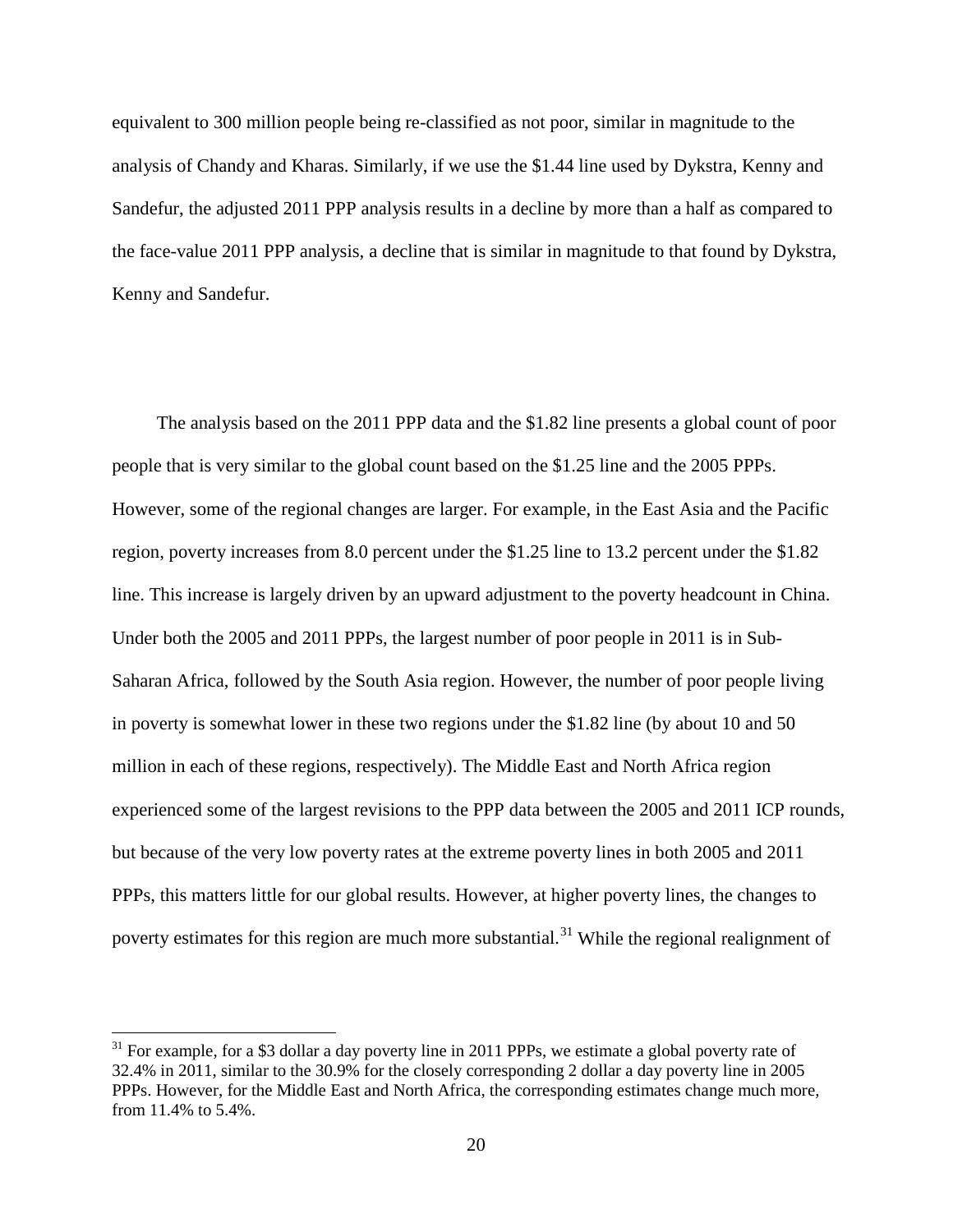the profile is significant, it is nonetheless substantially less jarring than with the adjustments made after the release of the 2005 PPP data.

In addition to examining the differences in the regional profile of poverty, it is also useful to compare country-specific poverty rates based on the 2005 PPP (and \$1.25 line) with the 2011 PPP (and the \$1.82 line). This is not an argument to suggest that the estimates should be assessed on how close they match the existing estimates based on the 2005 PPP data, but rather an exercise to understand how much the profile of poverty would change if the \$1.82 line were adopted with the 2011 PPP conversion factors. A bivariate regression between the two rates, where each country is an observation, gives a slope coefficient of 1.00 and an R-squared of 0.95. Similarly, the rank correlation gives a Spearman's rho coefficient of 0.97. The basic bivariate analysis suggests very strong country-by-country correspondence, and Figure 3 illustrates that the change in poverty rates and ranking of countries is reasonably small without many outliers. For 75 percent of the countries, the poverty headcount changes by five percentage points or less when changing from the \$1.25 line at 2005 PPPs to the \$1.82 at 2011 PPPs. For 10 percent of the countries, this change is greater than 8.5 percentage points.

Figure 3 provides a portrayal of the difference for each country between the estimated poverty rate in 2011 based on the \$1.25 line (and 2005 PPPs) and the \$1.82 line (and 2011 PPPs). In addition to asserting a strong bi-variate correlation between these two estimates, an alternative way of assessing the difference is to take the mean value of absolute deviations for each country. Figure 4 carries out this exercise for all poverty lines ranging from 1 to 3 dollars per day (estimated at intervals of 10 cents). More specifically, Figure 4 depicts the mean absolute difference in (percentage points) poverty rates at the country level between the \$1.25 line in 2005 PPPs and poverty rates at various poverty lines in 2011 PPPs. The mean absolute difference in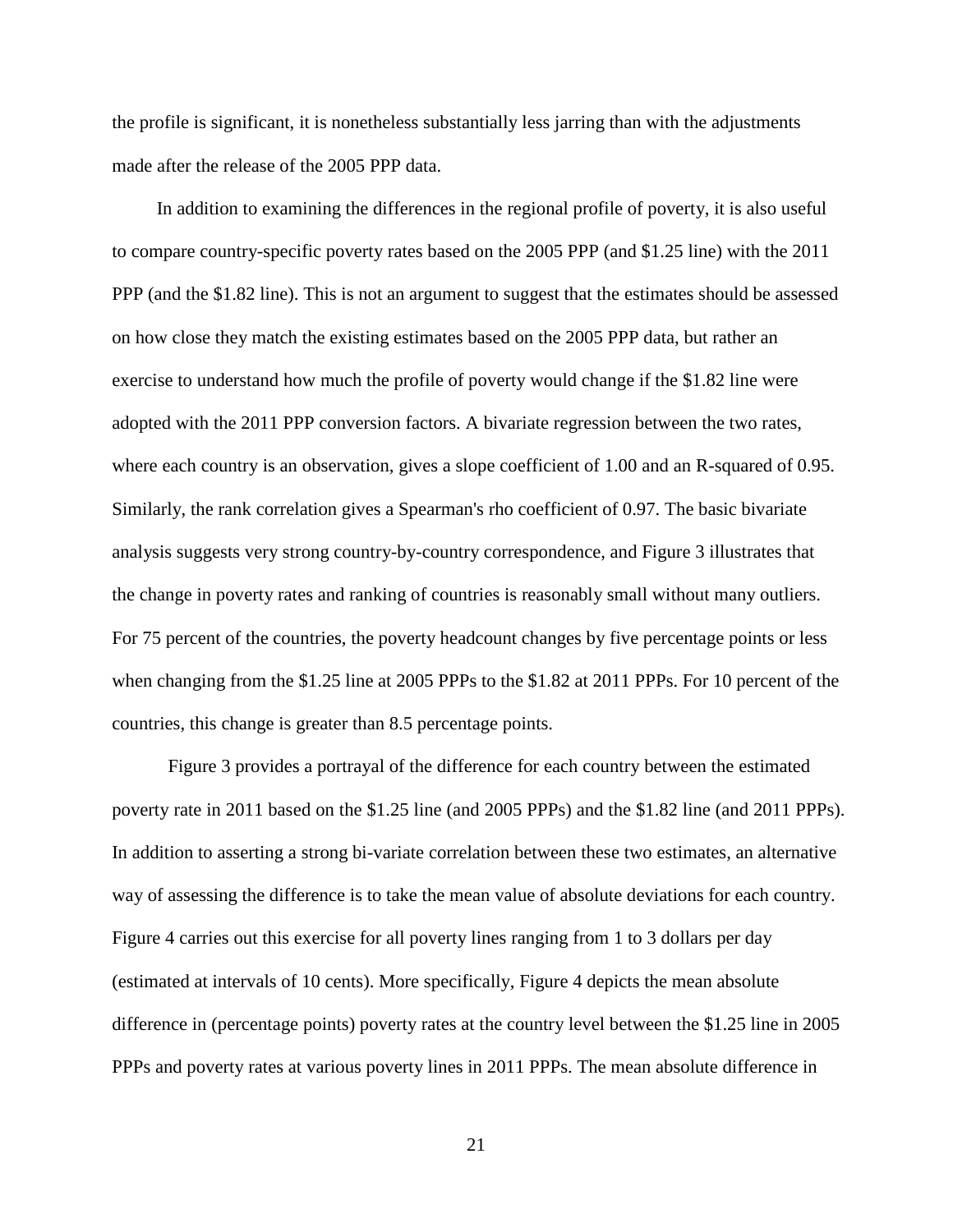country-level poverty rates is minimized with a poverty line at around \$1.85 per day. This illustrates that the \$1.82 and \$1.92 lines are close to the poverty line which minimizes the changes to poverty rates at the country level.

Looking more closely at the 10 countries with the highest poverty headcount in 2011 (as assessed with the \$1.25 poverty line and the 2005 PPPs), Figure 5 shows how these counts change when moving from the 2005 PPP with the \$1.25 line to the 2011 PPP with the \$1.82 line. These 10 countries represent 73 percent of the world's poor in 2011. China stands out with a large increase in the number of extreme poor compared to other countries and regions. Using the \$1.82 line at 2011 PPPs, the poverty headcount more than doubles from 85.2 million to 200 million. In contrast, Pakistan and Bangladesh show relatively large declines, about halving our assessment of poverty in these two countries. Other changes are relatively more modest. In terms of country rankings, overall 50 percent of countries experience a global absolute re-ranking of less than four places, and 85 percent shift less than 10 ranks.

The changes to poverty estimates at the country level and relative rankings between countries caused by going from the \$1.25 poverty line and 2005 PPPs to \$1.82 (or \$1.92) and 2011 PPPs are much smaller than the changes caused by the introduction of the 2005 PPPs in 2008. Figure 6 replicates Figure 3 by comparing country level poverty rates and rankings under two different global poverty lines. Figure 6 depicts this change by comparing the \$1.08 poverty line and the 1993 PPPs (used until 2007), with the estimate using the \$1.25 line and the 2005 PPPs (introduced in 2008). When comparing these changes to those displayed in Figure 3, it is clear that the revision of global poverty measurement using the 2011 PPPs proposed by this paper causes significantly smaller changes than the revision associated with introducing the 2005 PPPs. The large "shake-up" of country level estimates and relative rankings is also reflected in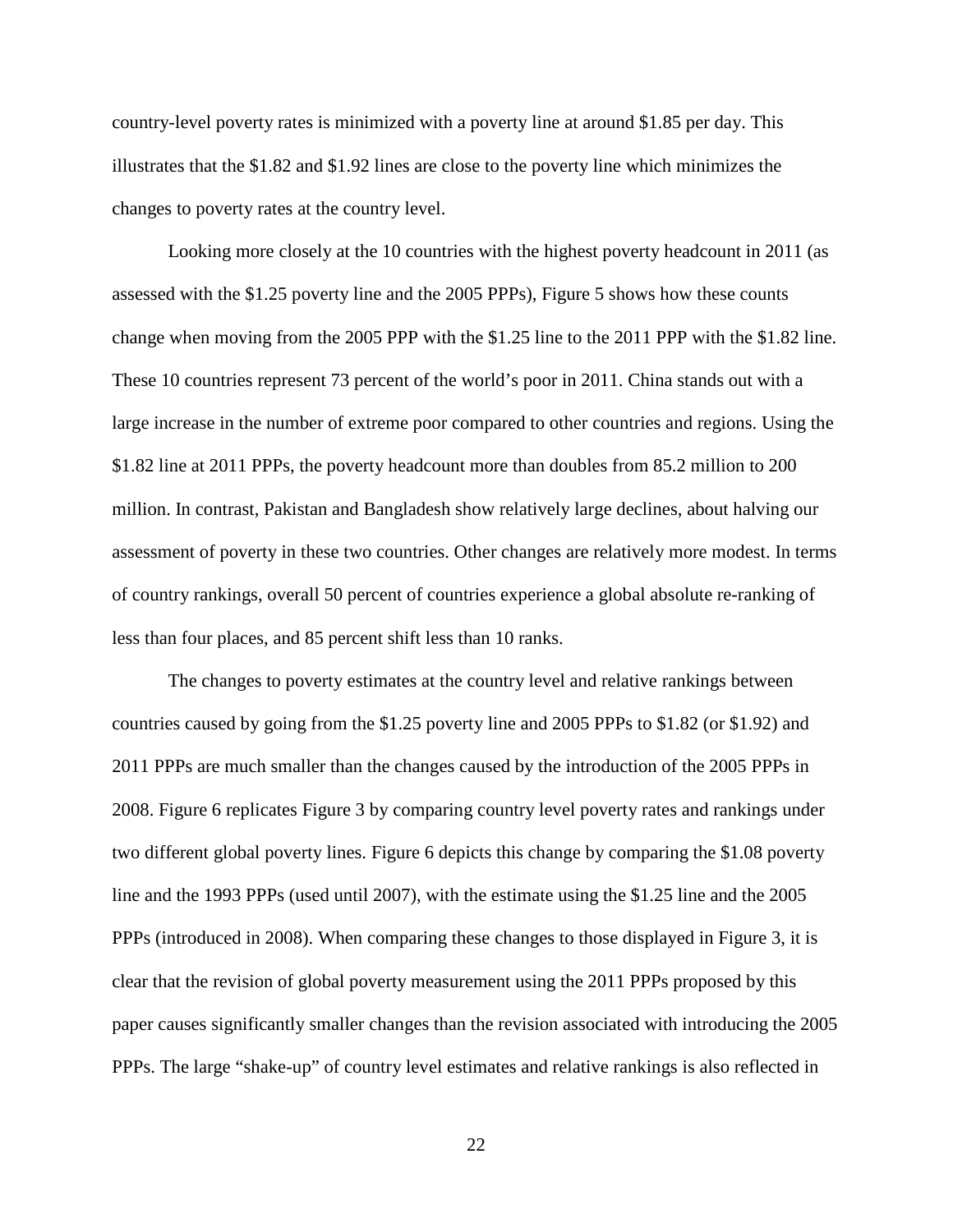bivariate estimates. The regression between poverty estimates resulting from the 1993 PPPs and 2005 PPPs, gives a slope coefficient of 1.06 and an R-squared of 0.65. The Spearman's rho coefficient for a rank correlation for poverty measures in 1993 PPPs and 2005 PPPs is only 0.65.

#### *B. Poverty Projections and Past Trajectories*

How would using the 2011 PPPs at face value along with the \$1.82 poverty line affect our view of the evolution of poverty in recent decades? And, would the prospects for reaching the goal of ending extreme poverty in 2030 change? Projections of global poverty so far into the future are very uncertain, regardless of the poverty line or PPPs used. Nevertheless, for the purpose of comparison with existing forecasts, we replicate the methodology used for the most recent projections of global poverty in Jolliffe *et al*. (2014). We conduct simulations for two separate growth scenarios – the first is based on each country's average 10-year historic growth, which may represent an optimistic scenario; and the second is based on average growth rates over the last 20 years, which are lower on average.<sup>[32](#page-22-0)</sup> The projection method assumes distribution neutral growth, holding inequality unchanged within each country and that populations grow in line with projections available in the WDI.

The results of the projections are shown in Figure 7 and suggest that global poverty measured and projected using the \$1.82 and \$1.92 lines at 2011 PPPs follow a very similar trajectory to the one for the \$1.25 line at 2005 PPPs from 1981 until 2030. Figure 8 details the projections to 2030 under alternate growth scenarios. For the \$1.25 line and 2005 PPPs, we estimate that the poverty rate would decline from 14.5 percent in 2011 to 4.7 percent by 2030

<span id="page-25-0"></span><sup>&</sup>lt;sup>32</sup> The growth rates used in the projections are the same as used in Jolliffe *et al.* (2014) and Lakner, Negre and Prydz (2014), which are based on annualized real growth rates of GDP per capita (countries in Sub-Saharan Africa) or national accounts l household final consumption per capita (all other countries). These growth rates are adjusted by a factor based on observed differences between national accounts growth and survey growth found by Ravallion (2003). A factor of 0.87 is used for all countries except China (0.72) and India (0.57). The 10 year growth rates are based on observations between 2001 and 2011, while the 20 year growth rates are based on 1990 to 2010.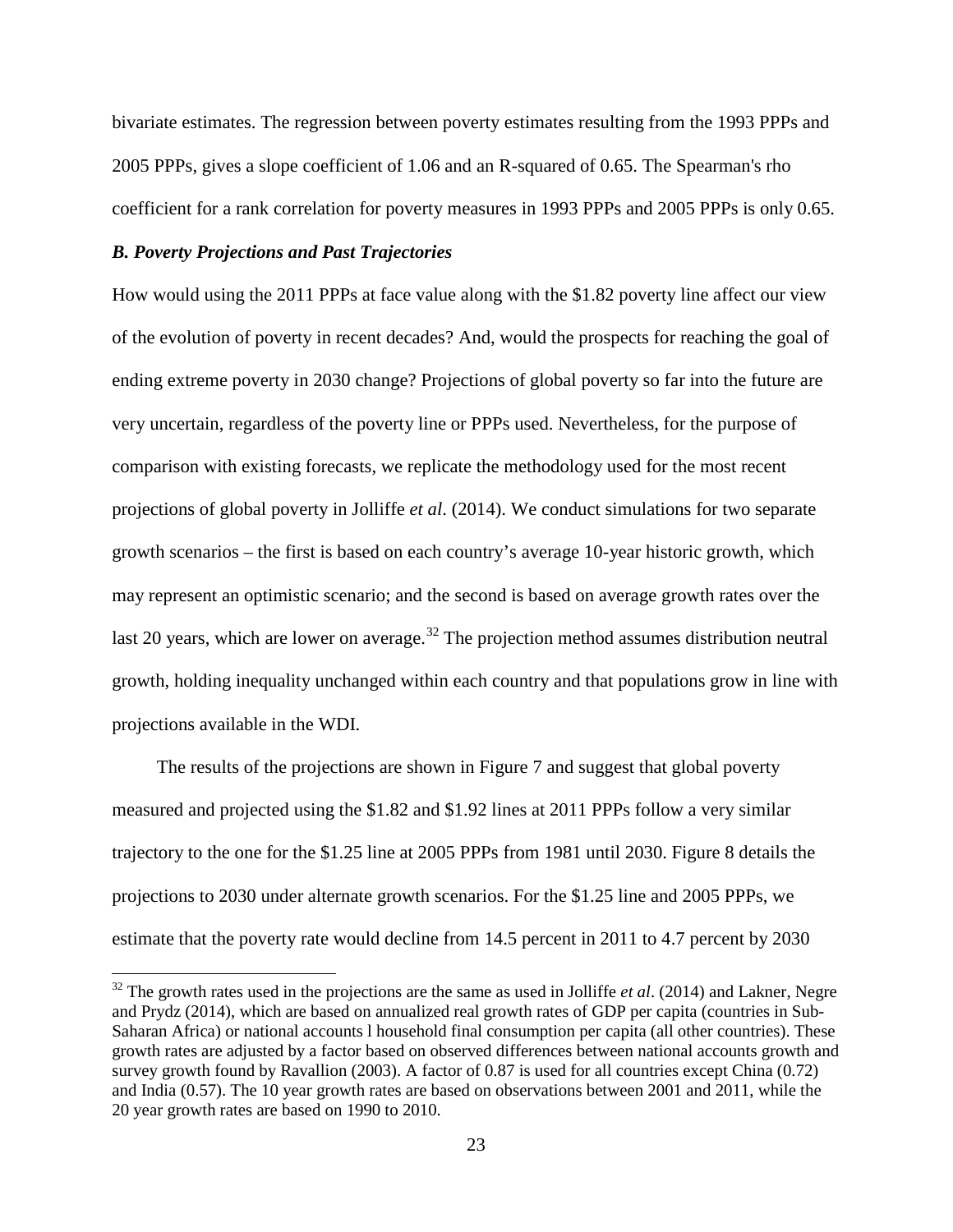under the 10-year historic growth scenario.<sup>[33](#page-25-0)</sup> Our projection based on the \$1.82 line suggests a trajectory of global poverty declining from 14.9 percent in 2011 to 4.3 percent in 2030. The \$1.82 line results in a global poverty estimate that is 0.4 percentage points *higher* than the World Bank (2014a) estimate of poverty in 2011, and 0.4 percentage points *lower* than the corresponding poverty estimate for 2030.

When considering the less optimistic growth scenario based on the 20-year average growth rate, the \$1.82 line results in a global poverty estimate for 2030 that is a percentage point less than the projection to 2030 based on the \$1.25 line. The poverty estimate starts out 0.4 percentage points higher than the World Bank (2014a) estimate for 2011, but by 2030, the global poverty estimate based on the \$1.82 line is 5.8 percent. The 2030 projection based on the \$1.25 line and 20-year average growth rate is 6.8 percent. In short, even though the \$1.82 line results in poverty estimates that are greater than those estimated by the \$1.25 line, this ranking is reversed under both growth projections. The more rapid decline in global poverty seen under the 2011 PPPs is mainly because the global poverty profile in 2011 PPPs has a higher concentration of poverty in countries which are expected to grow relatively faster until 2030 than the profile based on the 2005 PPPs, assuming the 10 and 20 year historic growth rates.

Table 3 compares the projected regional profile of poverty at the \$1.25 line (2005 PPPs) with the profiles based on the \$1.82 and \$1.92 lines (2011 PPPs) for three points in time: 1990, 2011, and 2030. The projections for 2030 are based on the country-specific 10-year historic average growth rates. Notably, projections for 2030 for all three lines suggest that there will be close to 400 million poor people in 2030 – the vast majority of whom will be in Sub-Saharan Africa (more than 85 percent across all three cases considered). For example, assuming country-

<span id="page-26-0"></span><sup>33</sup> This is very similar to the trajectory from 14.5 to 4.8 estimated by Jolliffe *et al*. (2014).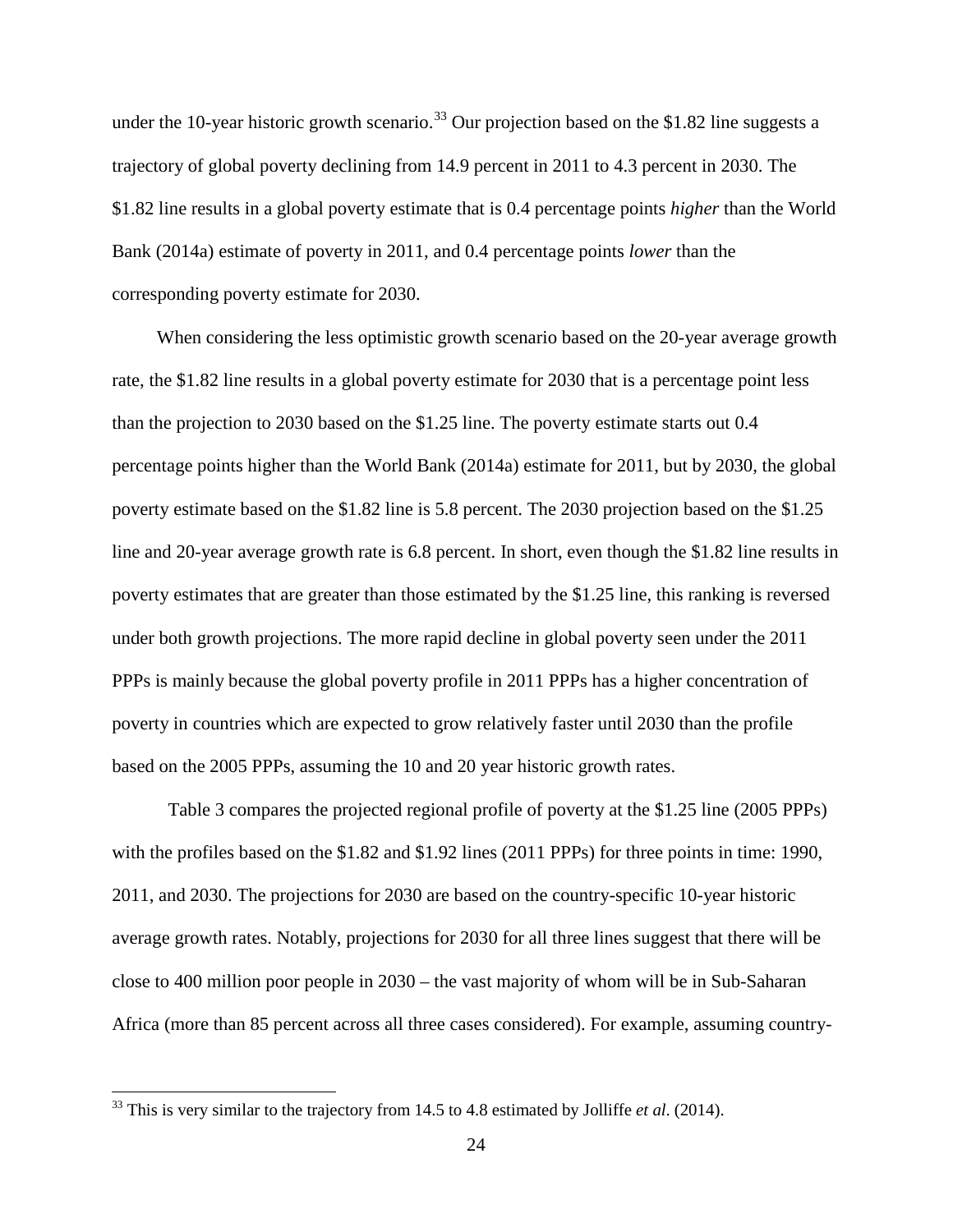average growth based on the 10-year history, the \$1.82 line estimates that 362 million people will be poor, of whom, 317 million (or 88 percent) will be in Sub-Saharan Africa.

Looking back at the estimates for the period 1981-2011, the trajectory for global poverty is largely similar for the \$1.82 line at 2011 PPPs and \$1.25 at 2005 PPPs. As with the estimates for 2011, the regional estimates for 1990 show a higher concentration of poverty in East Asia and the Pacific for the \$1.82-line than the \$1.25 line (Table 3). It is particularly noteworthy that the key indicator for the first Millennium Development Goal, halving the global poverty rate from its 1990 level, is estimated to have been reached between 2008 and 2010 under both the \$1.25 and \$1.82 lines and respective PPPs.

Figure 9 summarizes estimated poverty rates in 2011 and 2030 for a range of possible poverty lines in 2011 PPPs (ranging from 1 to 3 dollars per day), in effect tracing the global cumulative distribution functions for this segment of the global income distribution. The \$1.82 and \$1.92 lines are in the range where the global poverty rate in 2011 changes fairly significantly with small changes in the poverty line, as can be seen by the relative steepness of the 2011 line for global poverty estimates over all lines. Moving the poverty line by 10 cents (from \$1.82 to \$1.92), increases the poverty rate from 14.9 percent to 16.7 percent - or approximately 120 million people. In contrast, the change in 2030 poverty estimates from increasing the poverty line from \$1.82 to \$1.92 is relatively small, as illustrated by the relatively flat gradient of poverty estimates for both growth scenarios in this range. Estimates for any poverty line above approximately \$1.60 will fall short of the World Bank's 3 percent goal under both the 10 and 20 year growth scenarios.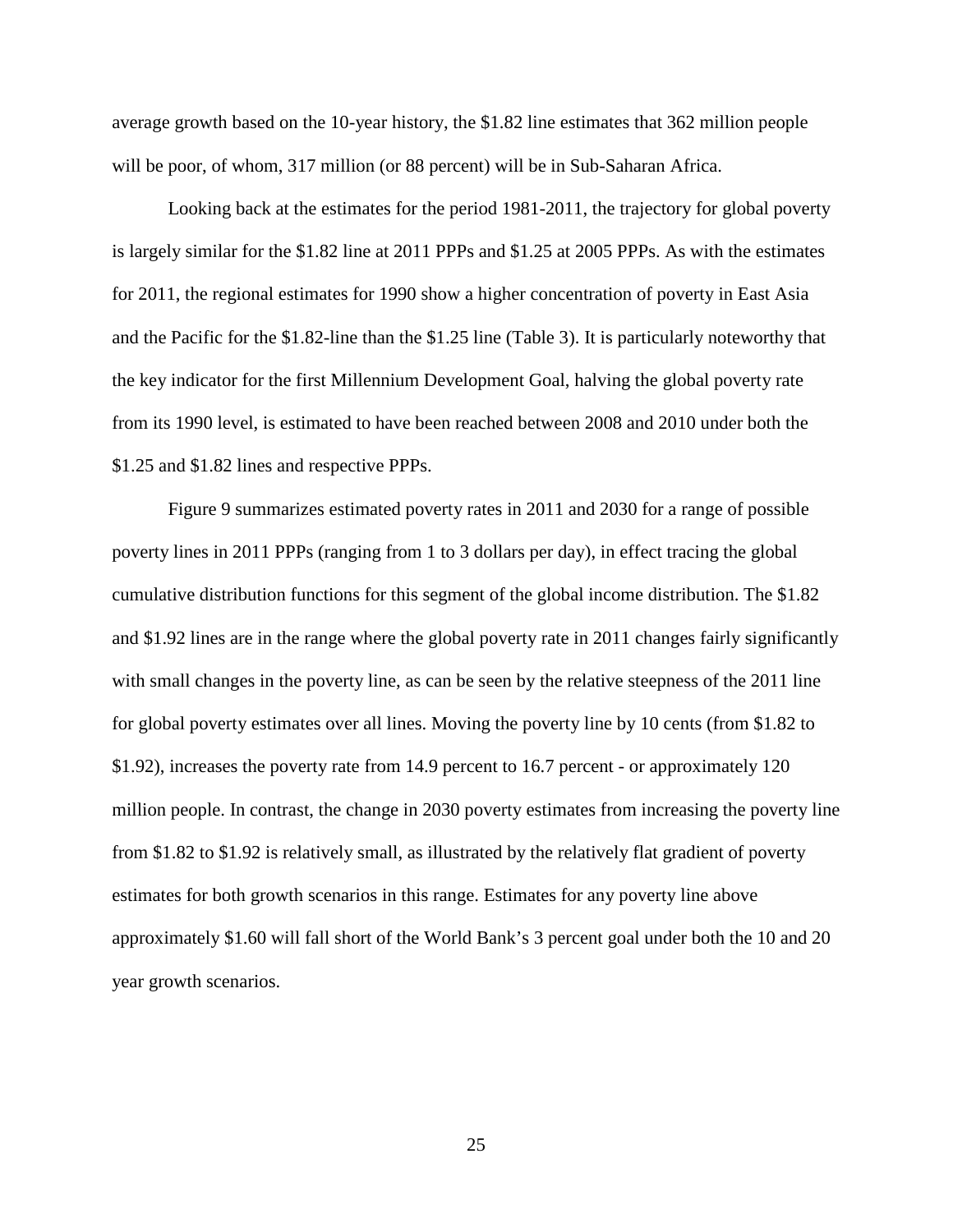#### **V. Discussion**

An immediate response to some of the initial analysis of the 2011 PPP was that the change in the global poverty profile was in some way a statistical trick. The conversation was about how hundreds of millions of people became nonpoor overnight. This discussion led some to the view that global poverty estimates should be held constant with the adoption of the new 2011 PPP data. As one example, Kakwani and Son (2014) take quite literally the question of whether new PPP data should affect our estimates of poverty and answer with a resounding no.

In their approach, they develop a set of "equivalent poverty lines" in 2011 PPP terms for each country, which corresponds to the poverty line in 2005 PPPs. One way to view this approach is to say that they take the poverty headcount for 2010 as estimated by extrapolations of the 2005 PPP index as truth. They then back out the value of the poverty line in 2011 PPP terms that maintains the same headcount for each country. They are implicitly taking the view that we learn nothing about the true poverty status of individuals from the  $2011$  PPP data – if someone is identified as being poor based on extrapolating the 2005 PPP data out to 2011, then they should be identified as poor based on the 2011 PPP data.

The appeal of their approach is that it essentially washes away any communication concerns – poverty headcounts are kept exactly the same. International organizations can present themselves as not manipulating the poverty headcount, while also superficially presenting themselves as adopting the 2011 PPP data. But, following this approach leads one to an interesting position – the poverty line continues to either be measured in terms of 2005 PPP dollars or if measured in 2011 PPP dollars, no longer reflects the same standard of living across countries.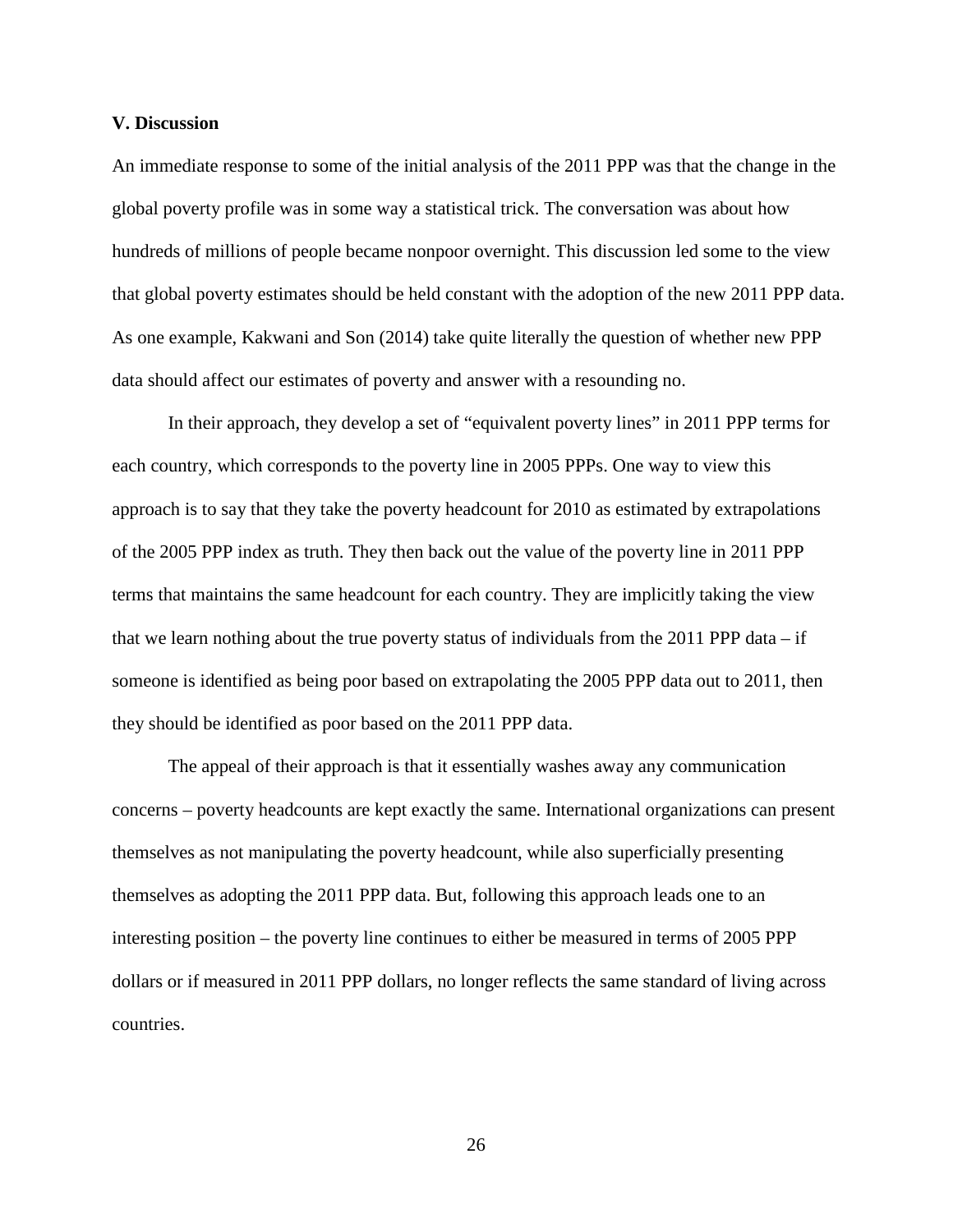Another proposal for adopting the 2011 PPPs has been the so-called "continuous headcount approach." This approach sets the poverty line at whatever value is needed to maintain the global headcount ratio at 14.5 percent in 2011 when using the 2011 PPP conversion factors. Underlying this method, there is no interest in ensuring that the new global poverty line reflects the same standard of living in the world's poorest countries in 2011 as in 2005. The fundamental interest is in ensuring that the new PPP data on price levels do not affect the global count of poor. It is important to recognize though, that the number of poor is only kept constant at the global level – the poverty headcounts would change in most every country.

While it might be attractive to communicate that the global poverty rate is unchanged, fixing the poverty rate at 14.5 percent in 2011 is essentially a statement asserting that we place more faith in the global level of poverty as estimated by 2005 PPP data that has been extrapolated out to 2011 as opposed to the poverty level implied by the new 2011 PPP data. Yet, at the same time, such an approach would imply that for comparison between countries, the 2011 PPPs are most appropriate. This approach would also have the awkward property that any update or correction to the data that affected the estimated poverty level for a single country would force a revision to the global poverty line, and this revision would then lead to a change in poverty lines in all countries of the world.

This paper proposes answers to the questions of whether new PPP data should affect global poverty estimates, and if so, how. Our view differs from the view that poverty estimates should not change with the new PPP data. Extrapolations of old PPP data should provide reasonable approximations to new PPP data, but as with most all data collection efforts, there are always so-called seam issues when new data are introduced to a time series of statistics. There are likely flaws in the 2011 PPP data, but this will always be the case for efforts to collect price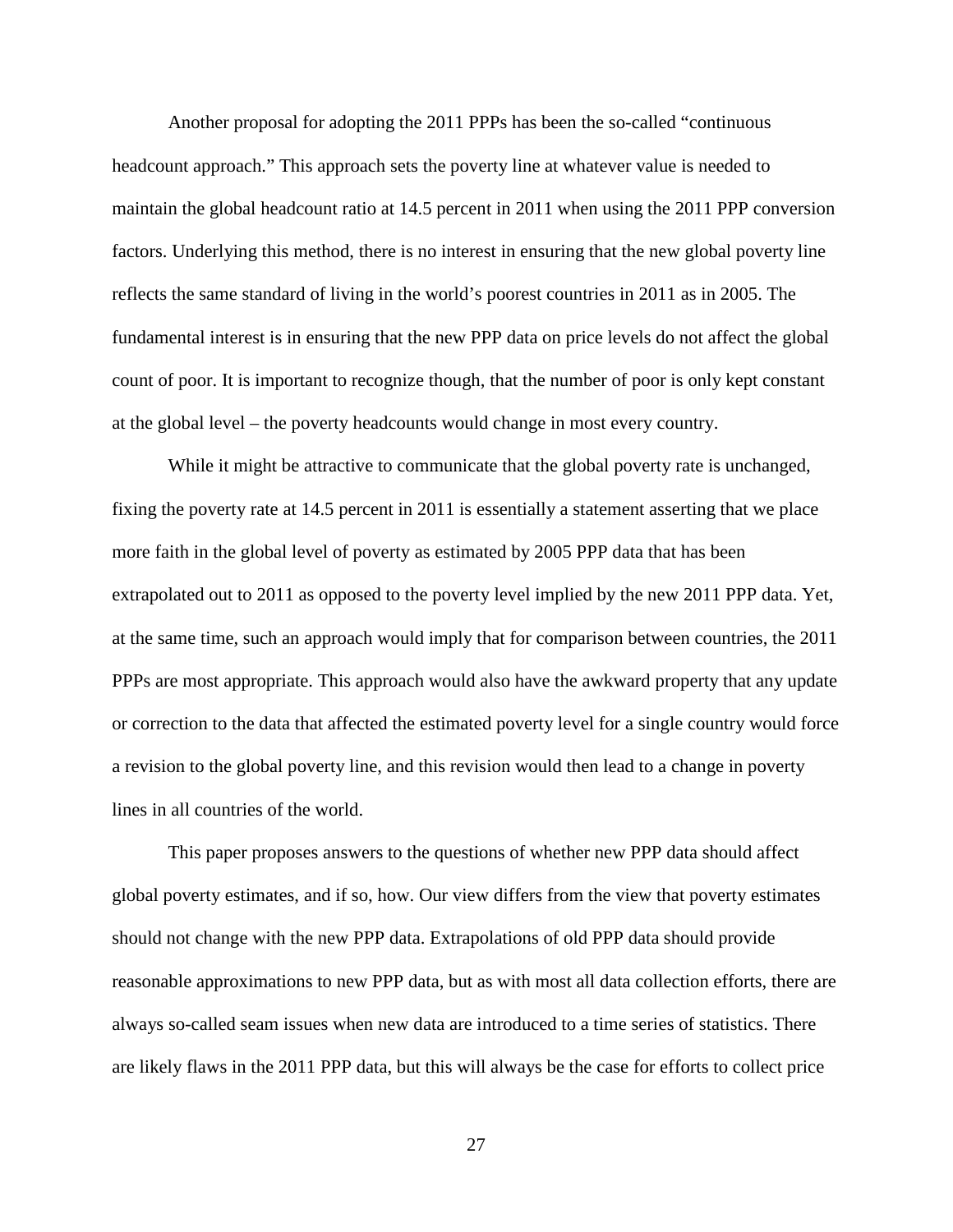data across the world where product variation is significant. Our analysis essentially assumes that the signal in the 2011 PPP data provides a better portrayal of relative price levels across countries as compared to using the 2005 PPP data (combined with local inflation rates). And this assumption leads us to the view that current global poverty estimates should be based on the most recent price data.

In our analysis, we show that a consistent approach to global poverty estimation that includes incorporating the 2011 PPP data leads to poverty estimates that are close, but slightly higher, than those based on 2005 PPP extrapolations. The analysis in this paper suggests that if one accepts that the 2011 ICP have reduced the urban bias believed to exist in the 2005 PPP data, then the estimates suggest a relatively smooth transition between the two indices for global poverty estimation. Following the approach considered in this paper of using the 2011 PPP data at face value and a poverty line of \$1.82, the global headcount increases by 0.4 percentage point (or less than 3 percent) and the changes in the regional profile of poverty are substantially less than the changes introduced with the 2005 PPP data.

In addition to having a relatively small impact on global poverty estimates for 2011, using the 2011 PPP data (either at face value or with the 2005 urban-bias adjustments) has a similarly small effect on poverty projections for 2030. Analysis based on assuming that countries grow at a rate equal to country-specific average growth rates from the last 20 years projects a poverty rate of 6.6 percent when using the 2005 PPP data. Our analysis based on the face value 2011 PPP index and the \$1.82 line projects a poverty rate of 5.5 percent in 2030, well short of 'ending' extreme poverty. Our analysis also reveals that poverty projections to 2030 look very similar whether based on the adjusted or face value 2011 PPP index. Based on the more optimistic 10 year average growth rates, poverty is projected to be 4.3 percent based on the \$1.82 line and the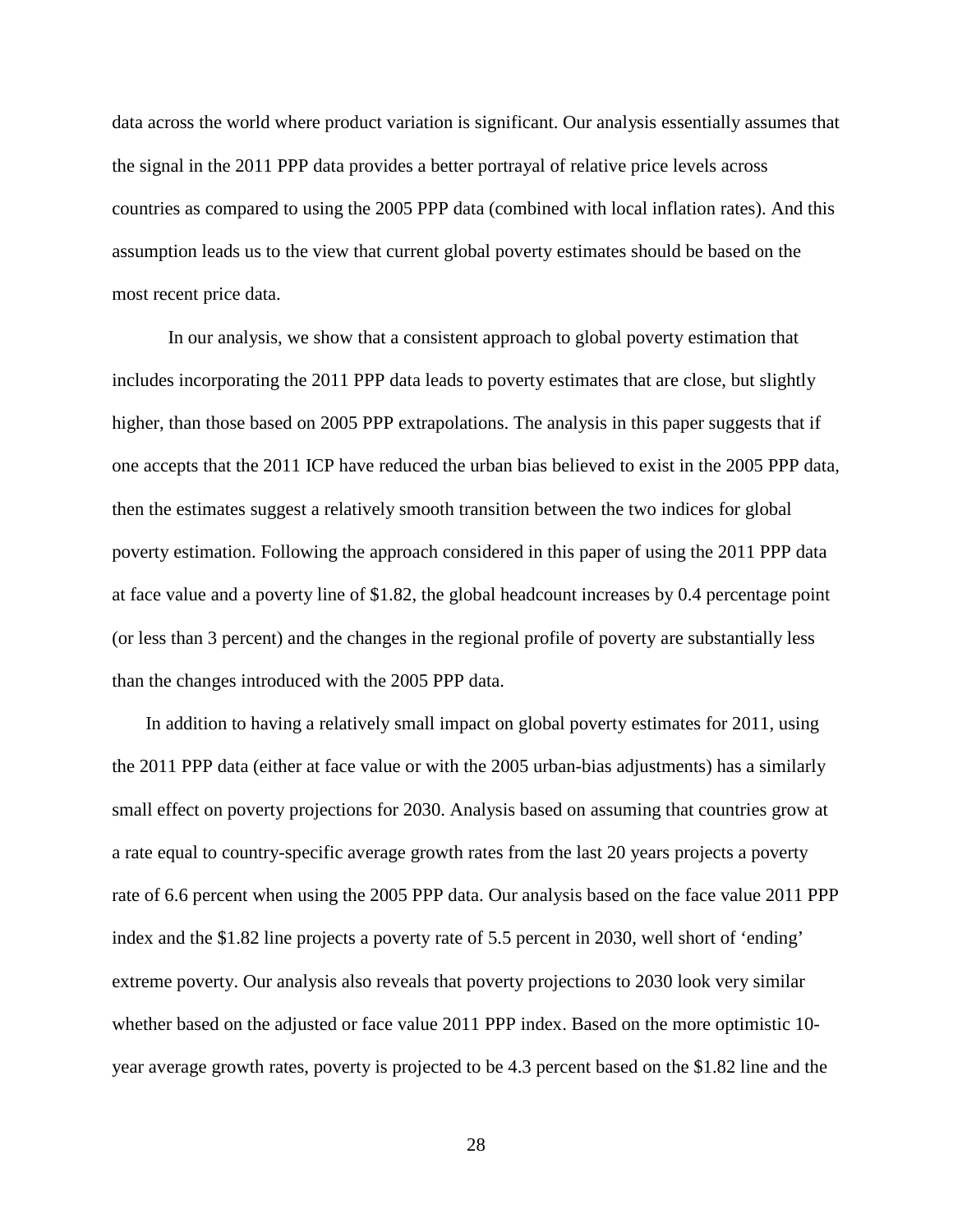2011 PPPs (used at face-value).<sup>[34](#page-26-0)</sup> When considering the same growth scenario, but using the \$1.25 line and the 2005 PPPs, poverty is projected to be 4.7 percent. Similarly, when considering the higher \$1.92 line based on the LIC country status and the 2011 PPPs, poverty is projected to be 4.8 percent. An important implication of these projections is that the poverty estimates for 2030 based on the 2011 PPP conversion factors and either the \$1.82 or \$1.92 lines are very similar to the projections reported in Jolliffe *et al*. (2014) based on the \$1.25 line at 2005 PPPs. They are all within half a percentage point of each other and suggest that the global poverty goals assessed using 2011 PPPs are not significantly more or less attainable than they were when they were announced in 2013.

<span id="page-31-0"></span><sup>&</sup>lt;sup>34</sup> Despite there being a very large difference in poverty rates for 2011 between using PPPs at face value or with the adjustments, by 2030 this differences essentially disappears. The 2030 poverty projection based on the adjusted PPPs is 4.2 percent.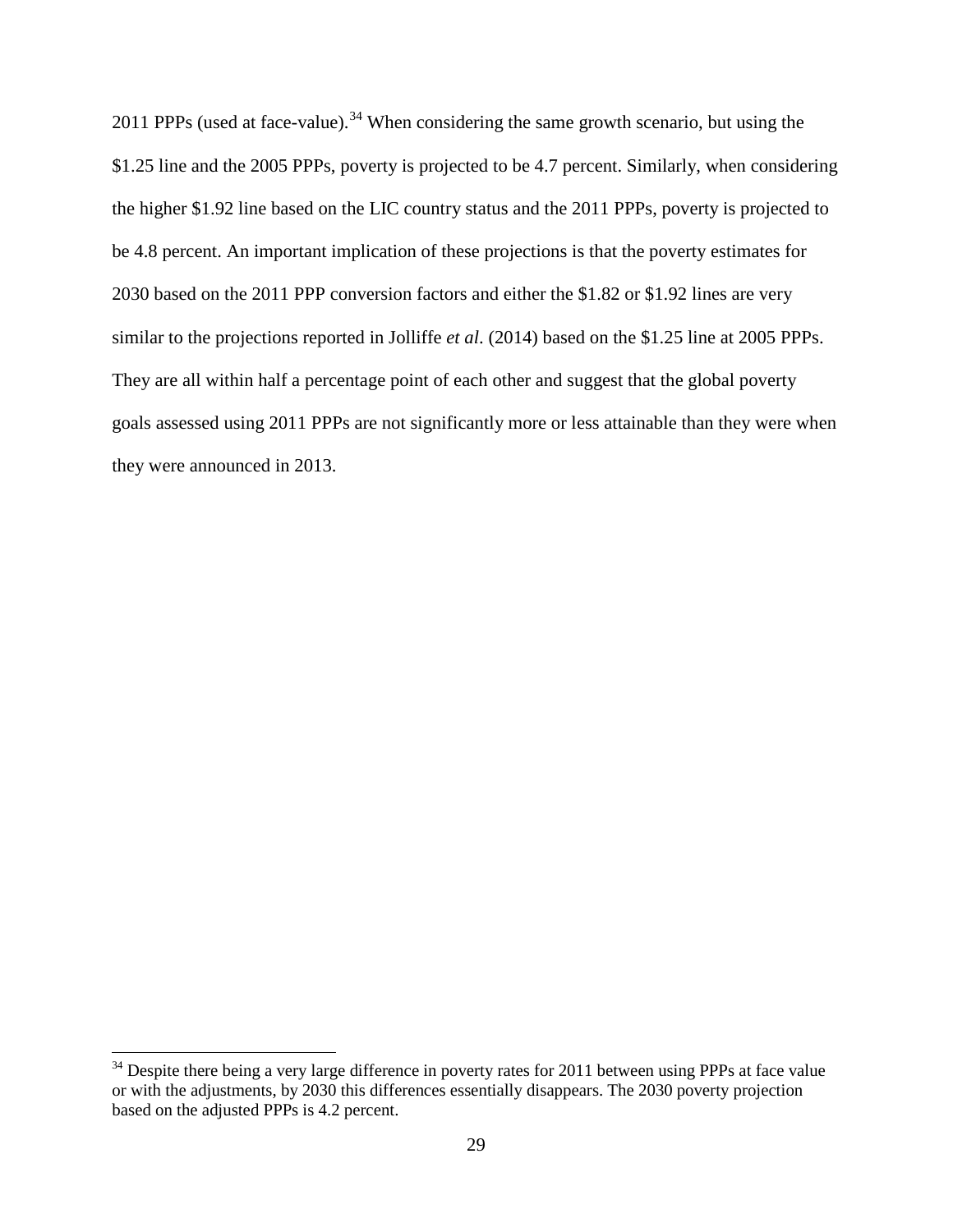#### **References**

- Abdelkrim, A. and J.-Y. Duclos. (2007) "DASP: Distributive Analysis Stata Package." PEP, World Bank, UNDP and Université Laval.
- Chandy, L. and Kharas, H. (2014) "The Poverty of Poverty Data." Brookings Institution blog, http://www.brookings.edu/blogs/up-front/posts/2014/10/10-global-poverty-data-chandykharas.
- Chen, S., & Ravallion, M. (2008). "China is poorer than we thought, but no less successful in the fight against poverty". World Bank Policy Research Working Paper, (4621).
- Chen, S. and Ravallion, M. (2010) "The Developing World is Poorer than we Thought, But no Less Successful in the Fight against Poverty." *Quarterly Journal of Economics*, 125(4), 1577-1625.
- Deaton, A. (2010). "Price Indexes, Inequality, and the Measurement of World Poverty." *American Economic Review*, 100(1): 5-34.
- Deaton, A. (2005) "Measuring Poverty in a Growing World (or Measuring Growth in a Poor World)." *Review of Economics and Statistics*, 87(1):1-19.
- Deaton, A. and Aten, B. (2014) "Trying to Understand the PPPs in ICP2011: Why are the Results so Different?" NBER Working Paper No 20244, June, 2014.
- Dykstra, S., Kenny, C. and Sandefur, J. (2014) "Global Absolute Poverty Fell by Almost Half on Tuesday." Centre for Global Development blog: [http://www.cgdev.org/blog/global](http://www.cgdev.org/blog/global-absolute-poverty-fell-almost-half-tuesday)[absolute-poverty-fell-almost-half-tuesday.](http://www.cgdev.org/blog/global-absolute-poverty-fell-almost-half-tuesday)
- Gimenez, L. and Jolliffe, D. (2014) "Inflation for the Poor in Bangladesh: A Comparison of CPI and Household Survey Data." *Bangladesh Development Studies*, 37(1/2): 57-81.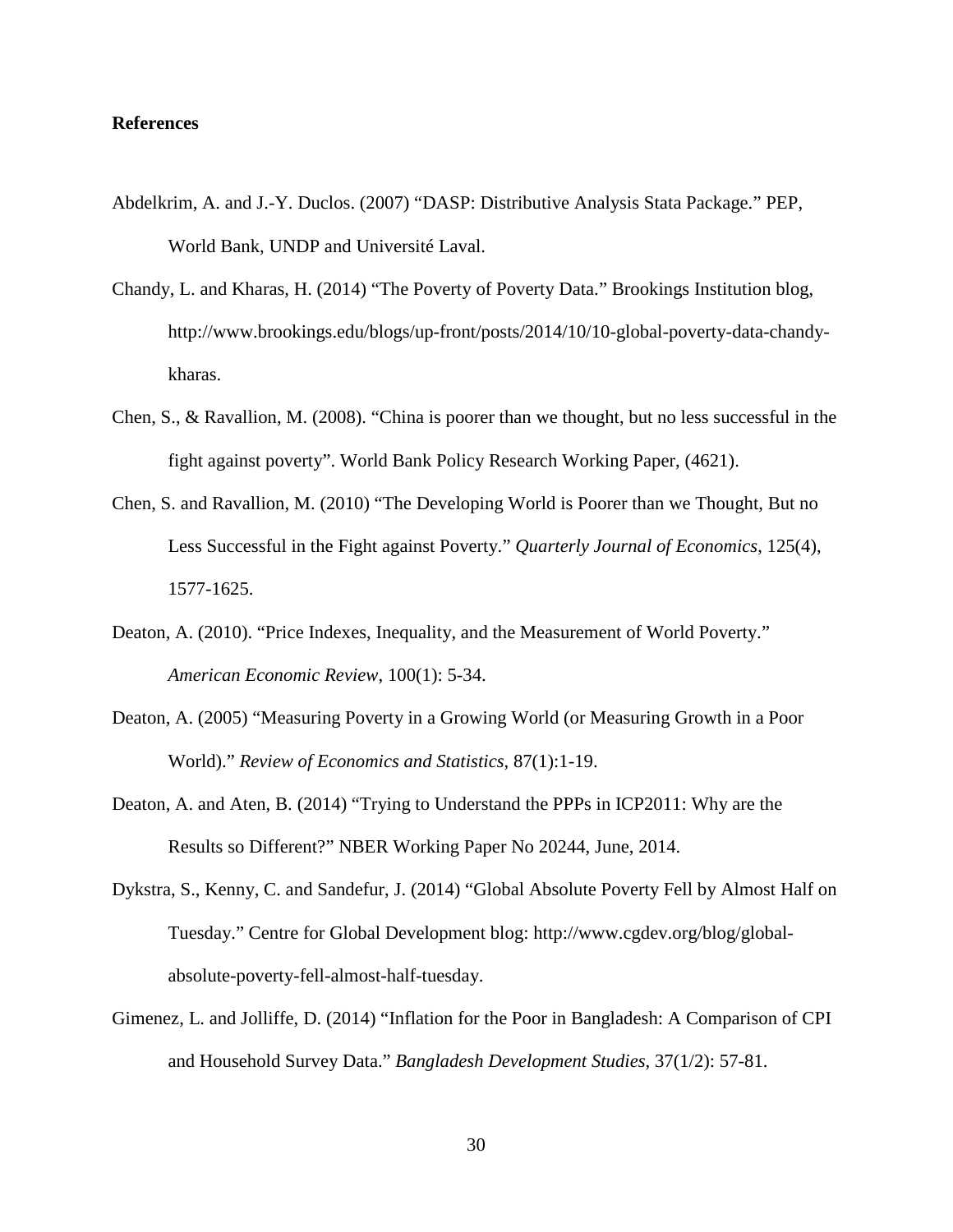- Inklaar, R. and Rao, D. S. (2014) "Cross-country income levels over time: did the developing world suddenly become much richer?" GGDC Research Memorandum Working Paper no. 151. http://www.ggdc.net/publications/memorandum/gd151.pdf
- Jolliffe, D., Lanjouw, P., Chen, S., Kraay, A., Meyer, C., Negre, M., Prydz, E., Vakis, R. and Wethli, K. (2014) *A Measured Approach to Ending Poverty and Boosting Shared Prosperity: Concepts, Data, and the Twin Goals*. Policy Research Report. Washington, DC: World Bank, doi:10.1596/978-1-4648-0361-1.
- Kakwani, N., and Son, H. (2014) "Global Poverty Estimates Based on 2011 Purchasing Power Parity: Where Should the New Poverty Line be Drawn?" mimeo.
- Lakner, C., and Milanovic, B. (2014) Global income distribution: From the fall of the Berlin Wall to the Great Recession. World Bank Policy Research Working Paper. (Updated forthcoming version).
- Lakner, C., Negre, M., and Prydz, E. B. (2014) "Twinning the goals: how can promoting shared prosperity help to reduce global poverty?" World Bank Policy Research Working Paper, (7106).
- Ravallion, M. (2014) "An Exploration of the International Comparison Program's New Global Economic Landscape." NBER Working Paper No 20338, July, 2014.
- Ravallion, M., Shaohua C. and Sangraula, P. (2009) "Dollar a day revisited." *The World Bank Economic Review*, 23(2): 163 – 184. doi: 10.1093/wber/lhp007
- Ravallion, M., Datt, G., & Walle, D. (1991) "Quantifying absolute poverty in the developing world." *Review of Income and Wealth*, 37(4), 345-361.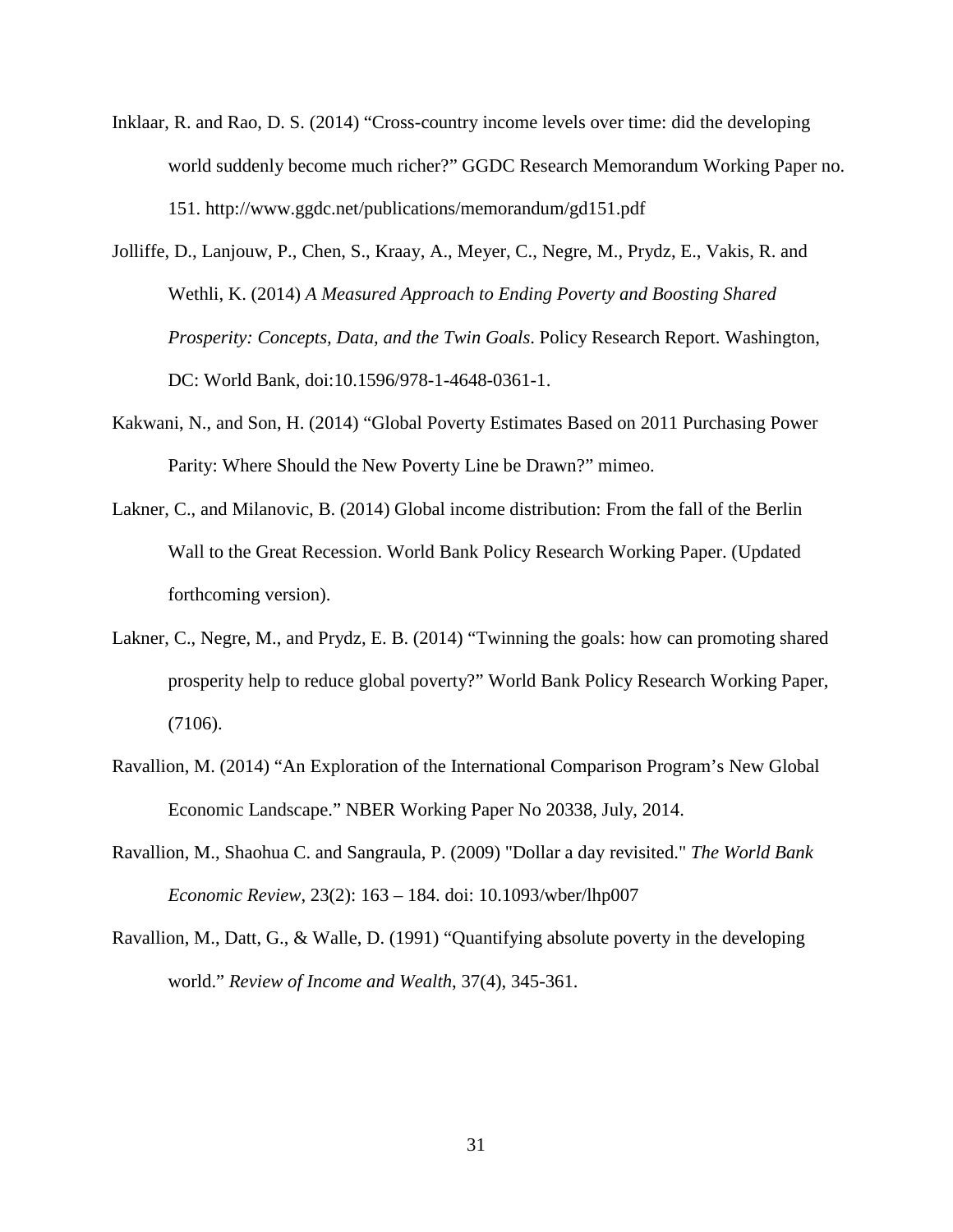Sandefur, J. (2013). "Africa Rising? Using Micro Surveys to Correct Macro Time Series." Center for Global Development, mimeo,<https://editorialexpress.com/cgi-bin/conference/> download.cgi?db\_ name=NEUDC2013&paper\_id=457.

- Shorrocks, A. and Wan, G. (2008). "Ungrouping Income Distributions: Synthesising Samples for Inequality and Poverty Analysis." WIDER Research Paper series no. 2008/16. United Nations University, Helsinki. [www.wider.unu.edu/](http://www.wider.unu.edu/) publications/workingpapers/research-papers/2008/en\_GB/rp2008-16/
- World Bank. (2013) "Historic Goals to End Extreme Poverty Endorsed by World Bank Governors," Press Release no. 2013/356/EXT, Washington, DC: World Bank. http://www.worldbank.org/en/news/press-release/2013/04/20/historic-goals-to-endextreme-poverty-endorsed-by-world-bank-governors
- World Bank. (2014a) *Global Monitoring Report 2014*/2015: *Ending Poverty and Sharing Prosperity*. Washington, DC: World Bank*.* doi*:* 10.1596/978-1-4648-0336-9.
- World Bank. (2014b). *International Comparison Program: Detailed data and metadata for researchers.* Washington, DC: World Bank.
- World Bank. (2015). *Purchasing Power Parities and the Real Size of World Economies: A Comprehensive Report of the 2011 International Comparison Program*. The World Bank. [doi:](http://elibrary.worldbank.org/doi) 10.1596/978-1-4648-0329-1.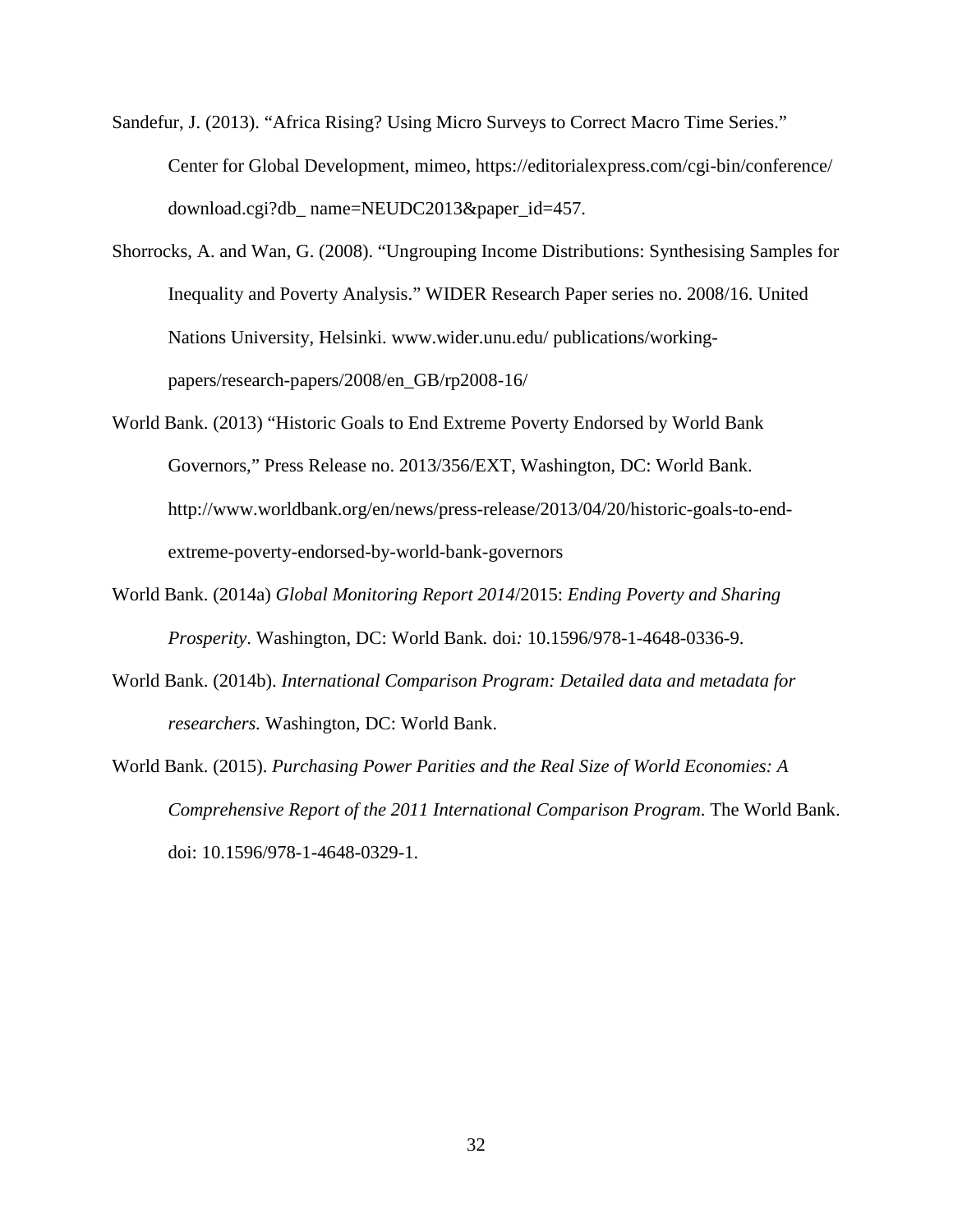### **Tables**

|                                      | 1985 ICP-<br>PPP index | 1993 ICP-<br>PPP index | 2005 ICP-<br>PPP index |
|--------------------------------------|------------------------|------------------------|------------------------|
| Poverty line                         | \$1.01                 | \$1.08                 | \$1.25                 |
| East Asia and Pacific                | 26.0                   | 25.2                   | 50.8                   |
| Europe & Central Asia                | 3.5                    | 3.5                    | 4.3                    |
| Latin America & Caribbean            | 23.5                   | 15.3                   | 10.1                   |
| Middle East & North Africa           | 4.1                    | 1.9                    | 4.1                    |
| South Asia                           | 43.1                   | 42.4                   | 46.9                   |
| Sub-Saharan Africa                   | 39.1                   | 49.7                   | 56.9                   |
| <b>Global Poverty Prevalence</b>     | 29.4                   | 28.2                   | 39.2                   |
| <b>Poverty Population (millions)</b> | 1,350                  | 1,304                  | 1,799                  |

### **Table 1: Estimates of Percent Poor in 1993 based on 3 PPP Indices**

*Source*: Deaton (2010).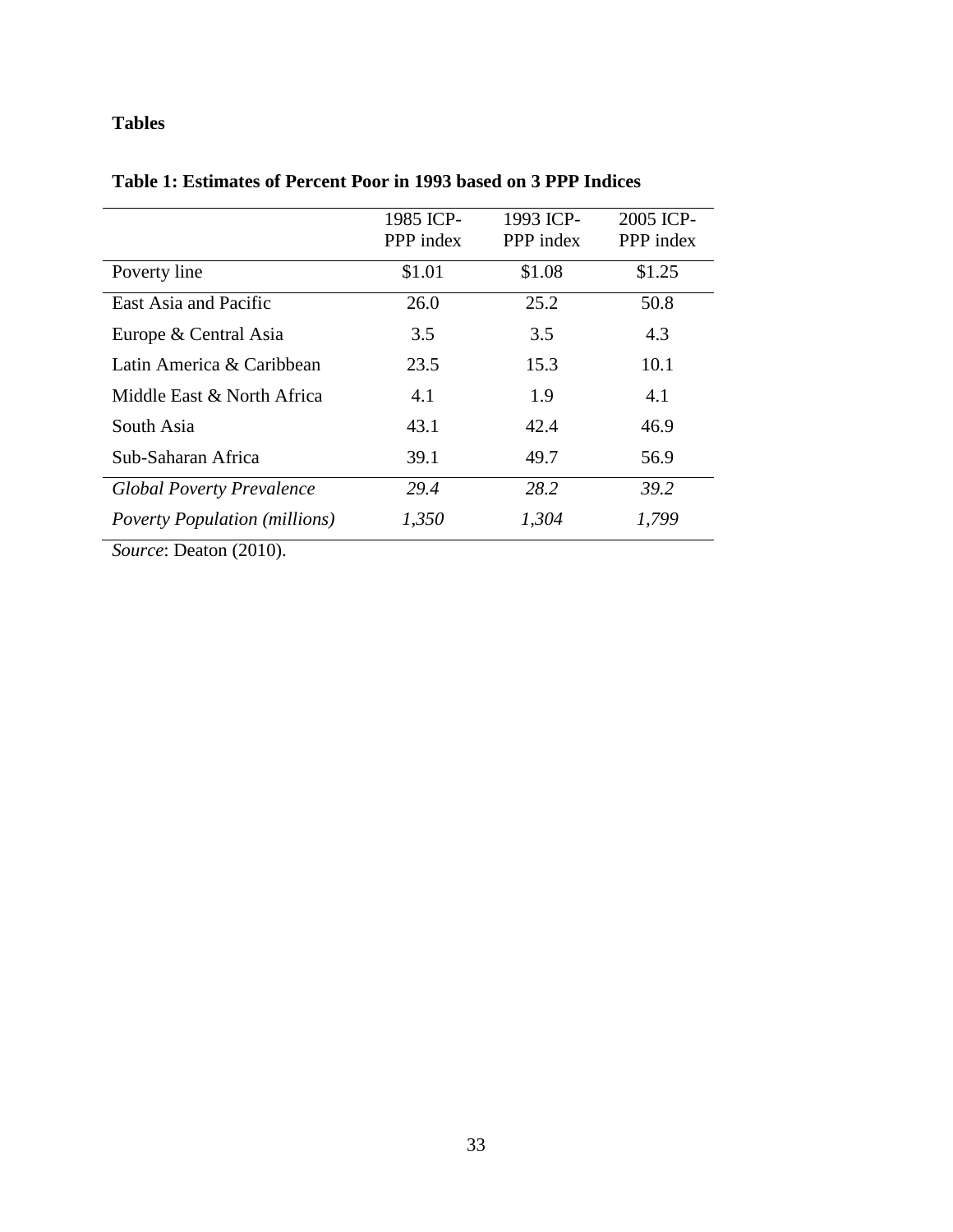|               |           | <b>National poverty line</b> | <b>CPI 2011</b>  |              |
|---------------|-----------|------------------------------|------------------|--------------|
| Country       | Survey    | <b>2005 PPPs</b>             | <b>2011 PPPs</b> | $2005 = 100$ |
| Malawi        | 2004-05   | 0.86                         | 1.34             | 214.6        |
| Mali          | 1988-89   | 1.38                         | 2.15             | 119.8        |
| Ethiopia      | 1999-2000 | 1.35                         | 2.03             | 297.1        |
| Sierra Leone  | 2003-04   | 1.69                         | 2.73             | 203.9        |
| Niger         | 1993      | 1.10                         | 1.49             | 116.3        |
| Uganda        | 1993-98   | 1.27                         | 1.77             | 178.0        |
| Gambia, The   | 1998      | 1.48                         | 1.82             | 129.3        |
| Rwanda        | 1999-2001 | 0.99                         | 1.56             | 163.6        |
| Guinea-Bissau | 1991      | 1.51                         | 2.16             | 124.8        |
| Tanzania      | 2000-01   | 0.63                         | 0.88             | 169.9        |
| Tajikistan    | 1999      | 1.93                         | 3.18             | 334.2        |
| Mozambique    | 2002-03   | 0.97                         | 1.26             | 173.5        |
| Chad          | 1995-96   | 0.87                         | 1.27             | 111.1        |
| Nepal         | 2003-04   | 0.87                         | 1.52             | 170.2        |
| Ghana         | 1998-99   | 1.83                         | 2.13             | 205.4        |
| Average       |           | 1.25                         | 1.82             |              |

| Table 2: "15 poorest" National Poverty Lines at 2005 and 2011 PPPs |
|--------------------------------------------------------------------|
|--------------------------------------------------------------------|

Source: National poverty lines in 2005 PPPs from Ravallion, Chen and Sangraula (2009). Poverty lines in 2011 PPPs are authors' estimates based on CPI data from PovcalNet [\(http://iresearch.worldbank.org/PovcalNet/index.htm?0,3\)](http://iresearch.worldbank.org/PovcalNet/index.htm?0,3) and PPP data from ICP 2011.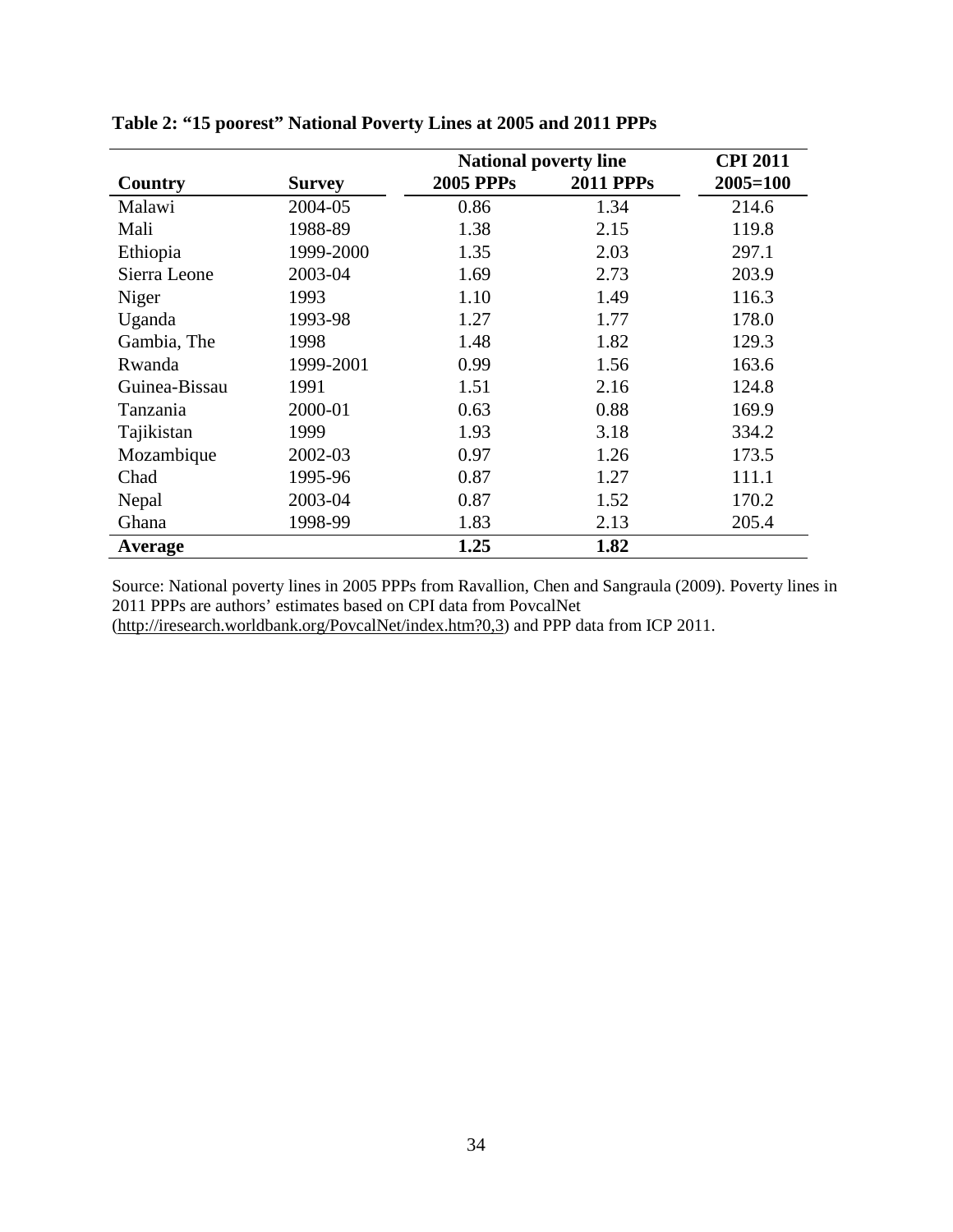# **Table 3: Poverty by region, for 1990, 2011 and 2030**

| (a) Percent Poor                   |             | 1990        |             |             | 2011        |             |             | 2030*       |             |
|------------------------------------|-------------|-------------|-------------|-------------|-------------|-------------|-------------|-------------|-------------|
|                                    | \$1.25      | \$1.82      | \$1.92      | \$1.25      | \$1.82      | \$1.92      | \$1.25      | \$1.82      | \$1.92      |
|                                    | 2005        | 2011        | 2011        | 2005        | 2011        | 2011        | 2005        | 2011        | 2011        |
|                                    | <b>PPPs</b> | <b>PPPs</b> | <b>PPPs</b> | <b>PPPs</b> | <b>PPPs</b> | <b>PPPs</b> | <b>PPPs</b> | <b>PPPs</b> | <b>PPPs</b> |
| East Asia and Pacific              | 56.9        | 66.4        | 68.0        | 8.0         | 13.2        | 14.8        | 0.3         | 0.3         | 0.4         |
| Europe and Central Asia            | 2.4         | 2.5         | 3.0         | 0.9         | 0.9         | 1.1         | 0.1         | 0.0         | 0.1         |
| Latin America and the<br>Caribbean | 12.9        | 15.6        | 16.8        | 5.1         | 5.8         | 6.3         | 2.6         | 3.0         | 3.4         |
| Middle East and North<br>Africa    | 5.1         | 2.8         | 3.4         | 1.7         | 0.6         | 0.8         | 0.6         | 0.1         | 0.2         |
| South Asia                         | 54.2        | 50.0        | 54.0        | 24.6        | 21.3        | 25.0        | 1.3         | 0.9         | 1.2         |
| Sub-Saharan Africa                 | 56.6        | 54.7        | 57.2        | 46.9        | 44.2        | 46.8        | 23.7        | 22.4        | 24.2        |
| Total                              | 35.9        | 37.8        | 39.6        | 14.5        | 14.9        | 16.7        | 4.7         | 4.3         | 4.8         |

| (b) Number of Poor                 |             | 1990        |             |             | 2011           |             |                  | 2030*          |                  |
|------------------------------------|-------------|-------------|-------------|-------------|----------------|-------------|------------------|----------------|------------------|
|                                    | \$1.25      | \$1.82      | \$1.92      | \$1.25      | \$1.82         | \$1.92      | \$1.25           | \$1.82         | \$1.92           |
|                                    | 2005        | 2011        | 2011        | 2005        | 2011           | 2011        | 2005             | 2011           | 2011             |
|                                    | <b>PPPs</b> | <b>PPPs</b> | <b>PPPs</b> | <b>PPPs</b> | <b>PPPs</b>    | <b>PPPs</b> | <b>PPPs</b>      | <b>PPPs</b>    | <b>PPPs</b>      |
| East Asia and Pacific              | 911         | 1060        | 1090        | 157         | 261            | 293         | 7                | 6              | 8                |
| Europe and Central Asia            | 6           | 6           | 7           | 3           | 2              | 3           | $\boldsymbol{0}$ | $\overline{0}$ | $\boldsymbol{0}$ |
| Latin America and the<br>Caribbean | 54          | 66          | 71          | 29          | 33             | 37          | 18               | 21             | 23               |
| Middle East and North<br>Africa    | 12          | 6           | 8           | 6           | $\overline{2}$ | 3           | 2                | 1              | 1                |
| South Asia                         | 615         | 568         | 613         | 400         | 347            | 407         | 26               | 17             | 23               |
| Sub-Saharan Africa                 | 287         | 277         | 290         | 416         | 392            | 416         | 336              | 317            | 344              |
| Total                              | 1885        | 1984        | 2079        | 1010        | 1038           | 1158        | 389              | 362            | 399              |

*Note*: Authors' estimates. \*Projections based on 10 year historic growth rates.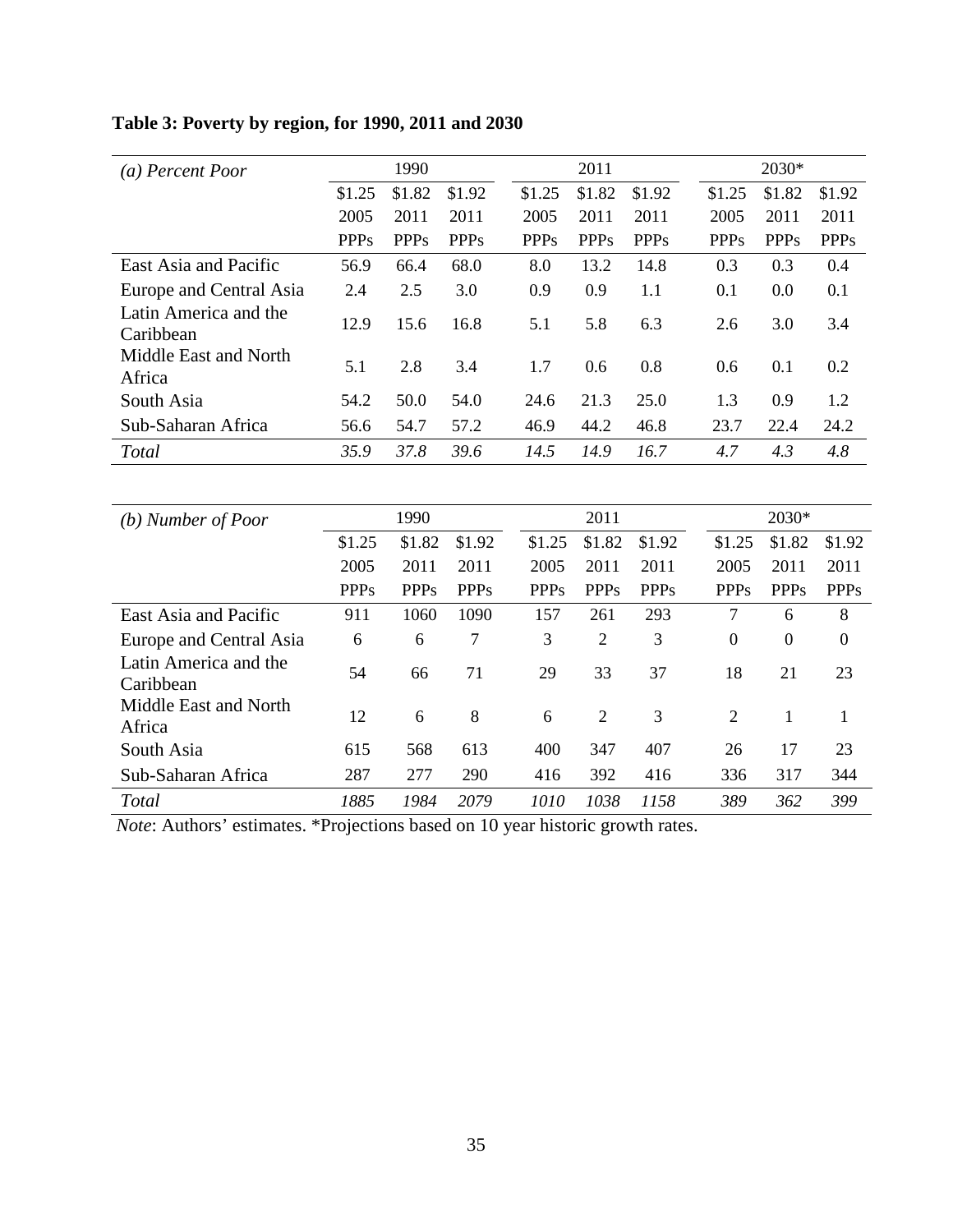#### **Figures**





*Note*: The data in the left panel replicates the national poverty lines used in Ravallion, Chen and Sangraula (RCS, 2009) with focus on the 15 poorest countries used to derive the \$1.25 line. When 2005 PPPs are applied, the mean of the 15 national poverty lines is \$1.25. When 2011 PPPs are applied, the mean is \$1.82. Inflating the value of lines from 2005 to 2011 using inflation in the U.S. produces the \$1.44 line which would be at the low end of the poverty lines among this group of countries with only four of the 15 countries having lower lines in 2011 PPPs.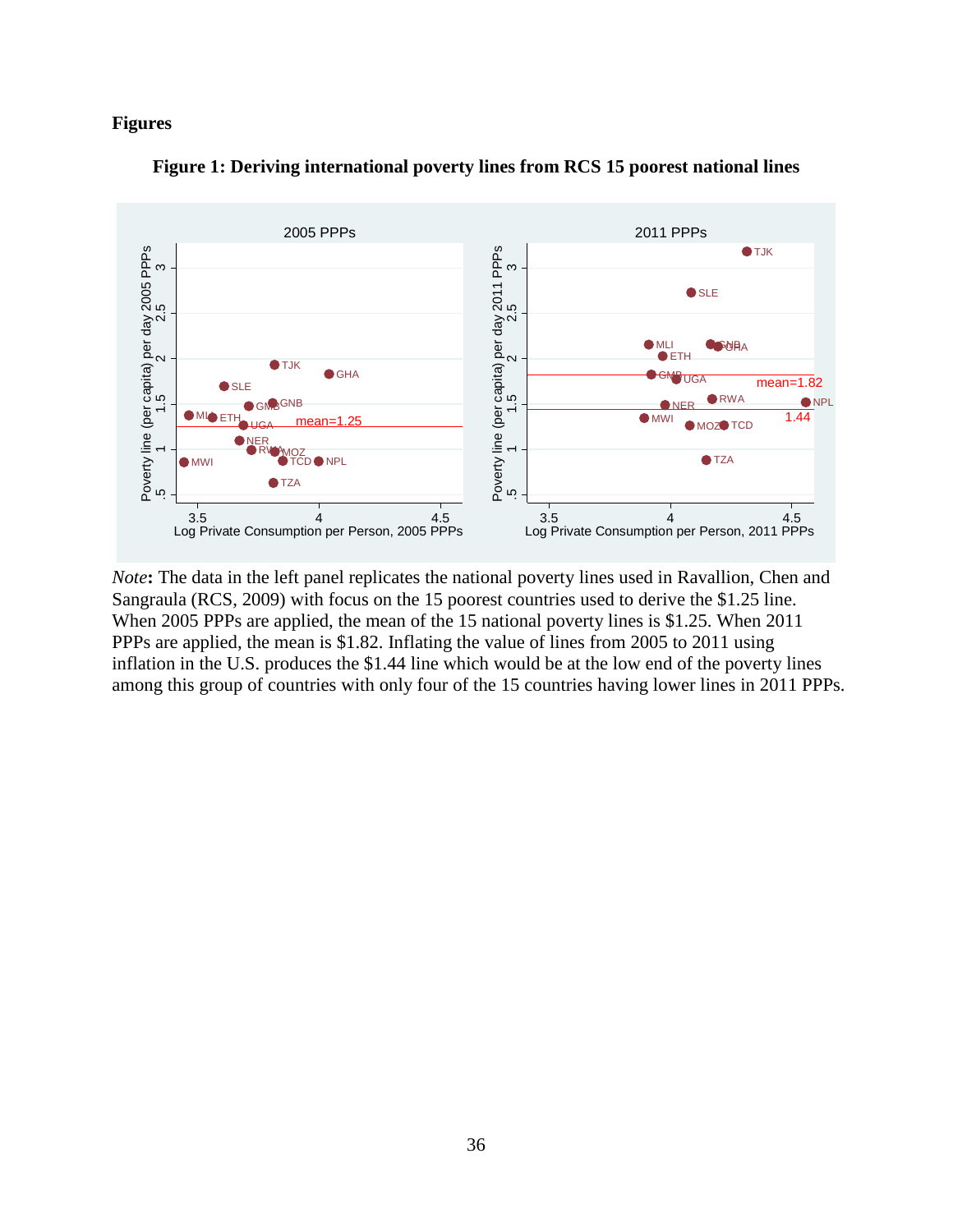**Figure 2: National poverty thresholds by World Bank income classification**



*Note*: The horizontal axis is denominated in gross national income (GNI) per capita following the Atlas method, which is the measure used for the World Bank's income classifications. Panel A shows the full sample, with the poverty lines parsed into whether the country was classified as low income status at the time of the survey. Panel B focuses in on the low income countries and shows the 32 latest observations and the estimated median of \$1.92.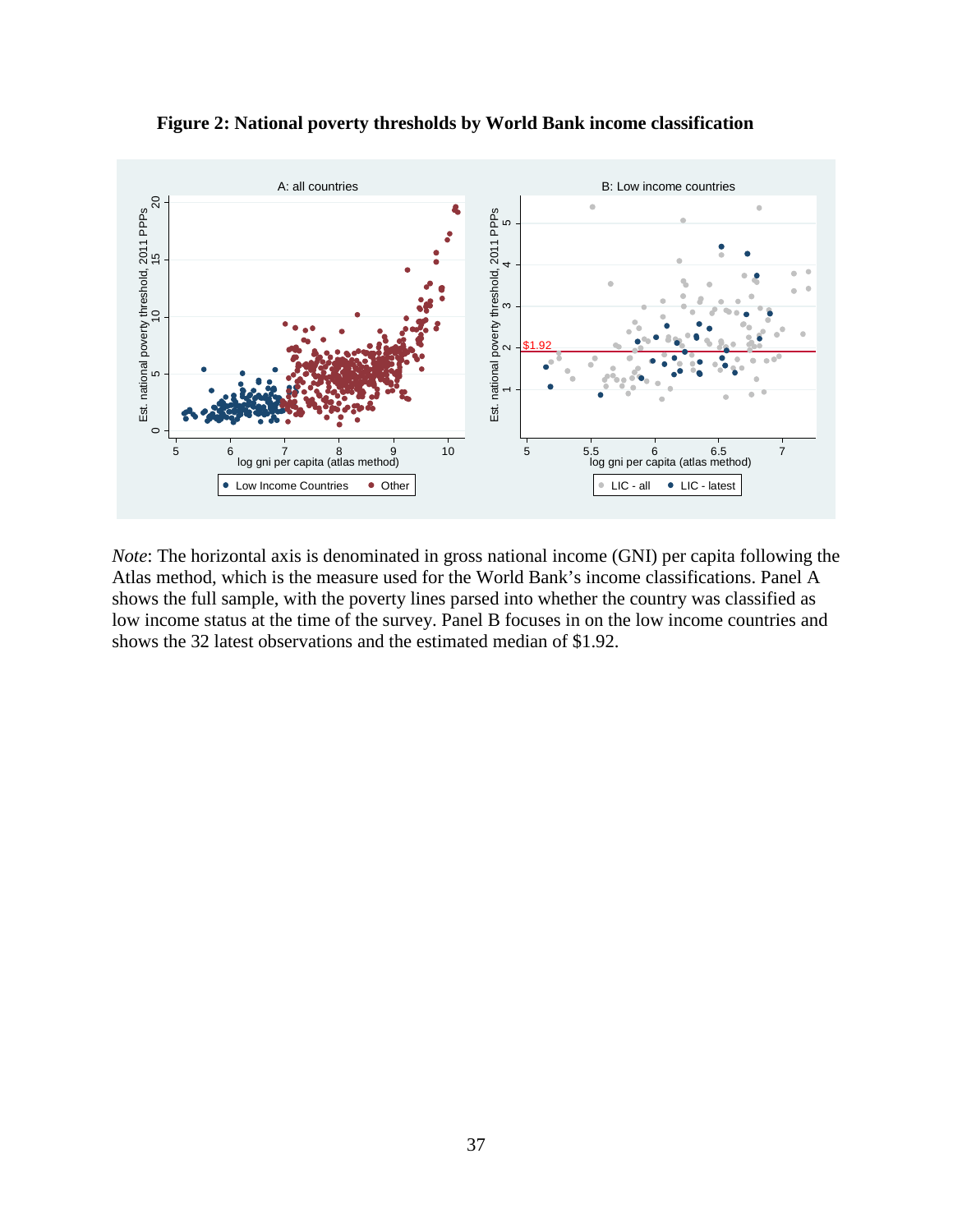

**Figure 3: National poverty headcounts from 1.25 PPP05 vs 1.82 PPP11**

*Note*: Left panel shows the correlation between country-level headcount rates and right-hand panel shows rank correlation. The size of the marker reflects the size of the population.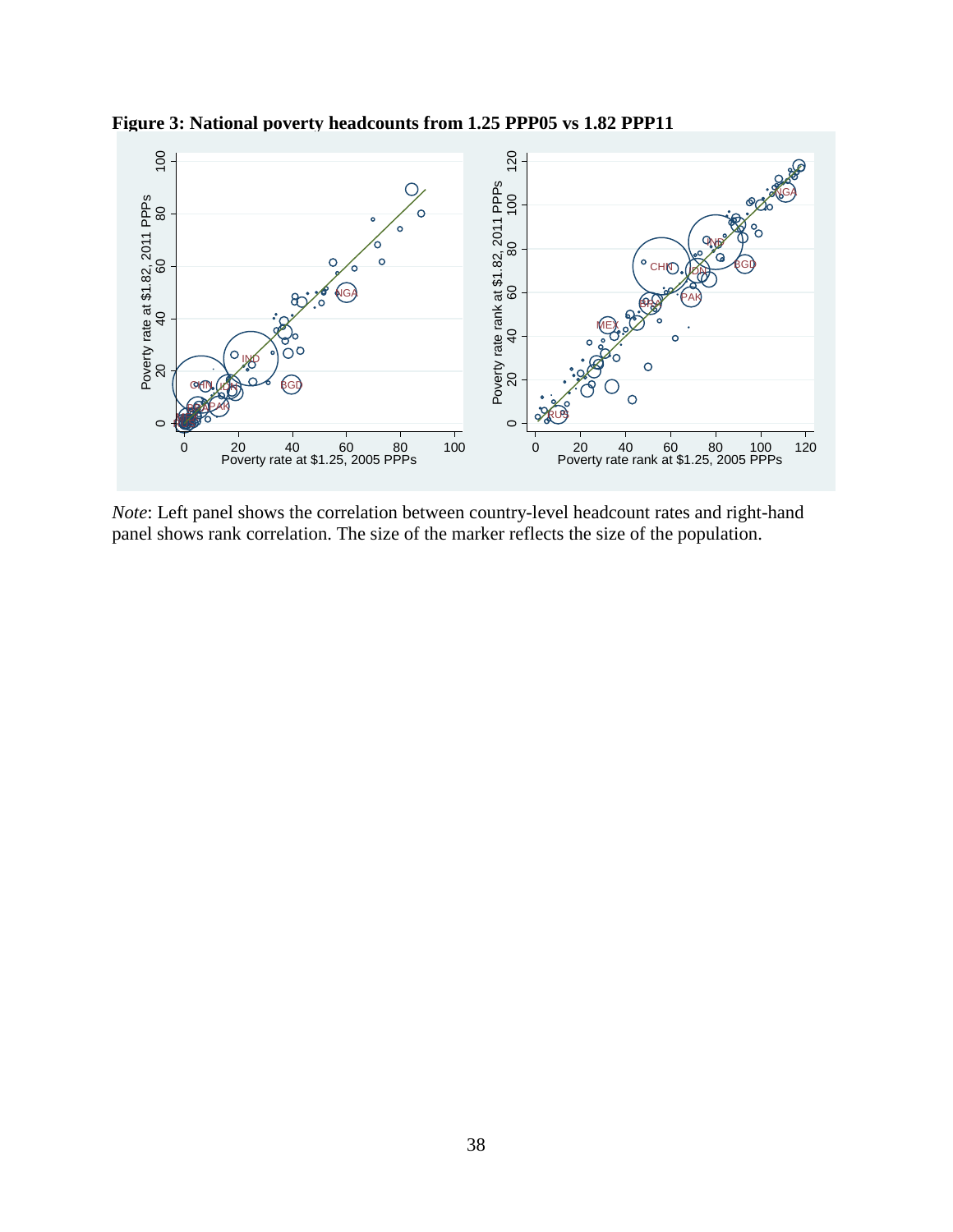

**Figure 4: Absolute Deviation of Poverty Rates at the Country level**

*Note*: The curve depicts the mean value of the absolute difference in (percentage points) poverty rates at the country level between the \$1.25 line in 2005 PPPs (vertical axis) and poverty rates at various poverty lines in 2011 PPPs (horizontal axis). The mean absolute difference in countrylevel poverty rates is minimized with a poverty line at around \$1.85 per day.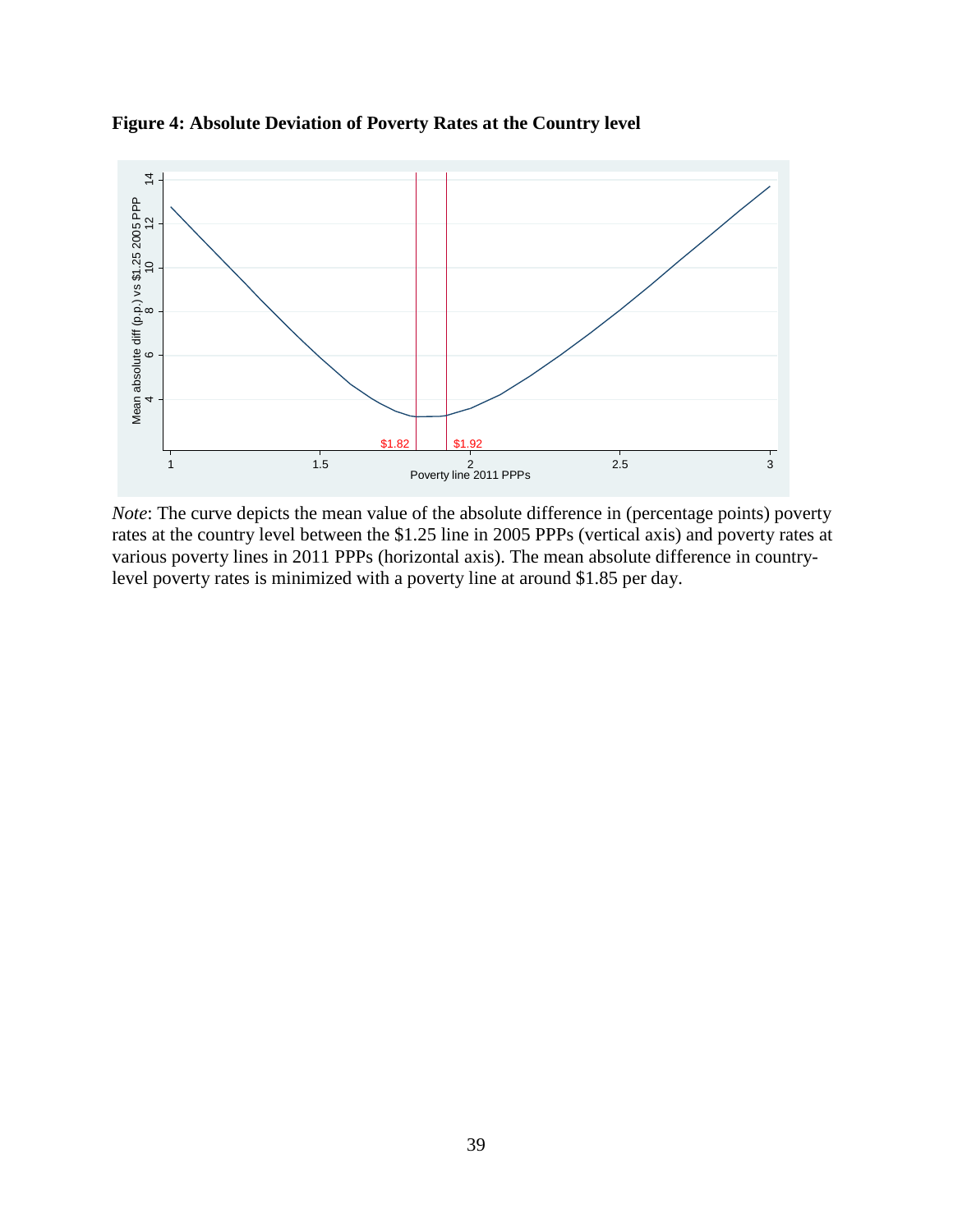

**Figure 5: Changes to poverty in countries with most poor people**

*Note:* The selected 10 countries in this figure are those with the highest poverty headcount in 2011 (as assessed with the \$1.25 poverty line and the 2005 PPPs), The figure illustrates how the number of poor changes when moving from the 2005 PPP with the \$1.25 line to the 2011 PPP with the \$1.82 line.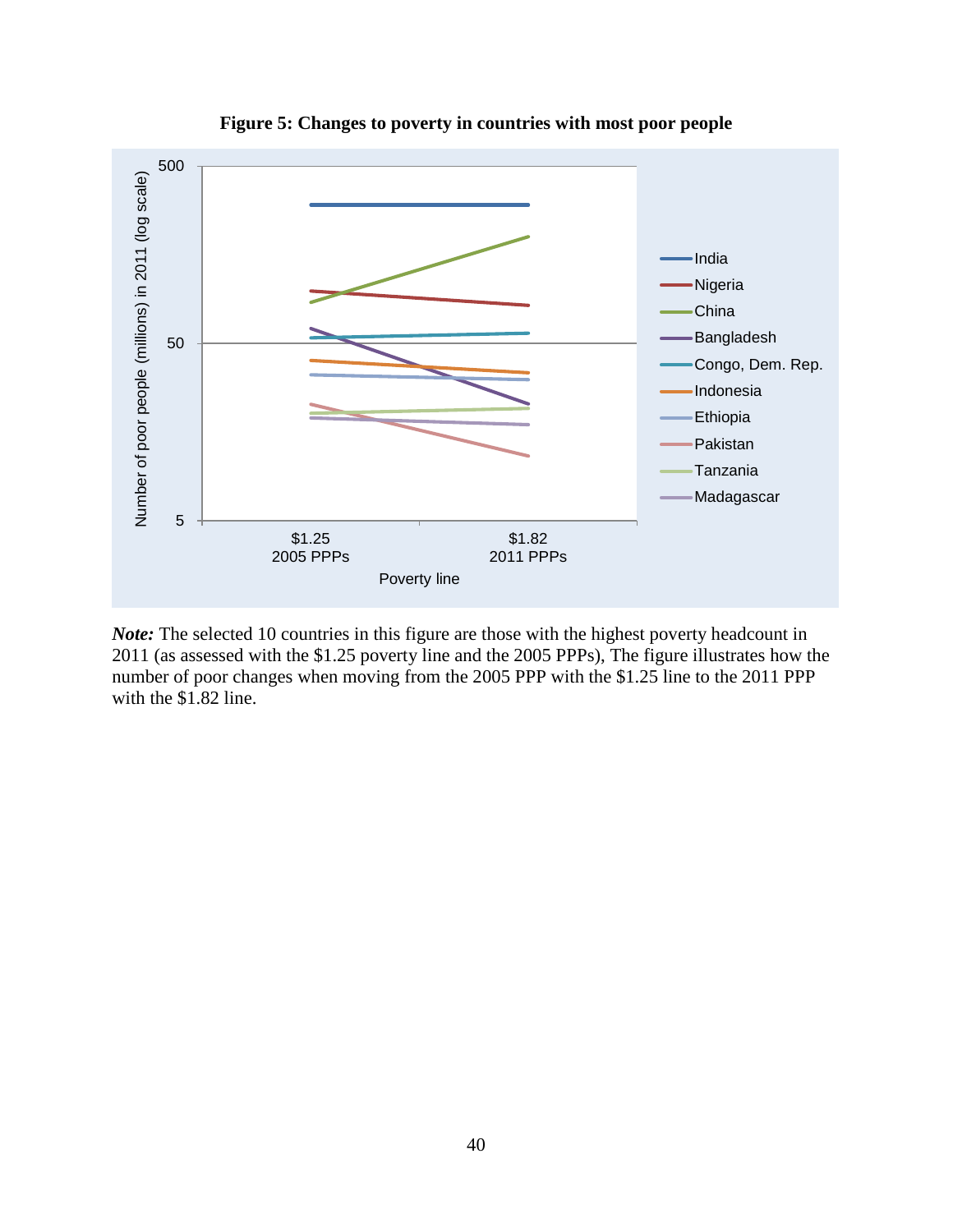

**Figure 6: Revisions in poverty estimates from 1993 to 2005 PPPs**

*Note*: Left panel shows the correlation between country-level headcount rates as measured by comparing the \$1.08 poverty line and the 1993 PPPs (used and reported in the WDI until 2007), with the estimate using the \$1.25 line and the 2005 PPPs (introduced in 2008 in the WDI). Similar to Figure 3, the right-hand panel shows rank correlation. The size of the marker reflects the size of the population.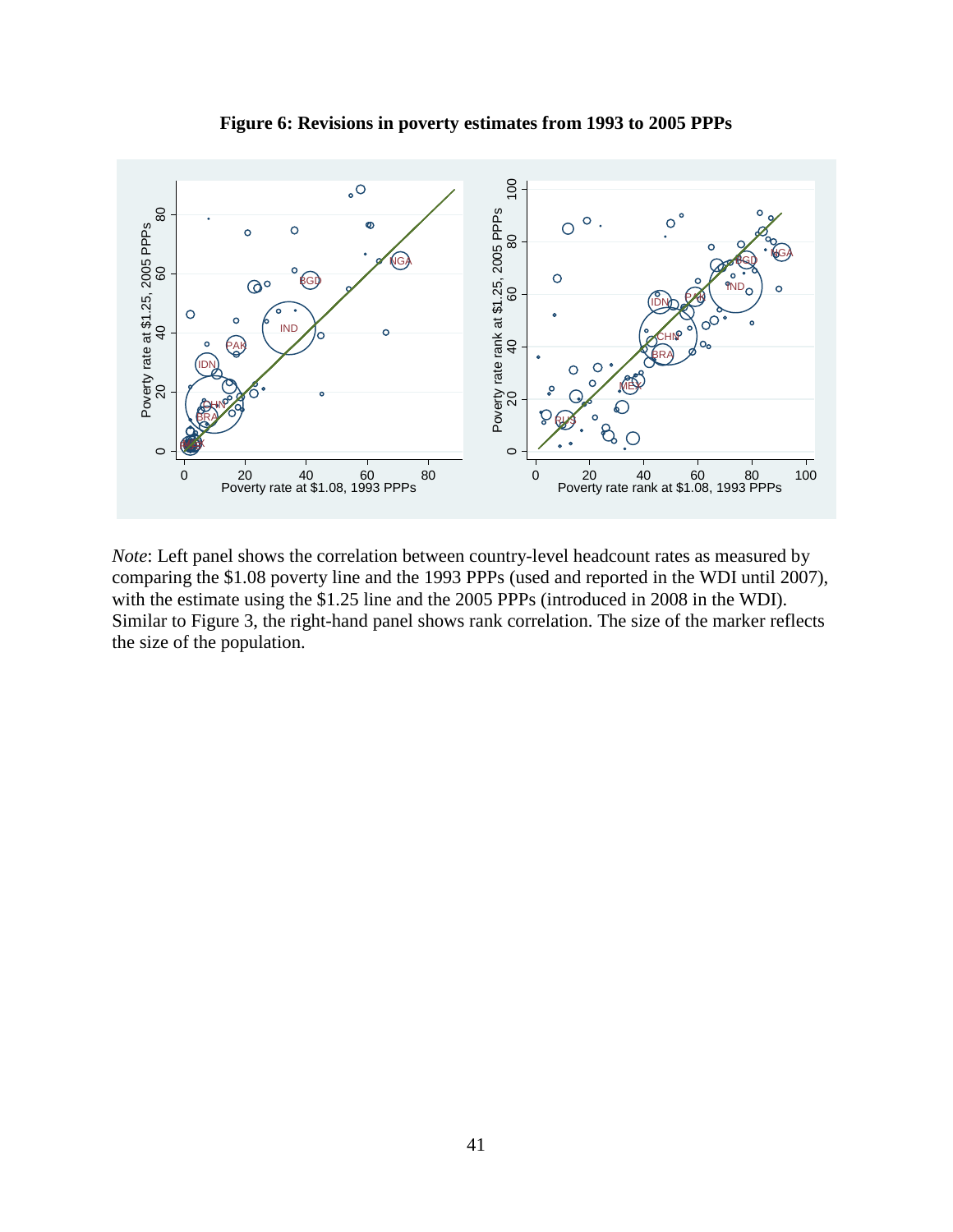

**Figure 7: Historic trajectory and poverty projections towards 2030**

*Note:* Back-casts and forecasts for \$1.25 poverty line (and 2005 PPP data), \$1.82 line (and 2011 PPP data), and \$1.92 line (and 2011 PPP data). Projections based on country-specific, 10-year historic growth rates. See Jolliffe *et al*. (2014) for details.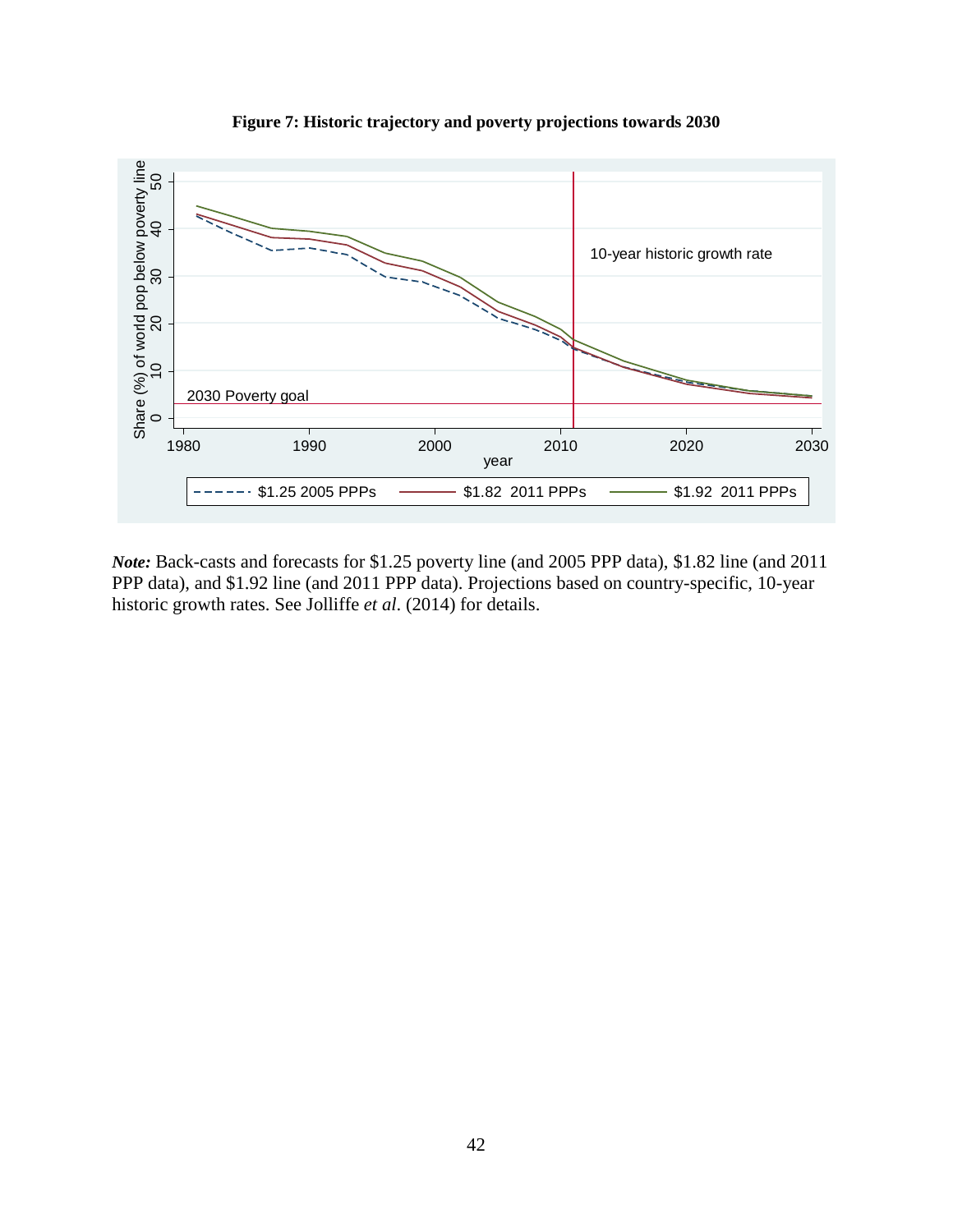

**Figure 8: Projections to 2030 under different average growth scenarios**

*Note:* Forecasts for \$1.25 poverty line (and 2005 PPP data) and \$1.82 line (and 2011 PPP data) based on country-specific, 10- and 20-year historic growth rates. See Jolliffe *et al*. (2014) for details.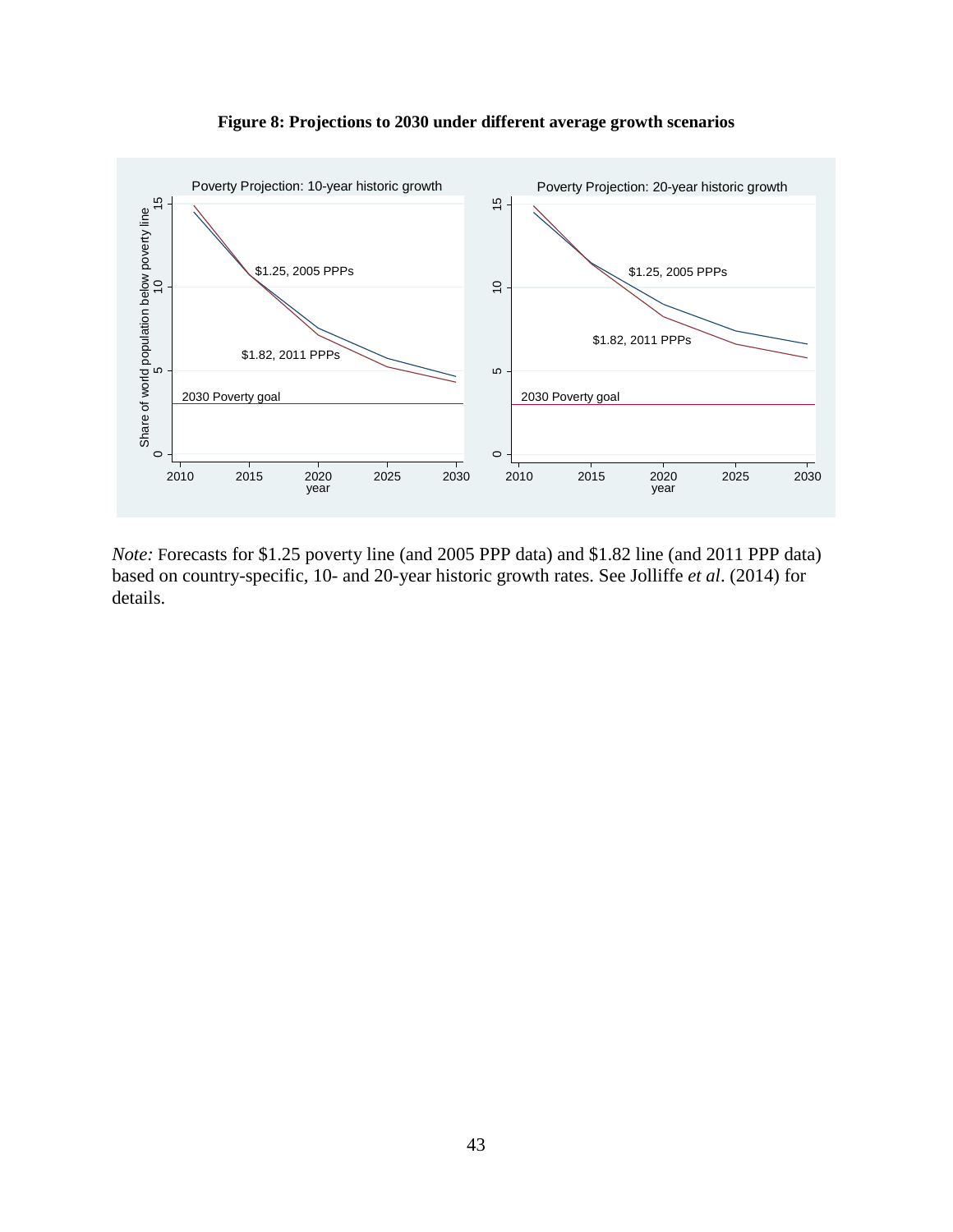

**Figure 9: Poverty rates in 2011 and 2030 for poverty lines in 2011 PPPs**

*Note:* The three upward sloping lines reflect estimated global poverty rates over a set of poverty lines ranging from \$1.00 to \$3.00. The highest line is estimated poverty in 2011. The two dashed lines are forecasted poverty in 2030 based on 10- and 20-year average historic growth rates.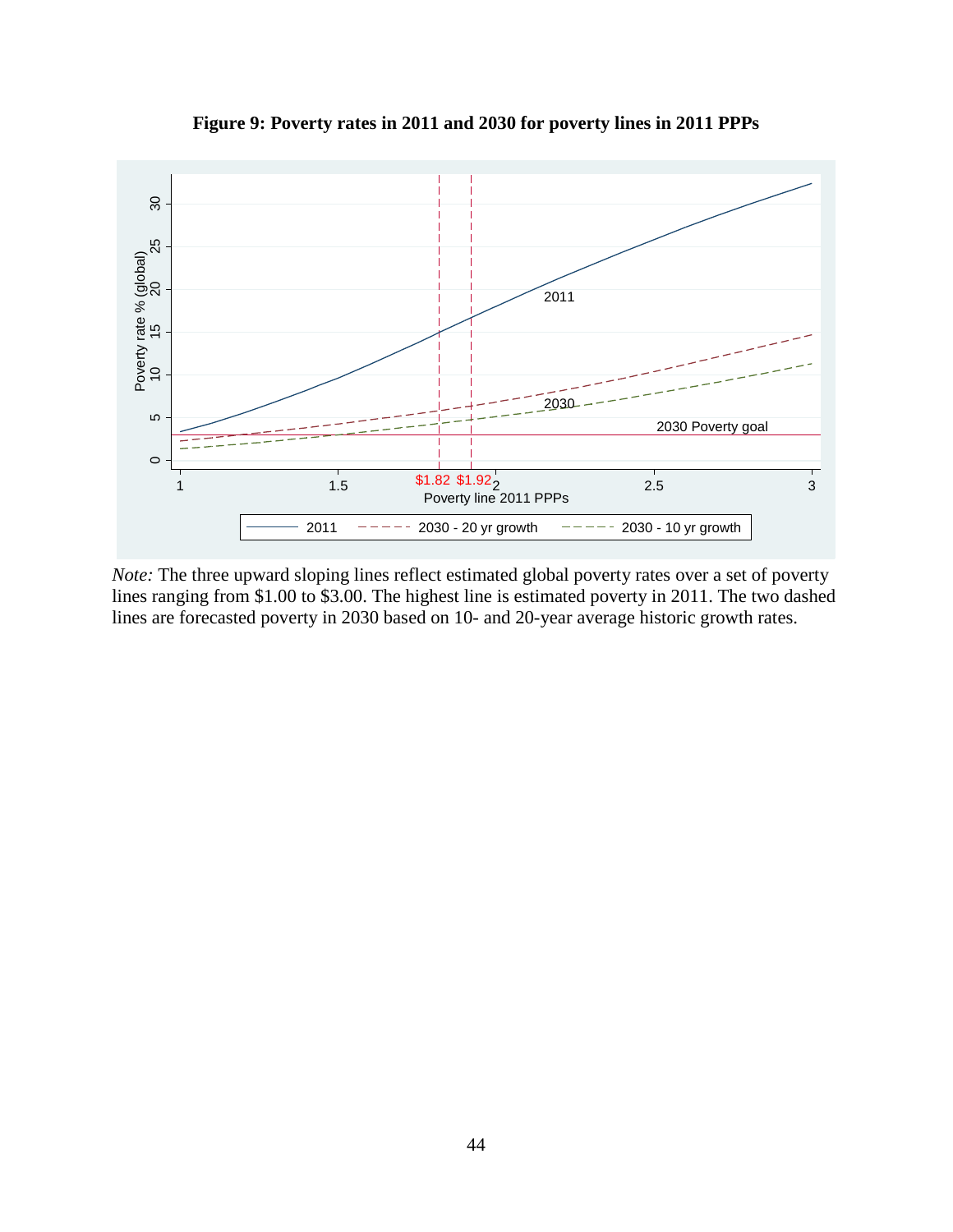#### **Annex 1: Data and methodology used with PovcalNet data**

#### *A. Data used to generate income distributions and estimate poverty*

As the basis for this paper we use consumption and income distributions that are 'linedup' to the reference years from PovcalNet. These are the same distributions that forms the basis for global poverty monitoring by the World Bank at regular intervals. For easy analysis and application of PPPs and different poverty lines, we follow an approach similar to that of Lakner, Negre and Prydz (2014), using a fitted lognormal Lorenz curve to generate a distribution of 1,000 points for each survey available in PovcalNet, the on-line tool for poverty measurement developed by the Development Research Group of the World Bank, available at http://iresearch.worldbank.org/PovcalNet/. application of a parametric Lorenz curve is very similar to what is done in PovcalNet to calculate poverty when microdata are not directly available, which is the case for more than two-thirds of the surveys provided by the database.

Specifically, we use decile shares and distribution means from PovcalNet and apply the "ungroup" command available through the DASP Stata Package (Abdelkrim and Duclos, 2007) to fit a separate lognormal Lorenz curve for each survey, fitting the decile shares provided in Povcal. This command implements the Shorrocks and Wan (2008) approach which ensure that the fitted Lorenz curve matches the observed shares. The results differ very slightly from PovcalNet with 90 percent of country-level poverty estimates at \$1.25 per day being within +/- 1 percentage point 50 percent +/- 0.3 percentage points. The differences between the estimates from PovcalNet and those used in this paper are largest for countries where PovcalNet relies on microdata for estimating poverty (mostly LAC region). The figure below shows the estimates for 2011 compared. The table compares regional estimates.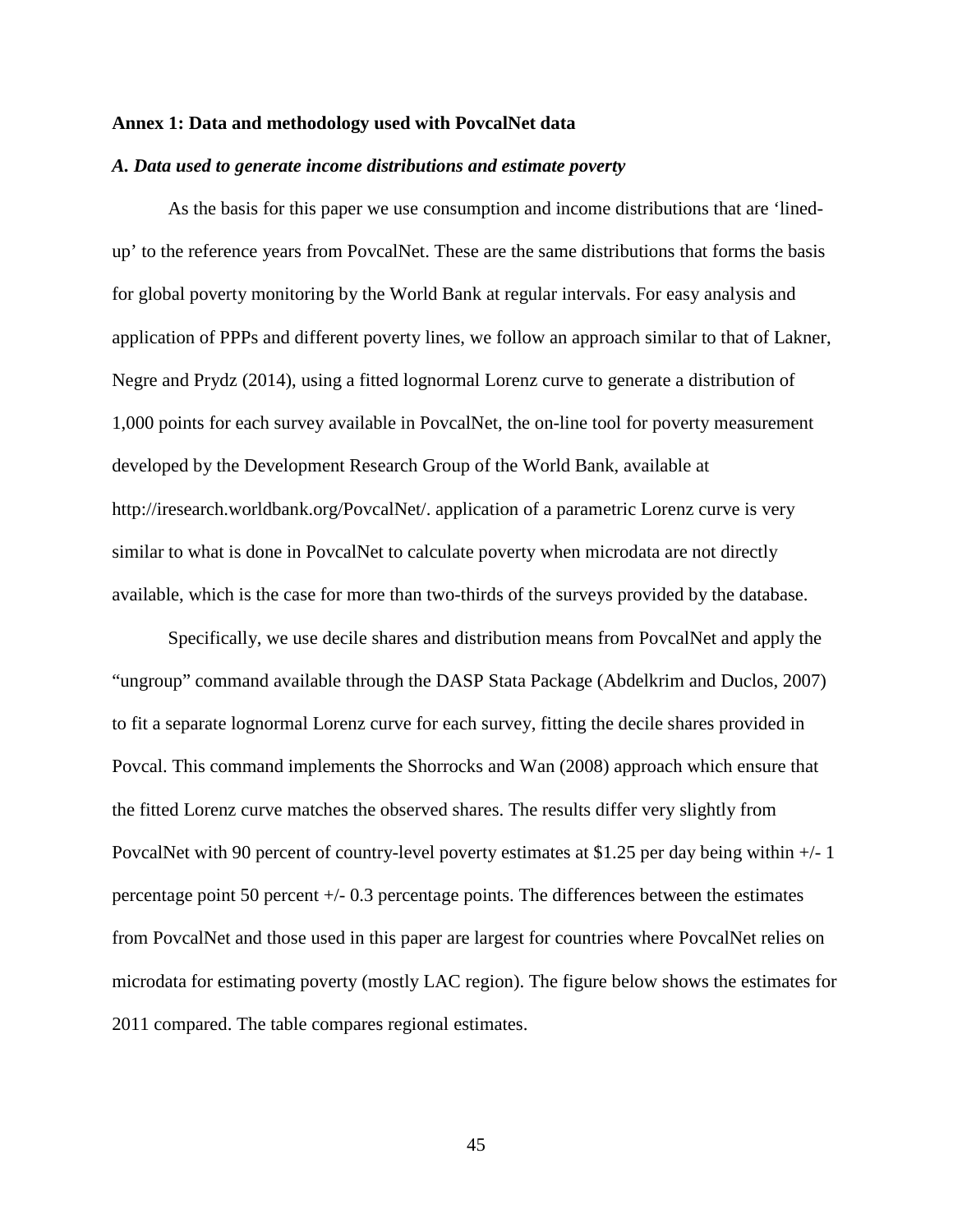| Region                     | 2011 Poverty    | 2011 Poverty rate |
|----------------------------|-----------------|-------------------|
|                            | rate this paper | PovcalNet         |
| East Asia & Pacific        | 8.0             | 7.9               |
| Europe & Central Asia      | 0.9             | 0.5               |
| Latin America & Caribbean  | 5.1             | 4.6               |
| Middle East & North Africa | 1.7             | 1.7               |
| South Asia                 | 24.6            | 24.5              |
| Sub-Saharan Africa         | 46.9            | 46.8              |
| Global                     | 14.5            | 14.5              |

**Table A1.1: Comparing \$1.25 poverty rates (2005 PPPs) used in this paper with PovcalNet**

**Figure A1.1 Comparing 2005 poverty rates used in this paper with PovcalNet**

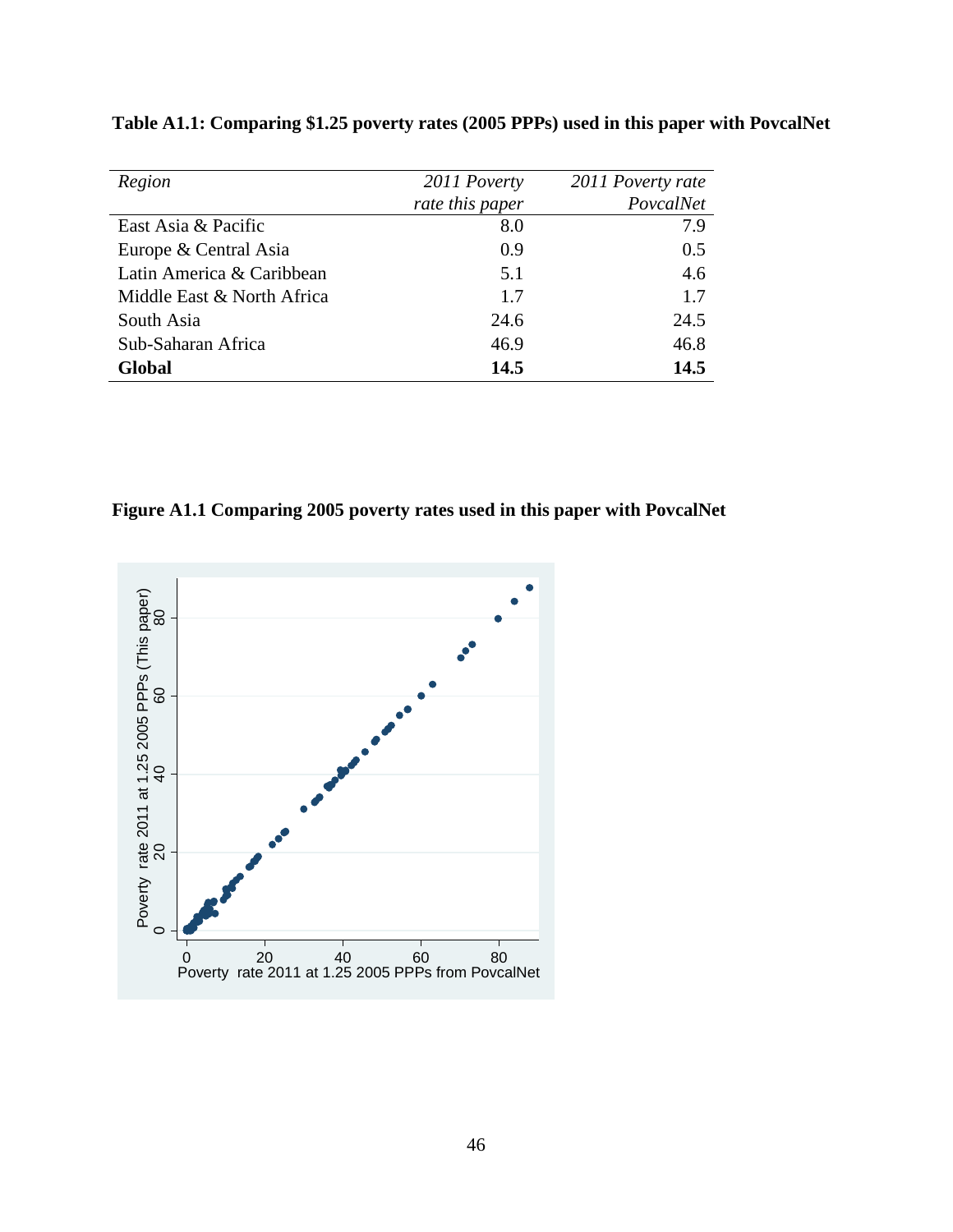#### *B. Converting PovcalNet consumption and income values from 2005 to 2011 PPPs*

Our method for converting 2005 PPP values to 2011 PPPs follows a method consistent with Chen and Ravallion (2010) and PovcalNet's method for applying the 2005 PPPs. Chen and Ravallion (2010) expresses survey data in the prices of the ICP base year (2005), and then converted to 2005 PPP USD. For surveys in PovcalNet, the 2005 PPP-adjusted USD is given as:

$$
(1) \; PPP05inc_t = \frac{\frac{LCUinc_t}{CPI_t/CPI_{05}}}{PPP05}
$$

where *LCUinc* is the nominal local currency value recorded in the survey, and  $\mathcal{CPI}_t$  is the CPI (for year t). *PPP05* is the 2005 PPP conversion factor for private consumption available from the 2005 ICP. In other words, the LCU value is deflated to the benchmark year and converted with the PPP conversion factor for the base year. Similarly, 2011 PPP-adjusted USD can be defined as:

(2) 
$$
PPP11inc_t = \frac{\frac{LCUinc_t}{CPI_t/CPI_{11}}}{PPP11}
$$

Solving *PPP05inc* for *LCUinc* and then substituting into *PPP11inc*, we get:

(3) 
$$
PPP11inc_t = PPP05inc_t \times \frac{CPI_{11}}{CPI_{05}} \times \frac{PPP05}{PPP11}
$$

In other words, to convert PovcalNet values to 2011 PPPs, we convert the 2005 PPP USD values to local currency units for 2005, then apply the CPI (available in PovcalNet) between 2005 and 2011 to convert LCU values from 2005 to 2011 prices, and then finally apply the 2011 PPP conversion factors to obtain values in 2011 PPP USD.<sup>[35](#page-31-0)</sup>

<sup>&</sup>lt;sup>35</sup> When the CPI series in PovcalNet between 2005 and 2011 is incomplete, we use the CPI from WDI to extend the series. A previous version of this paper relied solely on the CPIs available in WDI.